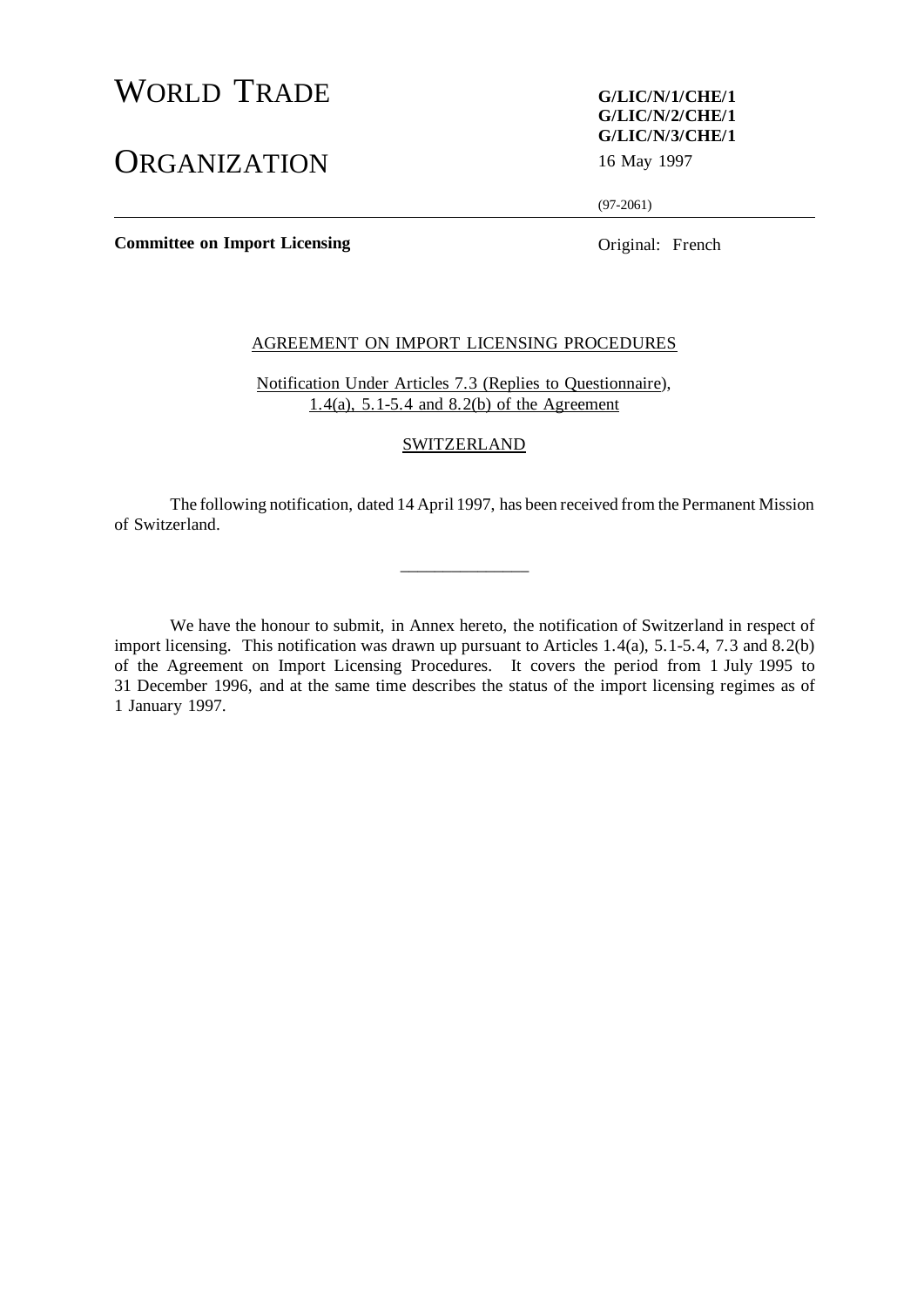## REPLIES TO THE QUESTIONNAIRE ON IMPORT LICENSING PROCEDURES

## Table of Contents

Page

| $\mathbf{I}$ . | AGRICULTURAL PRODUCTS                       |                                                                                                                                                                                                                                                                                                                                   |                                  |  |
|----------------|---------------------------------------------|-----------------------------------------------------------------------------------------------------------------------------------------------------------------------------------------------------------------------------------------------------------------------------------------------------------------------------------|----------------------------------|--|
|                |                                             |                                                                                                                                                                                                                                                                                                                                   | 3                                |  |
|                | (i)<br>(ii)<br>(iii)<br>(iv)                | Horses (A), livestock and breeding animals, bovine semen $(B)$<br>Animals for slaughter, meat, prepared meat products and eggs<br>Milk, dairy produce (A) and acid case in $(B)$<br>Fresh fruit and vegetables (A), fruit for cider and fruit products (B),<br>cut flowers (C), frozen vegetables (D), potatoes (including potato | $\overline{7}$<br>8<br>11        |  |
|                | (v)<br>(vi)                                 | seedlings) and potato products (E), fruit seedlings (F) $\dots \dots \dots$<br>Grain for human consumption: durum wheat (A), common<br>wheat (B), coarse grain for human consumption, such as barley,                                                                                                                             | 12<br>16                         |  |
|                | (vii)<br>(viii)<br>(ix)<br>(x)              |                                                                                                                                                                                                                                                                                                                                   | 17<br>19<br>20<br>21<br>22       |  |
| П.             | SANITARY AND PHYTOSANITARY MEASURES<br>24   |                                                                                                                                                                                                                                                                                                                                   |                                  |  |
|                | (i)<br>(ii)<br>(iii)<br>(iv)<br>(v)<br>(vi) | Import, transit and export of animals and animal products<br>Blood, blood products and immunobiological products for human use<br>Narcotic drugs, psychotropic substances and precursors used and                                                                                                                                 | 24<br>26<br>28<br>29<br>30<br>32 |  |
| III.           |                                             | GOODS OF VITAL AGRICULTURAL AND INDUSTRIAL IMPORTANCE<br>SUBJECT TO COMPULSORY HOLDING OF STOCKS<br>34                                                                                                                                                                                                                            |                                  |  |
| IV.            | INDUSTRIAL PRODUCTS                         |                                                                                                                                                                                                                                                                                                                                   |                                  |  |
|                | (i)<br>(ii)<br>(iii)                        | Ammunition for civilian use                                                                                                                                                                                                                                                                                                       | 36<br>37<br>39                   |  |

ANNEX (laws, ordinances, forms etc.)<sup>1</sup>

<sup>&</sup>lt;sup>1</sup>Available for consultation in the WTO Secretariat (Market Access Division) (in French only).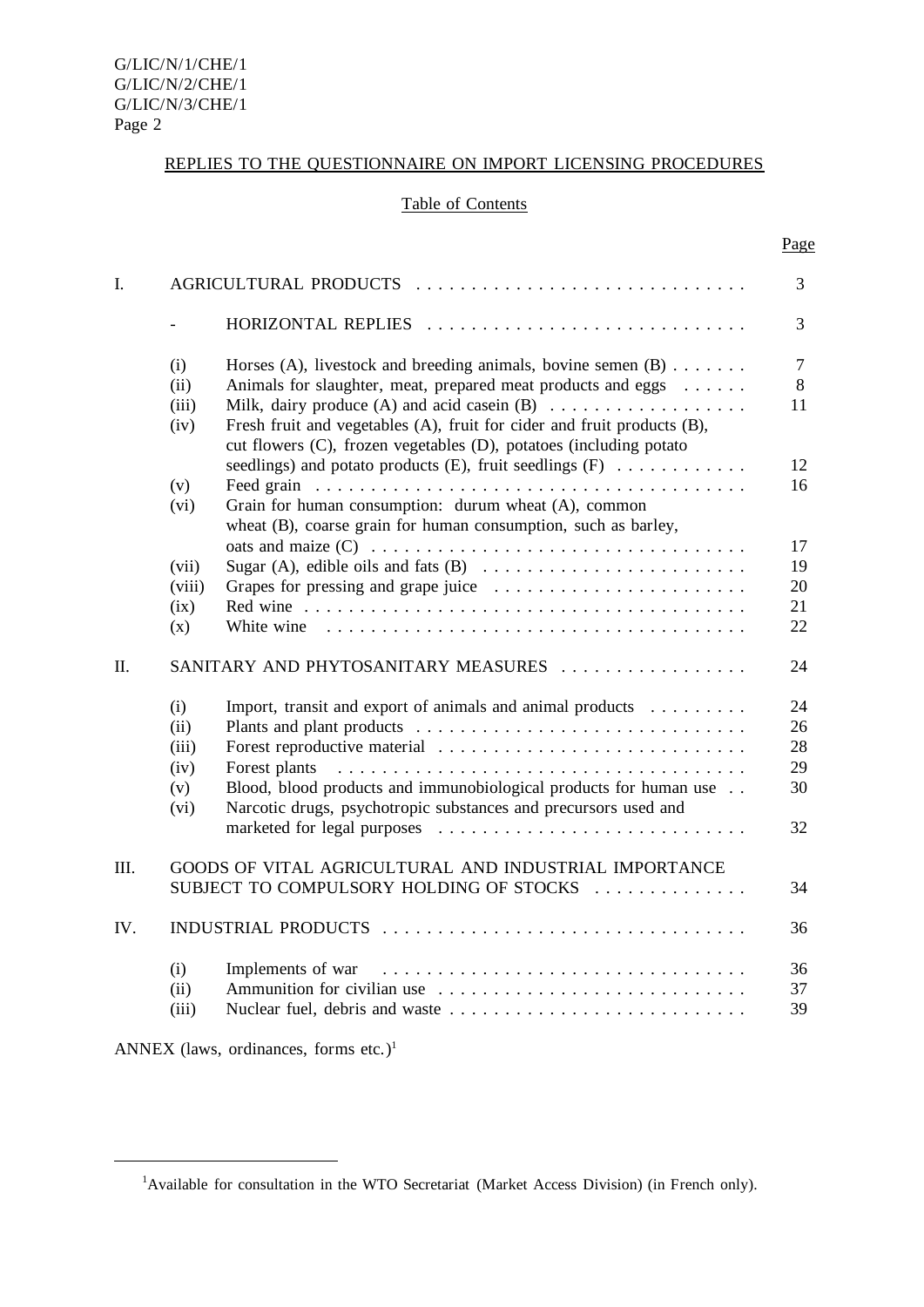#### Preliminary observation

The replies to the questionnaire as well as the forms and other relevant documents provided in Annex reflect the status of the licensing systems in force as at 1 January 1997. The legal texts, on the other hand, provide an overall picture of the situation at the time of entry into force of the WTO Agreements for Switzerland, i.e. on 1 July 1995, and describe the changes that have taken place since then.

#### **Questionnaire**

#### I. AGRICULTURAL PRODUCTS

Sanitary and phytosanitary aspects of the products dealt with in Chapter I are described in greater detail in Chapter II(i) and II(ii). The licensing system with respect to the compulsory holding of reserve stocks of foodstuffs and industrial products is described in Chapter III.

Under the tariffication introduced with the implementation of the Results of the Uruguay Round, Switzerland no longer applies quantitative restrictions. The series of questions under point 6 was used to reflect as accurately as possible the non-automatic licensing systems applied with respect to the agricultural tariff quotas resulting from the Uruguay Round.

#### HORIZONTAL REPLIES

Where there are no remarks concerning the outlines of the licensing systems by group of products below, the following provisions apply:

#### Outline of systems

1. The licensing systems for agricultural products are essentially governed by the Federal Law on Agriculture of 3 October 1953 (Systematic Compendium - RS 910.1), the Federal Law on Alcohol of 21 June 1932 (RS 680) and the General Ordinance on Agriculture of 21 December 1953 (RS 916.01). They provide for the statistical control of imports, the collection of portions of the customs duties that are not collected by the Federal Customs Administration (i.e. that are levied by bodies outside the customs system) and for the individual allocation of tariff quota (TQ) shares and the control of their utilization. To this end, the two following instruments are applied:

- (A) Automatic licensing (general import licence PGI): All imports of the groups of products listed under headings I(i) to I(x) are subject to the PGI system. This licence, granted automatically, is used for statistical purposes and serves in certain cases to collect portions of the customs duty that are not levied by the Federal Customs Administration. The licensing system for the purpose of collecting portions of the customs duty to cover the expenses of compulsory stocks is described in Chapter III. Persons liable to customs controls must show their PGI number on their customs declaration.
- (B) Non-automatic licensing governed by conditions set forth in the PGI, for the allocation of tariff quota (TQ) shares: This licence is part of an administrative procedure whereby importers who meet the relevant legal requirements are authorized to carry out imports within the TQ. If import at the TQ rate is authorized provided that the importer purchases a fixed proportion of domestic products, an importer meeting this requirement may import at the TQ rate even if the TQ has been exhausted. Quota shares may not be transferred. They are usually allocated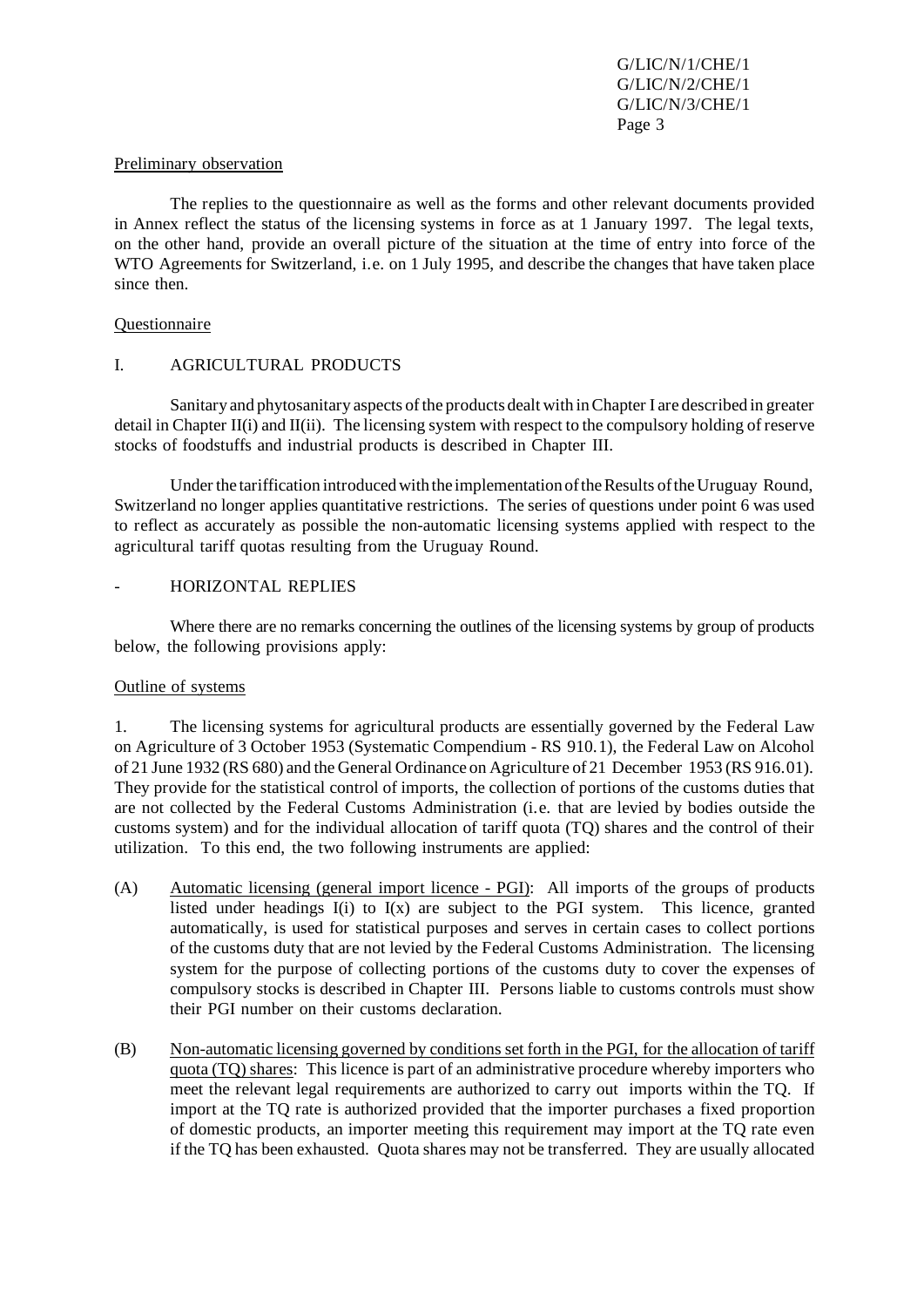for a limited period. The importer is not required to produce this authorization at the border, as the competent authority carries out an *ex post* control.

# Purposes and coverage of licensing

2. In principle, the agricultural product described under headings  $I(i)$  to  $I(x)$  are subject to an automatic import licence (PGI). Imports within the TQs - assuming that a TQ exists and is applied require a non-automatic licence (for tariff item numbers within the TQs, see Swiss notification to the Committee on Agriculture G/AG/N/CHE/8 and Rev.1).

3. The regulations apply to imports of all goods, whatever their origin.

4. Automatic licences provide for the statistical control of imports and, in certain cases, the collection of portions of customs duties that are not levied by the Federal Customs Administration (other than those intended to cover the expenses of compulsory stocks). Non-automatic licences provide for the individual allocation of TQ shares and the control of their utilization.

5. Legal bases: Federal Law on Agriculture (RS 910.1, Articles 23 and 23(b), Federal Law on Alcohol (RS 680, Article 24*ter*) and General Ordinance on Agriculture (RS 916.01, Article 26). For specific procedures, see Chapters  $I(i)$  to  $I(x)$ . As a rule, the government has the competence to abolish or amend ordinances concerning import systems without legislative approval. In some cases, it must submit the provisions to Parliament for *ex post* approval. The changes are published in the Official Compendium of Federal Law (RO) and the Systematic Compendium of Federal Law (RS).

# Procedures

6. Non-automatic licence. Does not apply to TQs which, for independent reasons, are not currently applied.

I. The administration of TQs for the calendar years 1995 (second half only), 1996 and 1997 is described in the Swiss notificationsto the Committee on Agriculture G/AG/N/CHE/1, 3 and 8 (and 8/Rev.1) respectively. All information concerning TQ utilization (quantities, application procedures for licences, exceptions, exemptions etc.) is set forth in the specific ordinances published in the RO and RS (see Chapters I(i) to I(iv), I(vi) and I(viii) to I(x)). The customs tariffs indicate, in the specific remarks under each tariff item number, whether or not a licence is required. If so, the name of the office through which the importer may obtain further details is also provided.

II. TQs are determined for one year. TQ shares (non-automatic licence) may be allocated for shorter periods. The validity of the non-automatic licence is generally limited (see description by group of products below).

III. Producers of agricultural products and their marketing entities are not usually entitled to tariff quotas, unless the TQ are distributed as needed or by auction. The unused remainder of the allocations is not added to quotas for a succeeding period. In February/March of each year, the annex to the Report on Tariff Measures provides the names of importers for the preceding year. The list of names is published in Official Journal (Feuille Fédérale). This Report may be ordered from the Central Federal Office of Publications and Printed Materials (Office central fédéral des imprimés et du matériel).

IV. There is no deadline for the submission of applications from the time of opening of the quota.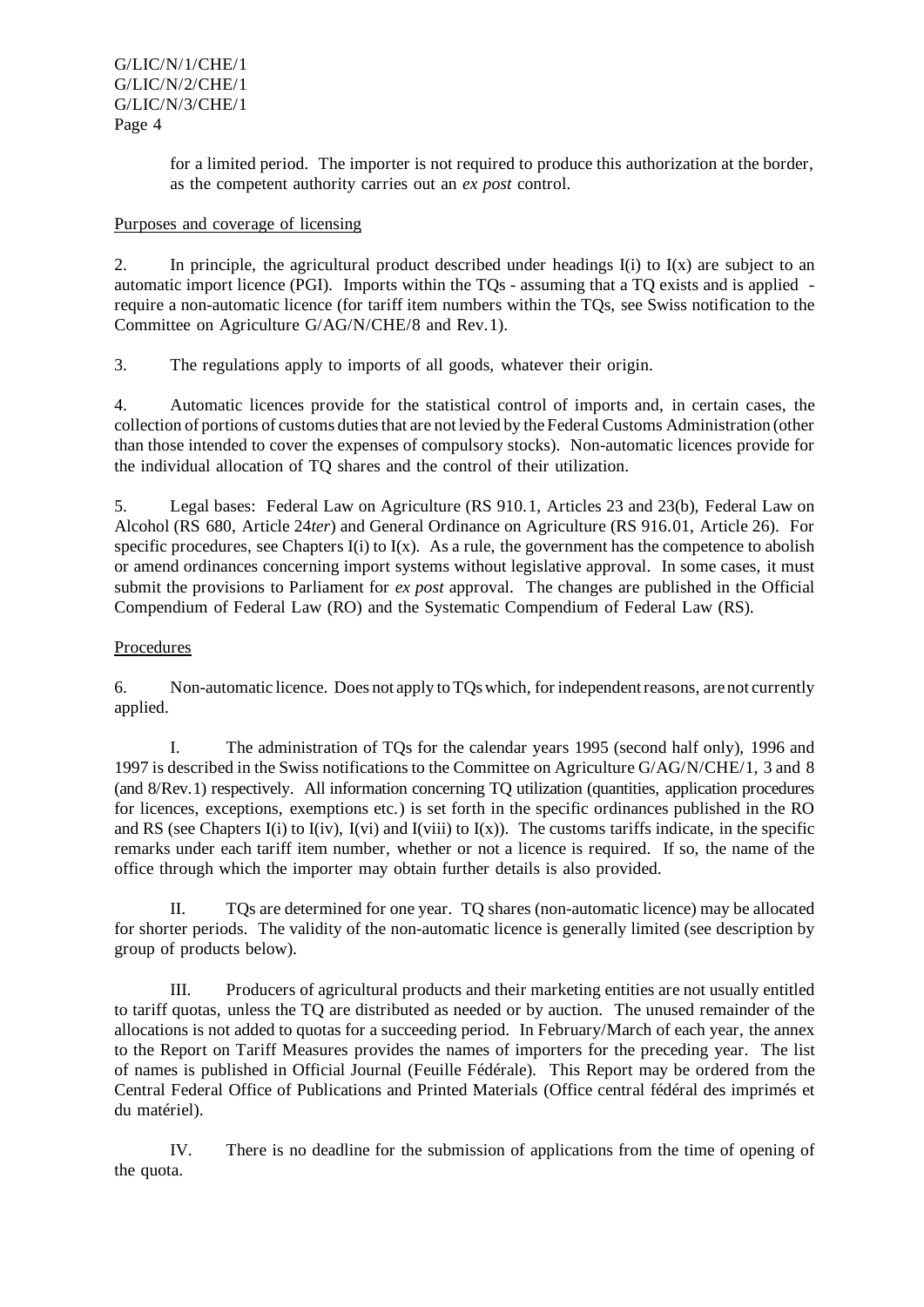V. As a rule, applicants receive a response within one to three days according to the product.

VI. When an import licence is granted, the date of opening of the period of importation may be the same asthe date for the utilization of the licence. In other cases, the goods may be imported as soon as the individual quota has been allocated.

VII. As a rule, applications are examined by a single organ.

VIII. For the distribution of TQs by product group, see below (Chapters I(i) to I(iv), I(vi) and  $I(viii)$  to  $I(x)$ ). In principle, each TO allocation method enables new importers to participate in the market. Sometimes, a reserve supply is set aside specifically to that effect.

IX. The same rules apply to all imports within the TQs, regardless of the regulations of the exporting country.

X. Export licences from the exporting countries are not required.

XI. No.

7. Automatic licence.

(a) In view of the time required to obtain a licence, the application must be submitted three to five days in advance of the importation itself. For certain products, it may be granted upon request by telephone. For the import of certain goods, however, the approval of the Cantonal Veterinary Office (see Chapter II(i)) or of the Plant Protection Service (see Chapter II(ii)) is required, and the time-period is therefore longer.

(b) Generally, yes.

(c) No.

(d) In most cases, applications are considered by a single organ. However, applications concerning goods that are subject to veterinary control (see Chapter II(i)) or to phytosanitary control (see Chapter II(ii)) must be examined by a second organ. The importer generally approaches only one organ.

8. There are no reasons to refuse an application for a licence other than failure to meet the ordinary criteria. The reasons for any refusal are communicated to the applicant, who has a right to appeal the decision to the administrative authority or to the Appeals Commission and, at second instance, to the Federal Court.

# Eligibility of importers to apply for licence

9. (a) Non-automatic licensing: TQ shares are only allocated to individuals, businesses and organizations, irrespective of nationality or origin, that: (a) Are established on Swiss customsterritory; (b) import goods in the sector concerned for business purposes; (c) provide guarantees that, where necessary, they can meet the requirements and undertake the commitments related to utilization of TQ shares. Producers of agricultural products and their marketing entities are not usually entitled to tariff quotas if they are protected by commitments undertaken for the allocation of TQ (e.g. purchase of like products from Switzerland). In February/March of each year, the annex to the Report on Tariff Measures provides the name of the importers for the preceding year (see point 6.III).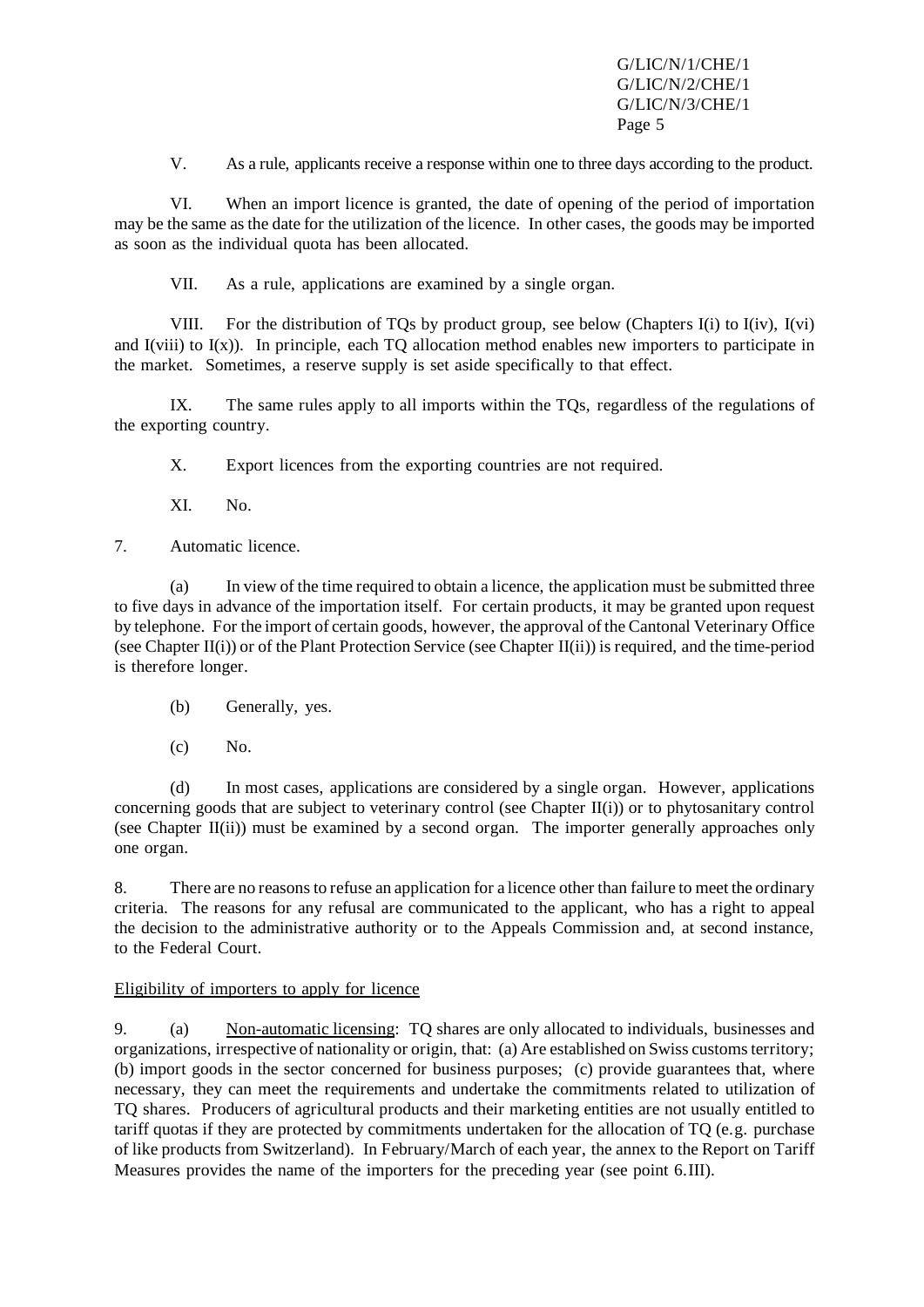(b) Automatic licensing (PGI): As a rule, any natural or legal person domiciled in Switzerland is eligible, irrespective of nationality or origin, to receive a licence. In some cases, the applicant must engage regularly, and for business purposes, in trade in the product in question. There is no published list of authorized importers (except those who import within the TQs - see point 6.III).

# Documentational and other requirements for application for licence

10. Only the usual information is required. Samples of the various application forms are available at the WTO Secretariat.

11. In addition to the number of the automatic licence and the documents usually required by the customs services, certain certificates, such as certificates of origin or sanitary or phytosanitary certificates (see Chapter II), are required according to the product.

12. Automatic licensing: No fees; PGI: Sw F 8 per consignment of goods released from customs; imports following the allocation of an individual TQ share: Sw F 30 per allocation and Sw F 8 per consignment released from customs; imports following a specific allocation, upon special request, of a TQ share: Sw F 80 per allocation and Sw F 8 per consignment released from customs. These amounts correspond to the cost of the administrative services involved.

13. As a rule, no. However, in orderto facilitate payment procedures,importersmay open a current account with the organ responsible for implementing licensing measures.

## Conditions of licensing

14. (A) Automatic licensing: The validity is not limited as long as the conditions on which the licence was granted are met; (B) Non-automatic licensing: The validity of the licence varies from two weeks to one year according to the product. The licence is generally renewable, sometime several times.

15. No.

16. Automatic licensing (A) and non-automatic licensing (B): The licences are not transferable.

17. (a) In a certain number of cases, the issue of non-automatic licences is subject to the purchase of like products from Switzerland or participation in auctioning.

(b) In a certain number of cases, the issue of automatic licences is subject to the payment of the portions of the customs duty that are not collected by the Federal Customs Administration (e.g. for the purpose of covering the expenses of compulsory stocks - see Chapter III).

Other procedural requirements

18. No.

19. The foreign exchange required to pay for imports is automatically provided by the banking authorities. There are no restrictions on foreign exchange.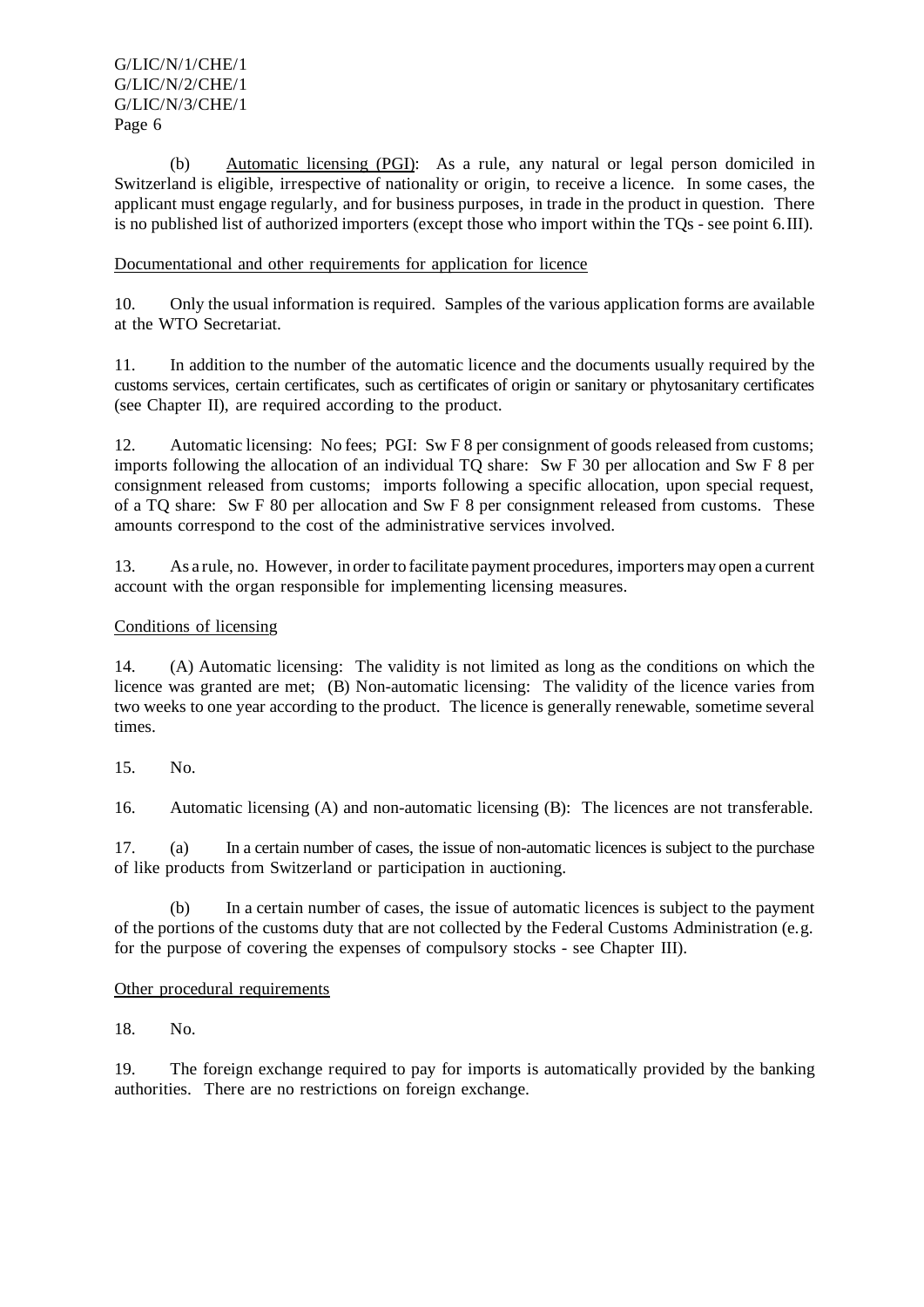#### (i) Horses (A), livestock and breeding animals, bovine semen (B)

#### Outline of systems

1. See horizontal replies. The specific legal basis for (A) is the Ordinance of 17 May 1995 regulating the import and export of horses (Ordinance on Horses, OIEC; RS 916.322.1), and for (B) Ordinance of 17 May 1995 concerning the import of livestock and breeding animals, and bovine semen (RS 916.302.1). The licensing system is administered by the Federal Office of Agriculture (OFAG).

## Purposes and coverage of licensing

2. Horses, livestock and breeding animals as well as bovine semen are subject to automatic licensing, and to non-automatic licensing for imports within the TQs.

3. See horizontal replies.

4. Automatic licensing provides for the statistical control of imports. Non-automatic licensing provides for the individual allocation of TQ shares and the control of their utilization.

5. See horizontal replies and point 1.

#### Procedures

6. I. See horizontal replies.

II. See horizontal replies. The maximum duration of a non-automatic licence is three months, extendable on request.

III-V. See horizontal replies.

VI. (A) Imports are admitted, in principle, as from the beginning of the period of importation.

(B) The goods may be imported as soon as the licence has been issued.

VII. (A) A combined form for the two organs responsible for issuing licences (Federal Office of Agriculture (OFAG) and the Federal Veterinary Office (OVF); for health aspects see Chapter  $II(i)$ ) is used for the importation of horses. The importer approaches the OFAG.

(B) In order to import animals and semen, the importer must obtain one licence from the OFAG and one licence from the OVF (two distinct forms - for health aspects see Chapter II(i)).

VIII. See horizontal replies.

(A) Distribution according to the purchase of Swiss horses. Active sportsmen and breeders also receive quota shares according to the allocation criteria of the organization to which they belong. Ponies whose height at withers does not exceed 1.35 m. are allocated as needed.

(B) Distribution in chronological order of submission of applications.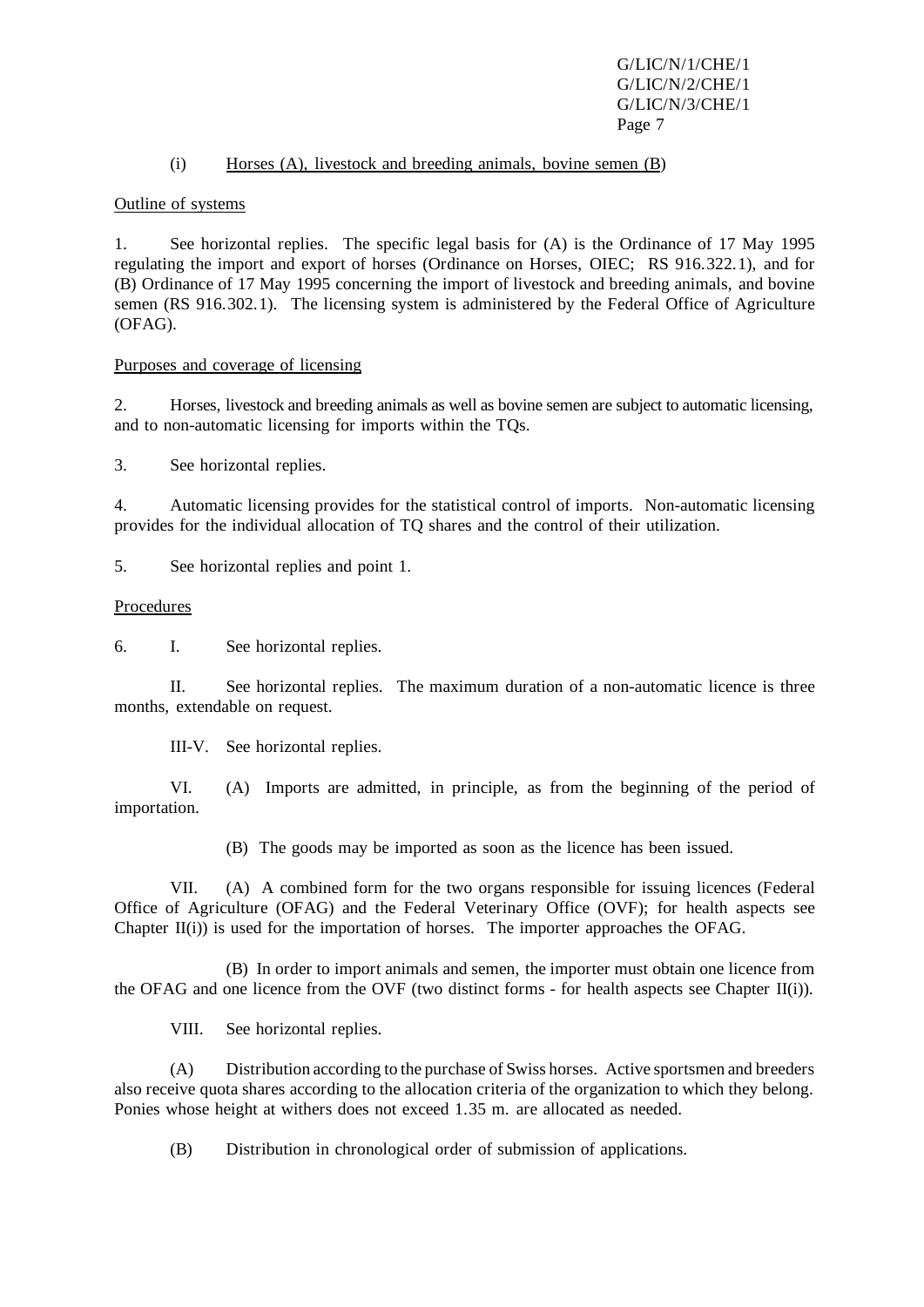IX-XI. See horizontal replies.

7. (a) (A) One week. Emergency procedure by telephone or fax possible.

(B) No time-limit. The PGI may be requested at the beginning of the year, and remains valid until the end of December. A quota is allocated as soon as the OFAG has received the necessary documents.

(b-c) See horizontal replies.

(d) See point 6.VII.

8. See horizontal replies.

#### Eligibility of importers to apply for licence

9. (a) See horizontal replies. Semen: cattle breeding and insemination organizationsrecognized under Swisslaw, breeders and groups of breeders domiciled onSwiss customsterritory and participating in a Swiss breeding programme.

(b) See horizontal replies.

#### Documentational and other requirements for application for licence

10-13. See horizontal replies.

#### Conditions of licensing

- 14. Automatic licensing: see horizontal replies; non-automatic licensing: see point 6.II.
- 15-16. See horizontal replies.
- 17. (a) Purchase of like products from Switzerland (partially valid for horses).
	- (b) No.

#### Other procedural requirements

18-19. See horizontal replies.

#### (ii) Animals for slaughter, meat, prepared meat products and eggs

#### Outline of systems

- 1. See horizontal replies.
	- (A) Animals for slaughter, meat of bovine, equine, ovine, caprine and porcine animals

The specific legal bases are the Ordinance of 22 March 1989 concerning the slaughter cattle market and meat supplies (Ordinance on Cattle for Slaughter, OBB; RS 916.341) and Ordinance on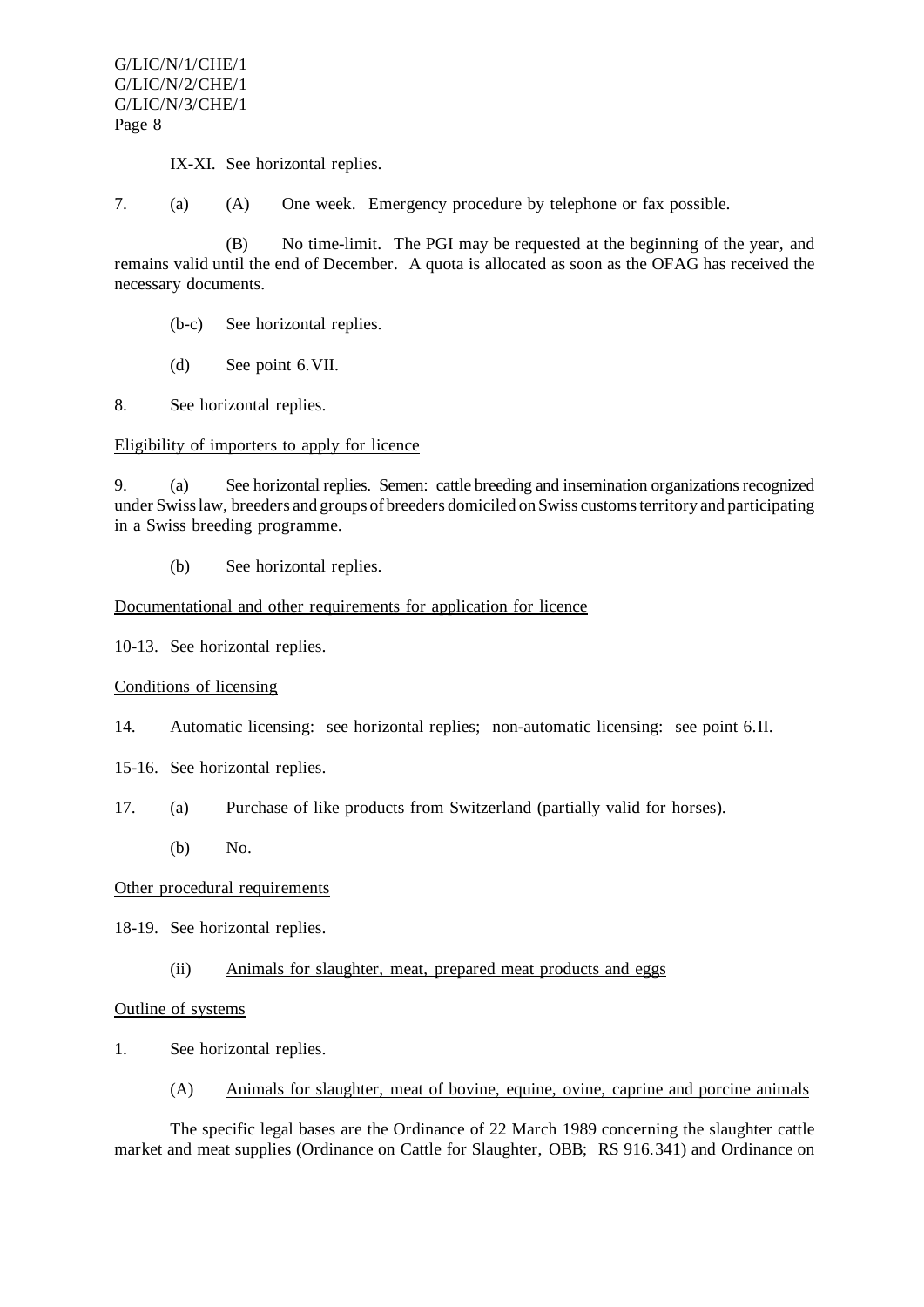the import and placing of sheep and goats for slaughter and of their meat (RS 916.342). The licensing system is administered by the OFAG.

## (B) Poultry

The specific legal basis is the Ordinance of 25 October 1995 on the import of Poultry (Ordinance on poultry, OV; RS 916.335). The licensing system is administered by the Import and Export Division (DIE) of the Federal Office of Foreign Economic Affairs.

## (C) Prepared meat products

The specific legal basis is the Ordinance of 22 March 1989 concerning the slaughter cattle market and meatsupplies(Ordinance on Cattle for Slaughter, OBB; RS 916.341). The licensing system is administered by the OFAG.

## (D) Eggs and egg products

The specific legal basis is the Ordinance of 24 January 1996 concerning the egg market (Ordinance on Eggs, OO; RS 916.371). The licensing system is administered by the DIE.

## Purposes and coverage of licensing

2. All of the products from (A) to (D) are subject to automatic licensing, and to non-automatic licensing as regards imports within the TQ.

3. See horizontal replies.

4. Automatic licensing provides for the statistical control of imports for all products and the collection of portions of the customs duty that are not levied by the Federal Customs Administration for (A), (B) and (C). Non-automatic licensing provides for the individual allocation of TQ shares and the control of their utilization.

5. See horizontal replies and point 1.

# Procedures

6. I. See horizontal replies. Auction dates are published in the specialized press and the Swiss Official Trade Gazette (FOSC).

II. See horizontal replies. (A) and (C): the maximum duration of non-automatic licences is three months, extendable on request. (B) and (D): purchase of like products.

III-V. See horizontal replies.

VI. In principle, imports are allowed as of the beginning of the importation period.

VII. (A) A combined form for the two organs responsible for issuing licences (the OFAG and the OVF; for health aspects see Chapter II) is used for the importation of horses. The importer approaches the OFAG.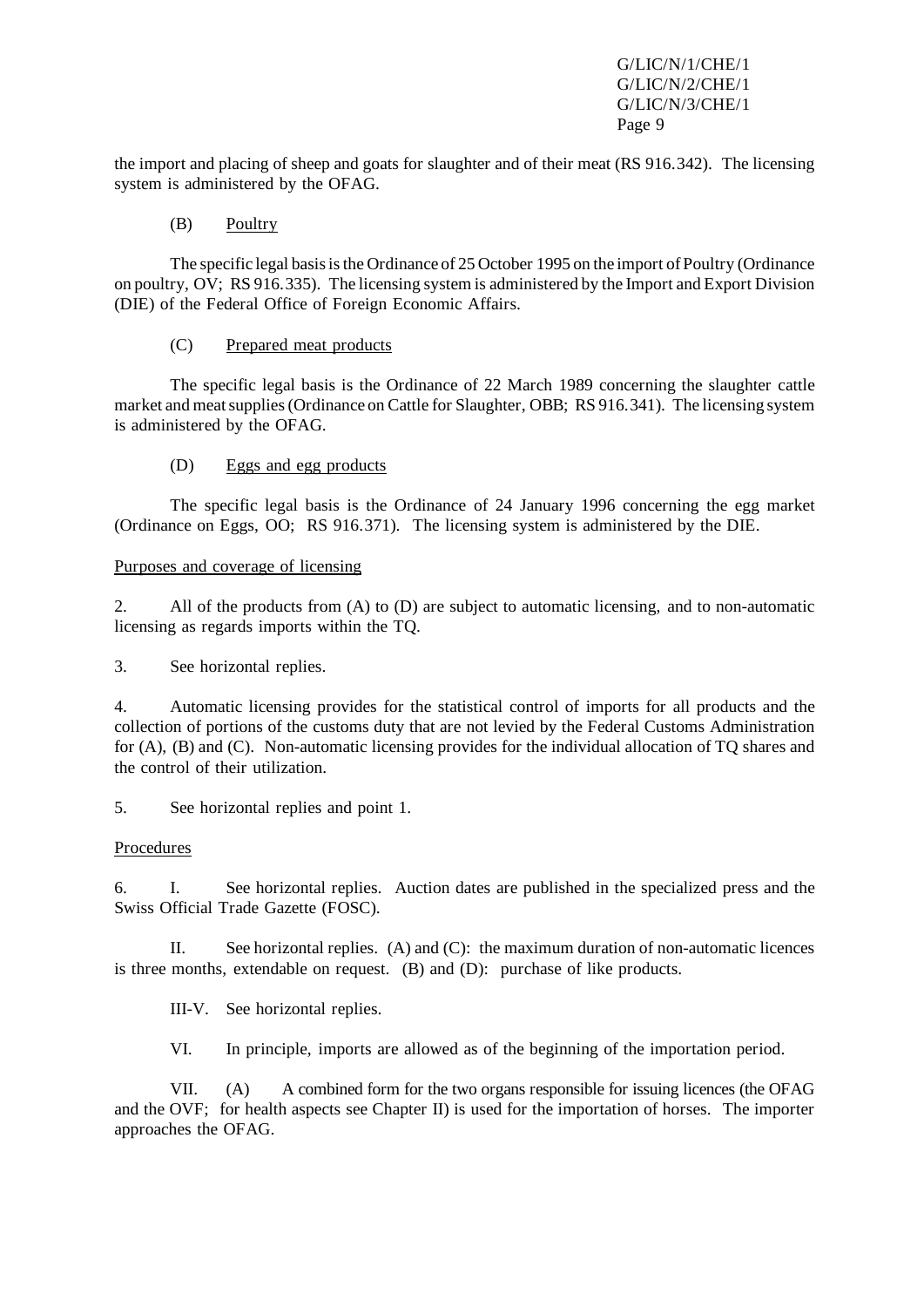(B) and (C) In order to import poultry and prepared meat products, the importer must obtain one licence from the DIE and one licence from the OVF (two distinct forms - for health aspects see Chapter II).

(D) The DIE issues import licences for eggs.

VIII. See horizontal replies.

(A) Meat of horses, bovine animals and swine: distribution according to slaughter, to purchases within the country and to effective imports, as well as by auction. Meat of ovine and caprine animals: Swiss products are distributed subsequently among importers in proportion to their imports.

(B) and (D) Distribution according to purchases within the country.

- (C) Distribution according to effective imports and by auction.
- IX-XI. See horizontal replies.
- 7. (a) One week. Emergency procedure by telephone or fax possible.
	- (b-c) See horizontal replies.
	- (d) See point 6.VII.
- 8. See horizontal replies.

## Eligibility of importers to apply for licence

9. See horizontal replies.

#### Documentational and other requirements for application for licence

10-12. See horizontal replies.

13. See horizontal replies. Exception: with respect to the import of meat of sheep and goats, a bank guarantee is required to ensure the purchase of the Swiss product from a financial point of view.

#### Conditions of licensing

14. Automatic licensing: see horizontal replies; non-automatic licensing: see point 6.II.

15-16. See horizontal replies.

- 17. (a) Purchase of like products from Switzerland (partial).
	- (b) (A), (C): Signature of a reserve fund contract and payment of fees to support that fund; (B), (D): No.

#### Other procedural requirements

18-19. See horizontal replies.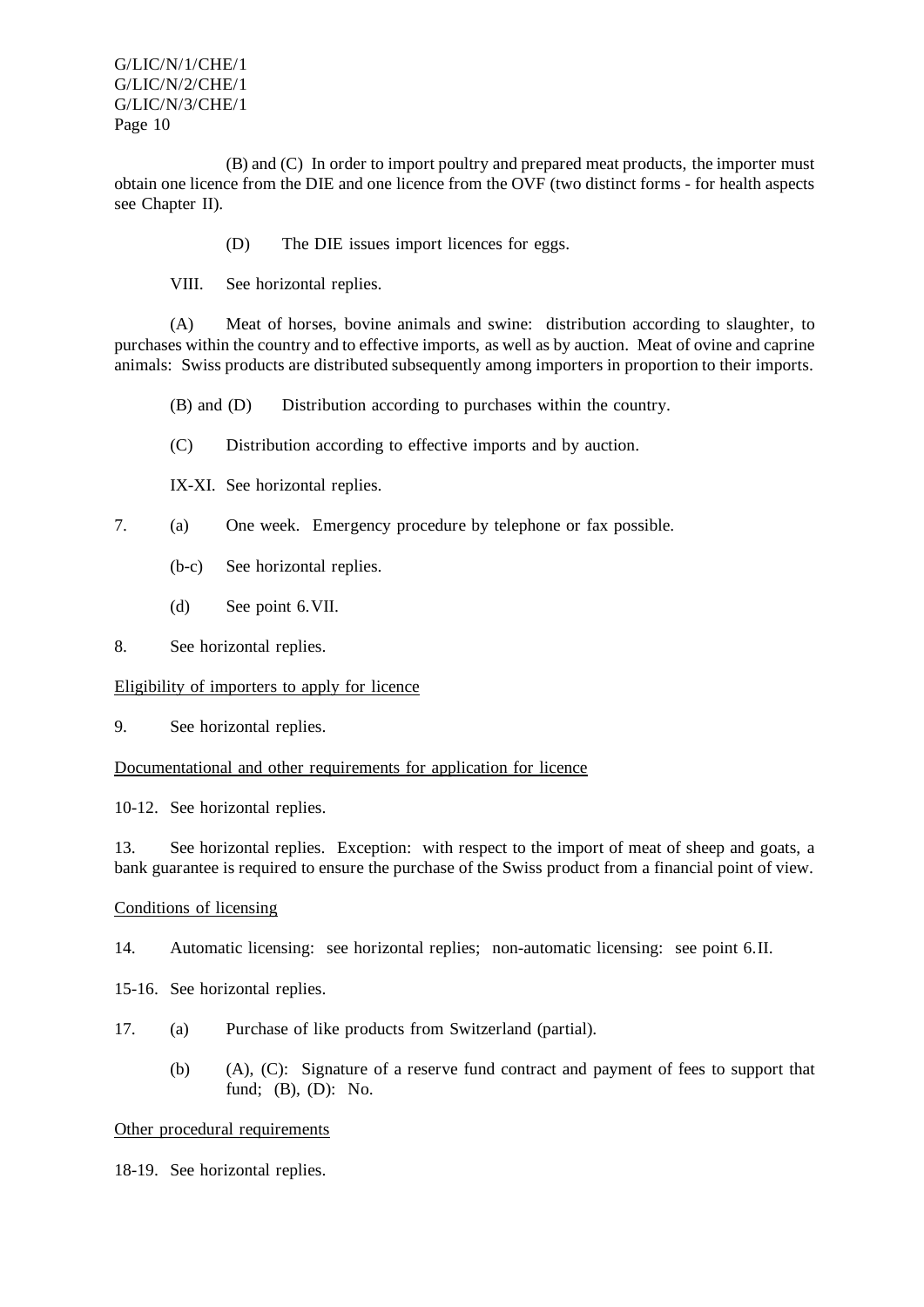#### (iii) Milk, dairy produce (A), acid casein (B)

#### Outline of systems

- 1. See horizontal replies.
	- (A) Milk and dairy produce

The specific legal basis is the Ordinance of 17 May 1995 on the importation of milk and dairy produce as well as edible oils and fats (OILHG; RS 916.355.1). The licensing system is administered by the DIE.

(B) Acid casein

The specific legal basis is the Ordinance of 8 June 1995 concerning the import and domestic purchase of acid casein (RS 916.355.3). The licensing system is administered by the DIE.

## Purposes and coverage of licensing

2. The products are subject to automatic licensing, and to non-automatic licensing as regards imports of certain dairy products (whole milk powder, butter, Fontal cheese, natural yoghurt, dairy spreads with a basis of milk fat) within the TQs.

3. See horizontal replies.

4. Automatic licensing provides for the statistical control of imports for all products. Non-automatic licensing provides for the individual allocation of TQ shares and the control of their utilization.

5. See horizontal replies and point 1.

#### Procedures

6. I. See horizontal replies.

II. See horizontal replies. Quotas and non-automatic licences are established for one calendar year. Exception: non-automatic licences for whole milk powder are valid for 18 months from the date of performance of the action in favour of Swiss production (current account; purchase with scale).

III-V. See horizontal replies.

VI. At least three to five days.

VII. The DIE is the only organ to approach.

VIII. (A) See horizontal replies. The distribution of partial TQs takes place as follows:

- Whole milk powder: according to purchases within the country;
- butter: the cooperative society which is the key to the regulation of the butter market (BUTYRA) has a monopoly over imports;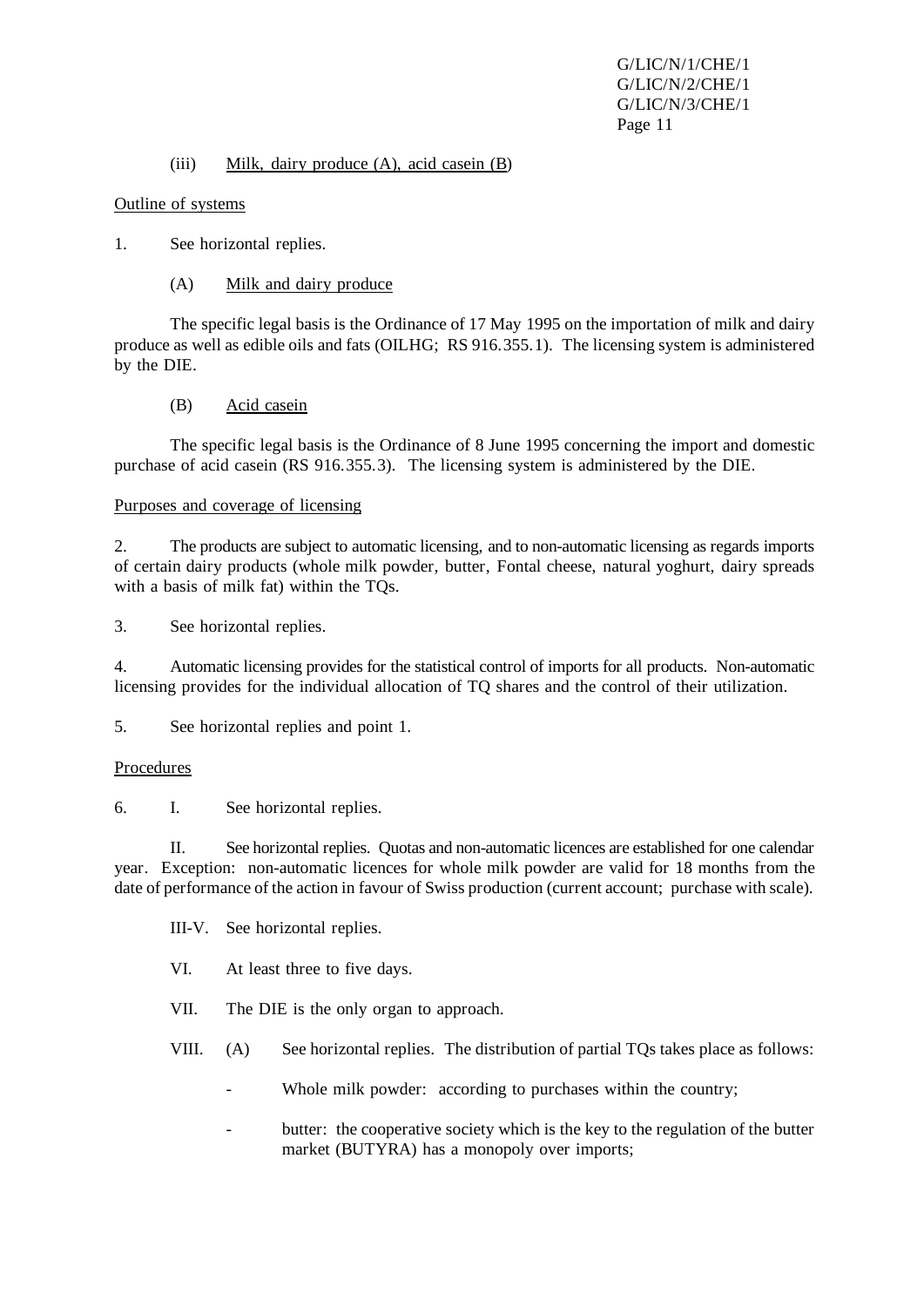- Fontal cheese: according to previous imports (total quantity limited to 2,624 tons);
- selected dairy products (natural yoghurt, spreads with a basis of milk fat): as needed (amount limited to 10 tons per year and per importer; maximum total quantity: 200 tons per year).
- (B) Distribution according to purchases within the country.
- IX-X. See horizontal replies.
- 7. (a) One week. Emergency procedure by telephone or fax possible.
	- (b-c) See horizontal replies.
	- (d) See point 6.VII.
- 8. See horizontal replies.

#### Eligibility of importers to apply for licence

9. See horizontal replies.

#### Documentational and other requirements for application for licence

10-13. See horizontal replies.

#### Conditions of licensing

- 14. See horizontal replies. Non-automatic licences, valid for one year, are not extendable.
- 15-16. See horizontal replies.
- 17. (a) Purchase of like products from Switzerland (only partially for (A)).
	- (b) No.

#### Other procedural requirements

- 18-19. See horizontal replies.
	- (iv) Fresh fruit and vegetables (A), fruit for cider and fruit products (B), cut flowers (C), frozen vegetables (D), potatoes (including potato seedlings) and potato products (E), fruit seedlings (F)

#### Outline of systems

1. See horizontal replies.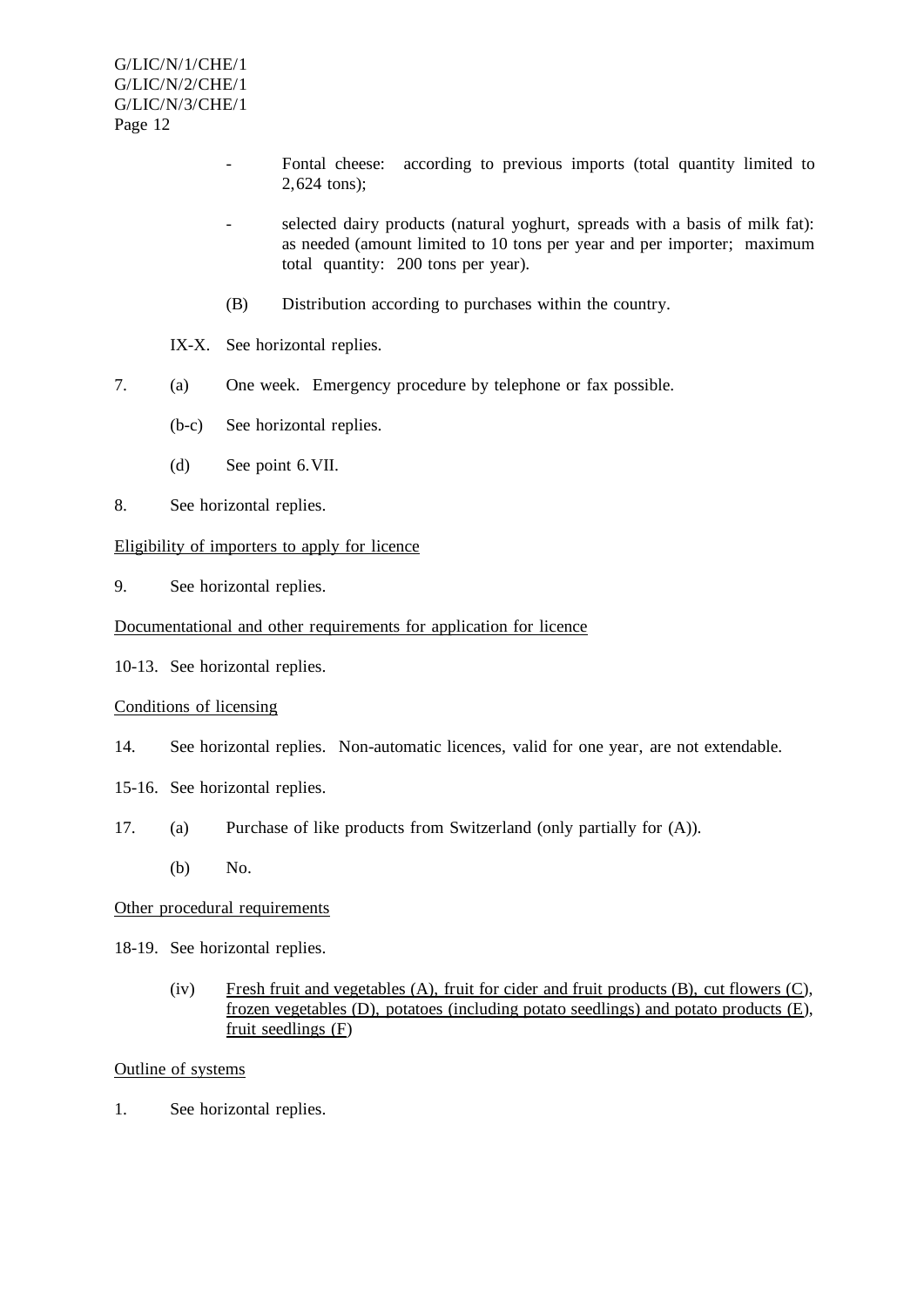(A), (C) and (D): The specific legal basis is the Ordinance of 17 May 1995 on the import of vegetables, fresh fruit and cut flowers (RS 916.121.10). The licensing system is administered by the DIE.

(B) The specific legal basis is the Ordinance of 17 May 1995 concerning the import of fruit for cider and fruit products (RS 916.132.12). The licensing system is administered by the OFAG (as of 1 February 1997).

(E) The specific legal basis is the Ordinance of 17 May 1995 concerning the import of potato seedlings, table potatoes and potato products for human consumption (RS 916.113.211). The licensing system is administered by the OFAG (as of 1 February 1997).

(F) The specific legal basisisthe Ordinance of 17 May 1995 on the professional cultivation, trade and import of fruit seedlings (RS 916.131.2). The licensing system is administered by the OFAG (as of 1 February 1997).

## Purposes and coverage of licensing

- 2. The following products:
	- (A) Fresh vegetables (0702; 0703.1011/1079, 9010/9090; 0704.1010/9089; 0705.1111/2979; 0706.1010/ex9090; 0707; 0708.1010/2099, 9080/9090; 0709.1010/4099, 6011/6012, 7010/9080) and fresh fruit (ex0808; 0809.1011/2019, 4012/4014, 4092/4094; 0810.1010/2029, 3010/3020) are subject to: (a) automatic licensing and (b) non-automatic licensing as regards imports within the TQs over a period ranging from 6 to 50 weeks according to the product;
	- (B) Fruit for cider, seed fruit products, (D) frozen vegetables, (E) potatoes, including potato seedlings and preparations with a basis of potatoes are subject to: (a) automatic licensing and (b) non-automatic licensing as regards imports within the TQs;
	- (C) Cut flowers are subject to: (a) automatic licensing and (b) non-automatic licensing as regards imports within the TQ during the period from 1 May to 25 October;
	- (F) Seedlings of seed fruit and stone fruit are subject to (a) automatic licensing.
- 3. See horizontal replies.

4. Automatic licensing provides for the statistical control of imports for all products. Non-automatic licensing provides for the individual allocation of TQ shares and the control of their utilization.

5. See horizontal replies and point 1.

#### Procedures

6. I. See horizontal replies.

II. (A) See horizontal replies. In principle, non-automatic licences are granted for the period indicated in point 2.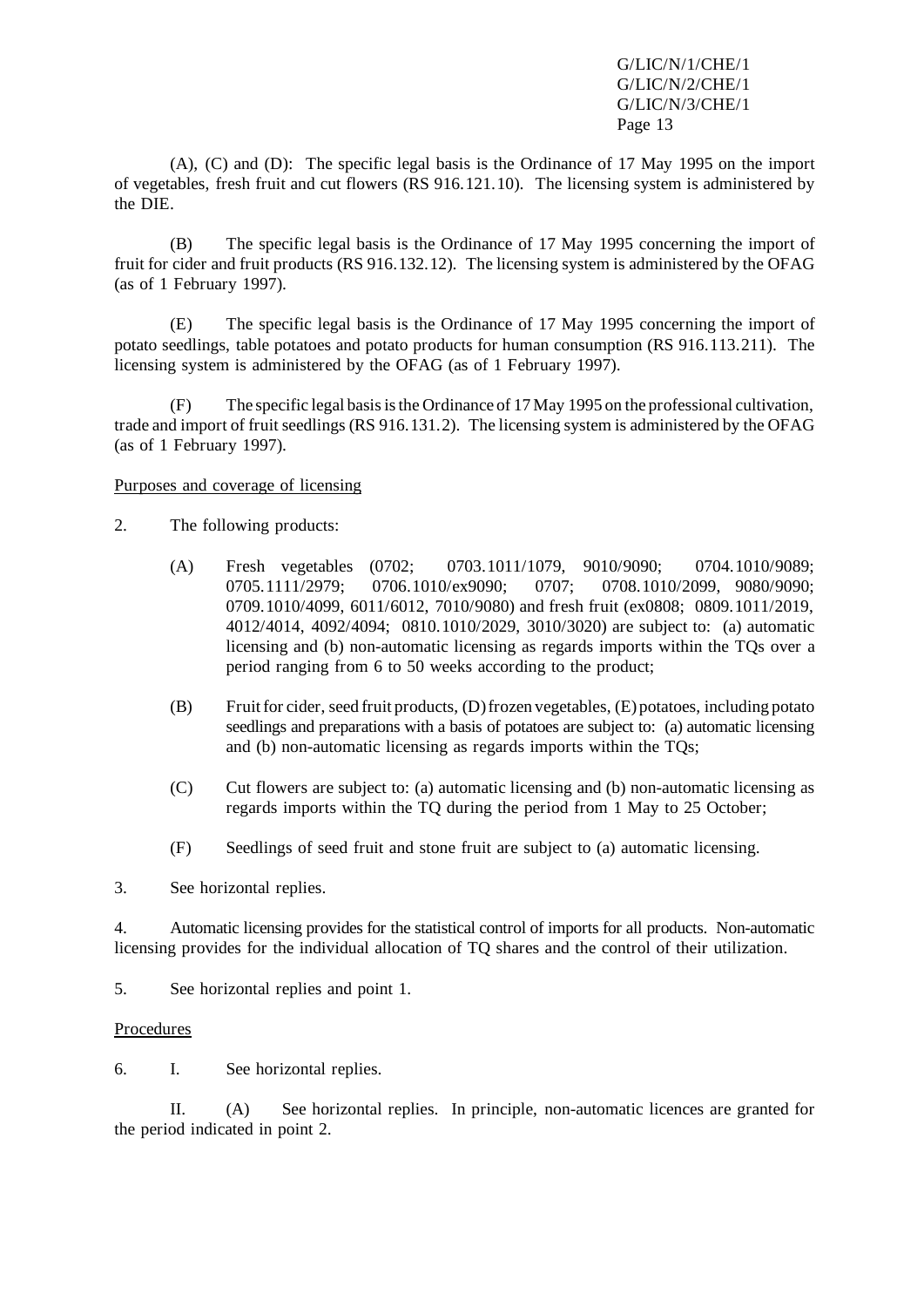(B) See horizontal replies. Non-automatic licences for seed fruit products are issued for a maximum period of five months.

(C) The size of the TQ is determined for the period from 1 May to 25 October. Non-automatic licences are issued for that period.

(D) and (E): See horizontal replies. Non-automatic licences are issued for one year.

III. See horizontal replies.

IV. See horizontal replies.

(A) and (C): With respect to non-automatic licences granted according to previous imports by the applicant, the licensing office sends the new licence to the importers at the beginning of each year. As regards other licensing systems, there is no time-limit for the submission of applications. They can be submitted throughout the year of opening of the TQ. Licences are issued primarily according to the applicants' previous imports.

(B) For the issue of non-automatic licences according to need, there is no time-limit for the submission of applications. They may be submitted throughout the year of opening of the TQ. The deadline for applications in the case of auctions is generally set at 15 working days following publication.

(D) The licensing office sends the new licences to the importers at the beginning of each year.

(E) With respect to non-automatic licences granted according to previous purchases of Swiss products, the licensing office sends the new licence to the importers at the beginning of each year. For the other systems, there is no time-limit for application, which may take place throughout the year of opening of the TQ.

V. See horizontal replies. (B): The time-period for the examination of applications in connection with auctions is about five working days after the call for bids has been closed.

VI-VII. See horizontal replies.

VIII. (A) For the vast majority of products, licences are issued according to previous imports by the applicant. New importers are given a minimum volume. For certain products, allocations are made *pro rata* to applications or in response to a contribution to domestic production.

(B) Licences are mainly issued by auction. They may also be issued according to need (pectin) or on the basis of a contribution to Swiss production (concentrates of seed fruit juice). New importers may obtain a licence at each new allocation.

(C) Licences are generally issued according to a combination of two criteria: previous imports by the applicant and purchase of local goods by the applicant. New importers receive a licence based on the volume of imports for the winter semester.

(D) Licences are issued on the basis of a combination of two criteria: previous imports outside the TQ by the applicant, and purchase of local goods by the applicant.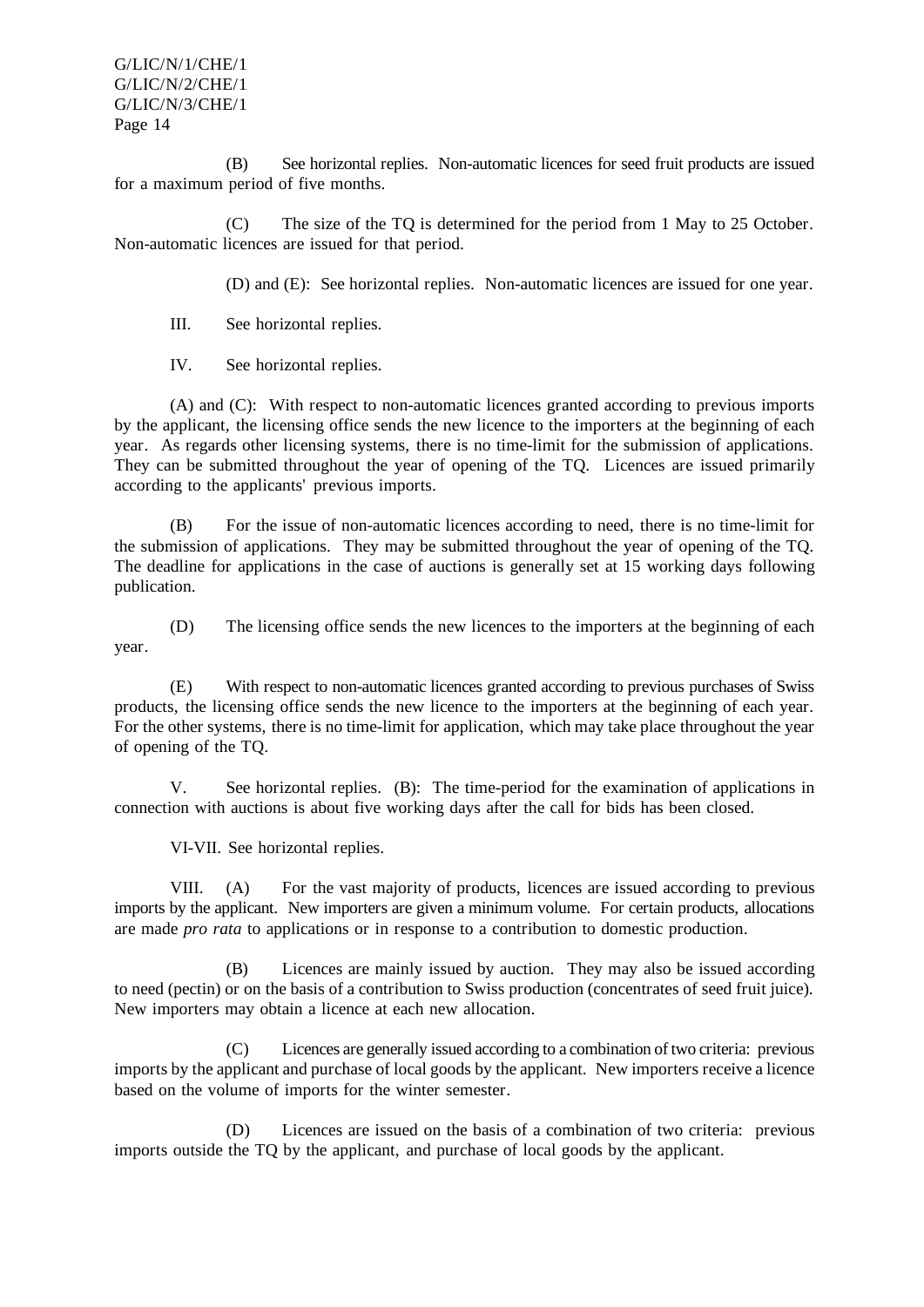(E) Licences are generally issued in accordance with a contribution to local production.

IX-XI. See horizontal replies.

- 7. (a) See horizontal replies. No time-limit. Emergency procedure by telephone or fax possible.
	- (b-c) See horizontal replies.
	- (d) See point 6.VII.
- 8. See horizontal replies.

## Eligibility of importers to apply for licence

9. See horizontal replies.

Documentational and other requirements for application for licence

10-13. See horizontal replies.

#### Conditions of licensing

14. - Automatic licensing: See horizontal replies.

- Non-automatic licensing: See point 6.II.

(A) The validity of the licence ranges from one month to 50 weeks according to the system of allocation in force (see point 2), and is not extendable.

(B) The validity of the licence ranges from one month to one year according to the system of allocation in force. Licences valid for one month may be extended to a maximum of five months simply upon request.

(C) The validity of the licence extends from 1 May to 25 October.

(D) The licence is valid for one year.

(E) The validity of the licence ranges from one month to one year according to the system of allocation in force. Licences valid for less than one year may be extended.

15-16. See horizontal replies.

17. (a) Subject in certain cases to the purchase of like products from Switzerland.

(b) No.

#### Other procedural requirements

18-19. See horizontal replies.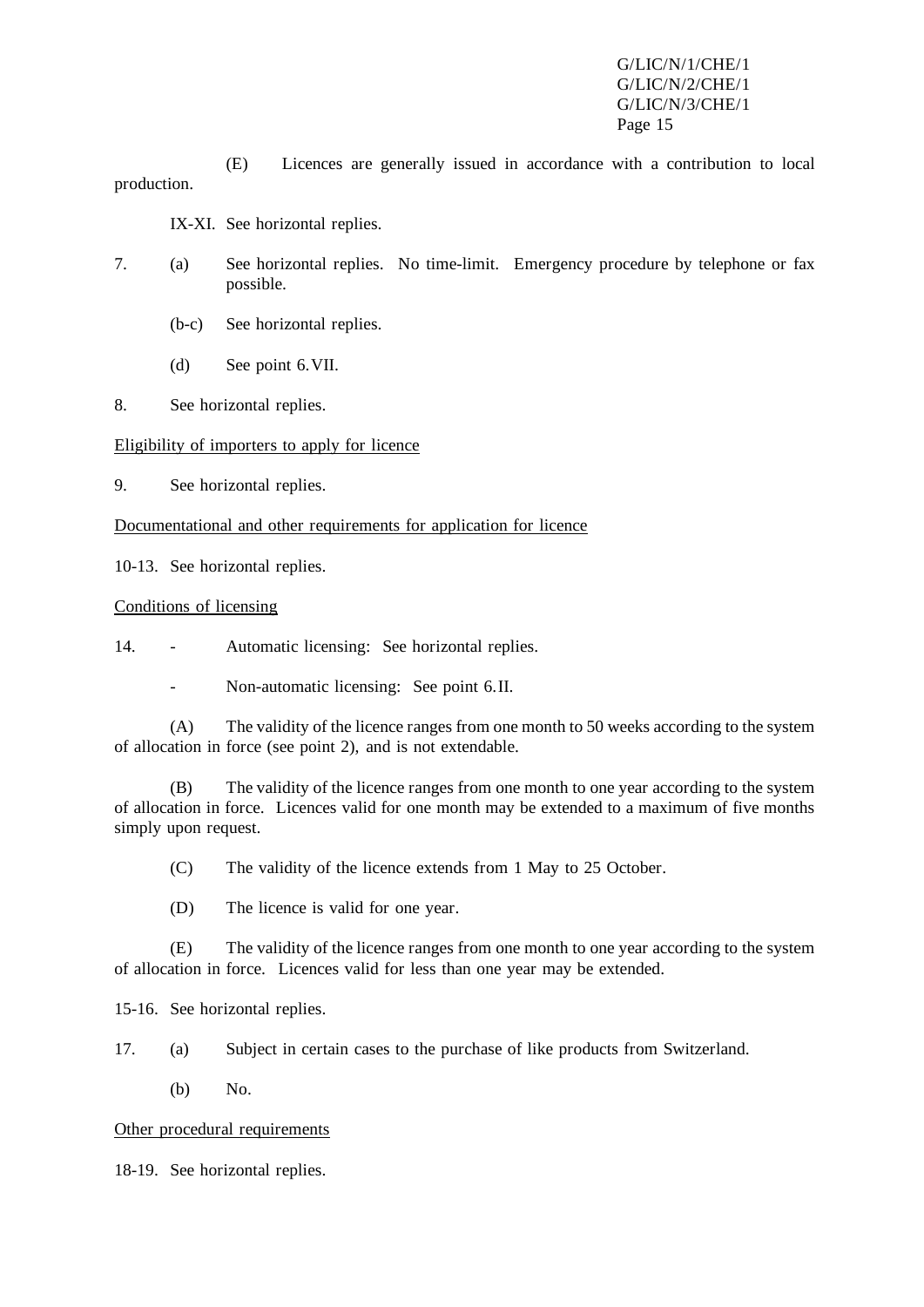## (v) Feed grain

#### Outline of systems

1. See horizontal replies. The specific legal bases are the Ordinance of 17 May 1995 on imports of feeding stuffs, straw, litter, oilcakes from expelling or extraction, and goods for which the processing waste serves as fodder for animals (RS 916.112.216) and the Ordinance of 17 May 1995 on the creation of compulsory reserves of fodder products, oats, barley and maize for milling (RS 531.215.17). The licensing systemis administered by the OFAG and the Fiduciary Office of Swiss Holders of Compulsory Cereal Stocks (OSSOC - see Chapter III).

## Purposes and coverage of licensing

2. The import of products governed by market regulations concerning feed grain and oilseeds for feeding is subject to automatic licensing. For statistical reasons, non-electronic customs clearance (customs model 90) requires prior notice to the OFAG. Such prior notice is valid for three months plus the month of notice.

3. See horizontal replies.

4. Automatic licensing provides for the statistical control of imports and maintenance of the system of reserve stocks (see Chapter III).

5. See horizontal replies and point 1.

#### **Procedures**

6. Not applicable.

7. (a) See horizontal replies. No time-limit. Emergency procedure by telephone or fax possible.

(b-c) See horizontal replies.

(d) Automatic licences for goods subject to guarantee fund contributions are checked by the OSSOC. Automatic licences for other types of fodder are supervised by the OFAG.

8. See horizontal replies.

Eligibility of importers to apply for licence

- 9. (a) Not applicable.
	- (b) See horizontal replies.

#### Documentational and other requirements for application for licence

10-11. See horizontal replies. For statistical reasons, non-electronic customs clearance (customs model 90) requires prior notice to the OFAG.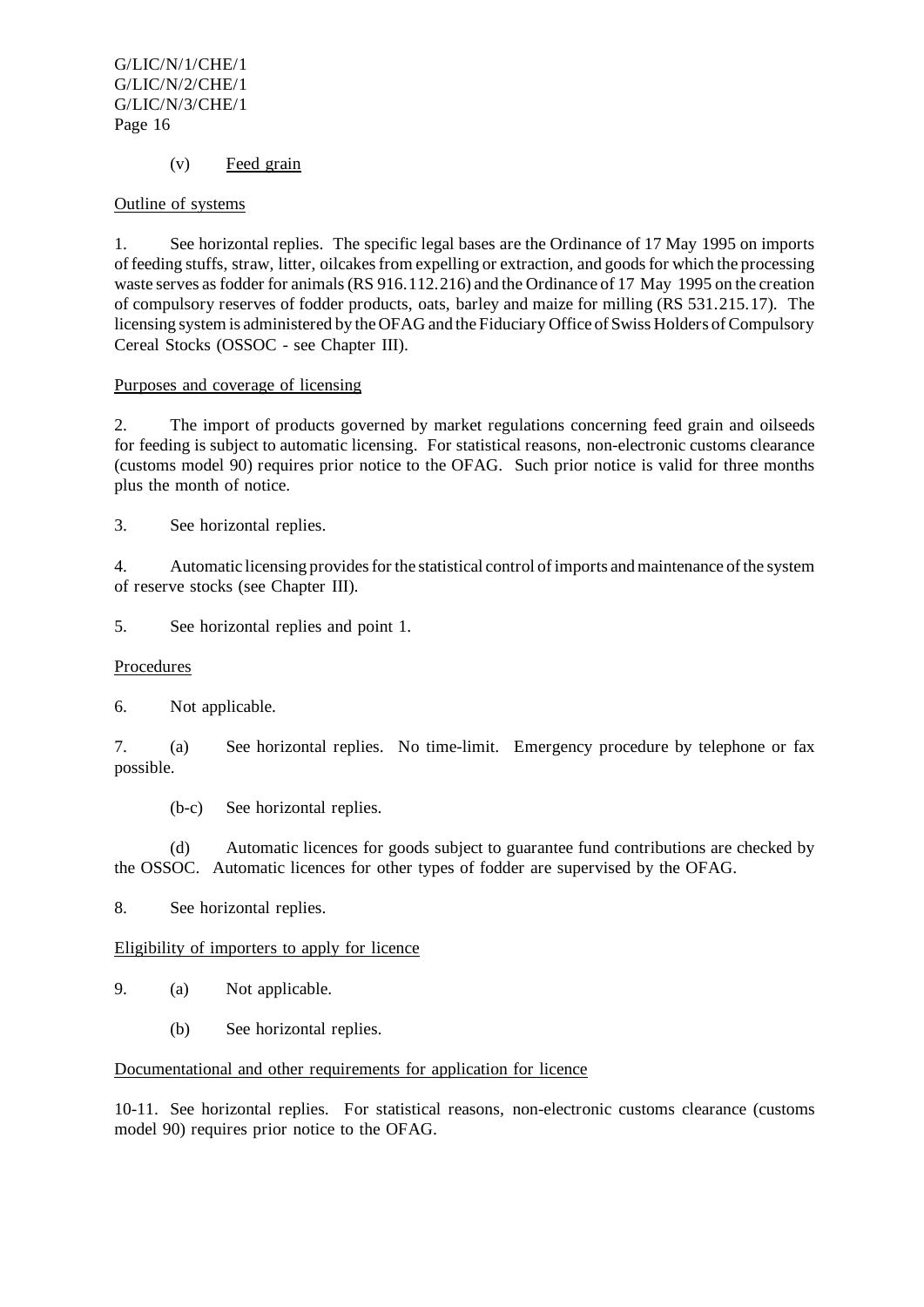12. Automatic licence against payment of a single fee of Sw F 100. Other charges: see horizontal replies.

13. See horizontal replies.

Conditions of licensing

14. Automatic licensing is for an unlimited period. Prior notices of importation are valid for three months plus the month in which they are submitted. They can only be extended in cases of *force majeure*.

15. No.

16. See horizontal replies.

17. (a) No.

(b) Participation in the cost of establishing compulsory reserve stocks and, where applicable, conclusion of a contract providing for the establishment of a compulsory reserve stock (see Chapter III).

Other procedural requirements

18-19. See horizontal replies

(vi) Grain for human consumption: Durum wheat (A), common wheat (B), coarse grain for human consumption, such as barley, oats and maize (C)

# Outline of systems

1. See horizontal replies. The specific legal bases are the Law on Wheat of 20 March 1959 (RS 916.111.0), the General Ordinance of 16 June 1986 concerning the Law on Wheat (RS 916.111.01) and the Ordinance of 10 November 1959 concerning supplementary wheat reserve stocks (RS 918.111.121). The licensing system is administered by the OSSOC (see Chapter III) for goods subject to contributions to the guarantee fund or to the supplementary reserve stocks. The OFAG grants licences for other products.

# Purposes and coverage of licensing

2. Importation of products governed by market regulations concerning grain for human consumption is subject to automatic licensing as regards imports within the TQ. Only coarse grain for human consumption, such as barley, oats and maize (C), is subject to an applied TQ. The TQs for durum wheat (A) and common wheat (B) are not currently administered, i.e. importation at the TQ rate is not limited. As regards common wheat, millers are required to purchase local wheat for 85 per cent of the total amount processed in their mills.

3. See horizontal replies.

4. Automatic licensing provides for the statistical control of imports and the maintenance of the reserve stocks system (see Chapter III).

5. See horizontal replies and point 1.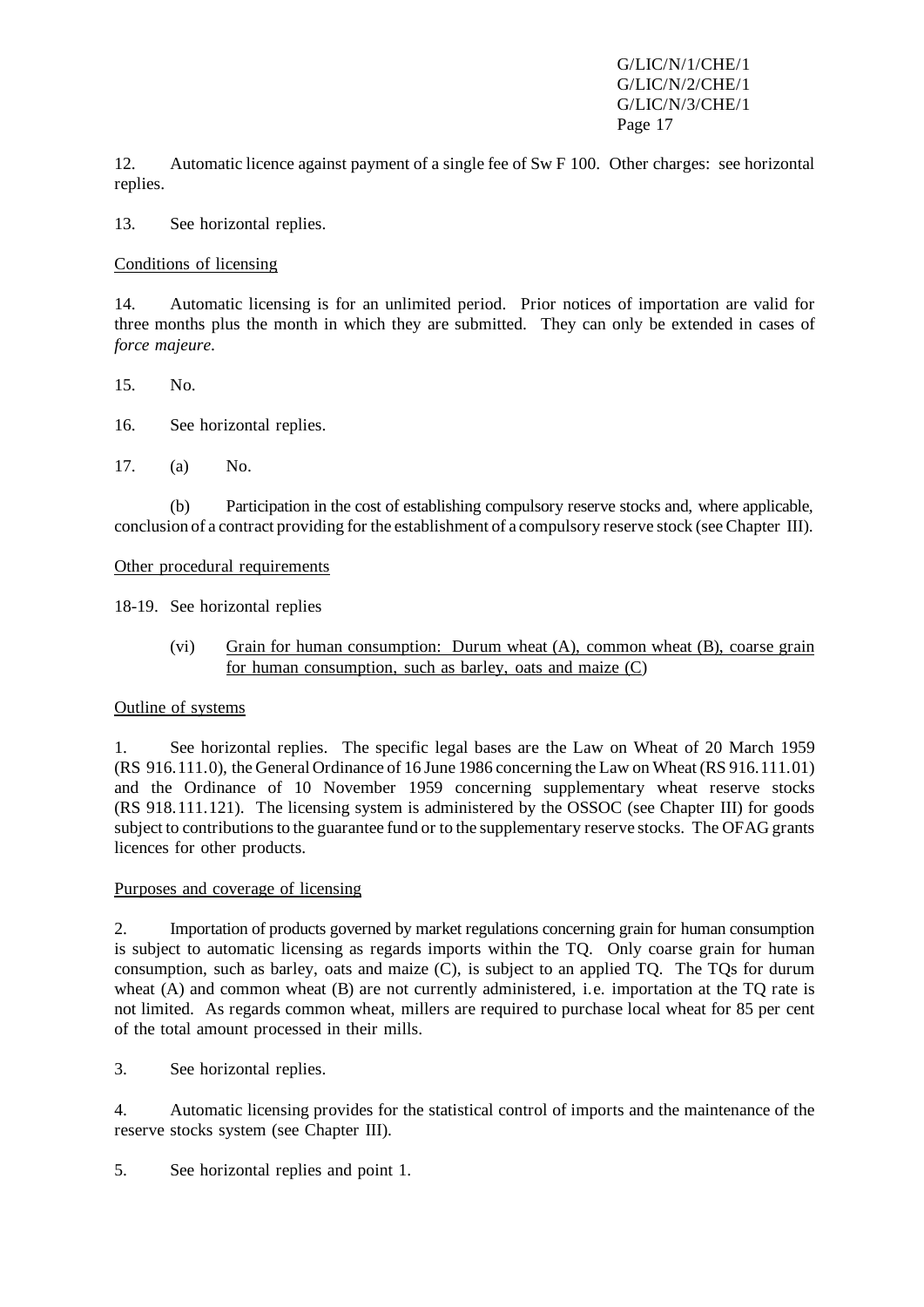#### Procedures

6. Valid for coarse grain only (C).

I. See horizontal replies.

II. See horizontal replies. The prior notice is valid for three months plus the month in which it is submitted.

III. See horizontal replies. The right to import is restricted to millers who have the necessary manufacturing facilities (special mill). The controlling body is the Directorate-General of Customs.

IV. Before the planned date of importation.

V. The prior notice must be submitted the day preceding importation.

VI. There is no minimum time-limit.

VII. Applications are considered by the OSSOC for goods subject to contribution to the guarantee fund or to the supplementary reserve stocks, and by the OFAG for other products.

VIII. See horizontal replies. The volume distributed among the members is determined for one year. Distribution takes place as needed.

IX-XI. See horizontal replies.

7. (a) See horizontal replies. The automatic licence must be obtained before importation. Emergency procedure by telephone or fax possible.

- (b-c) See horizontal replies.
- (d) See 6.VII.

8. See horizontal replies.

Eligibility of importers to apply for licence

9. See horizontal replies.

Documentational and other requirements for application for licence

10-11. See horizontal replies.

12. Automatic licence against payment of a single fee of Sw F 100. Other expenses: see horizontal replies.

13. See horizontal replies.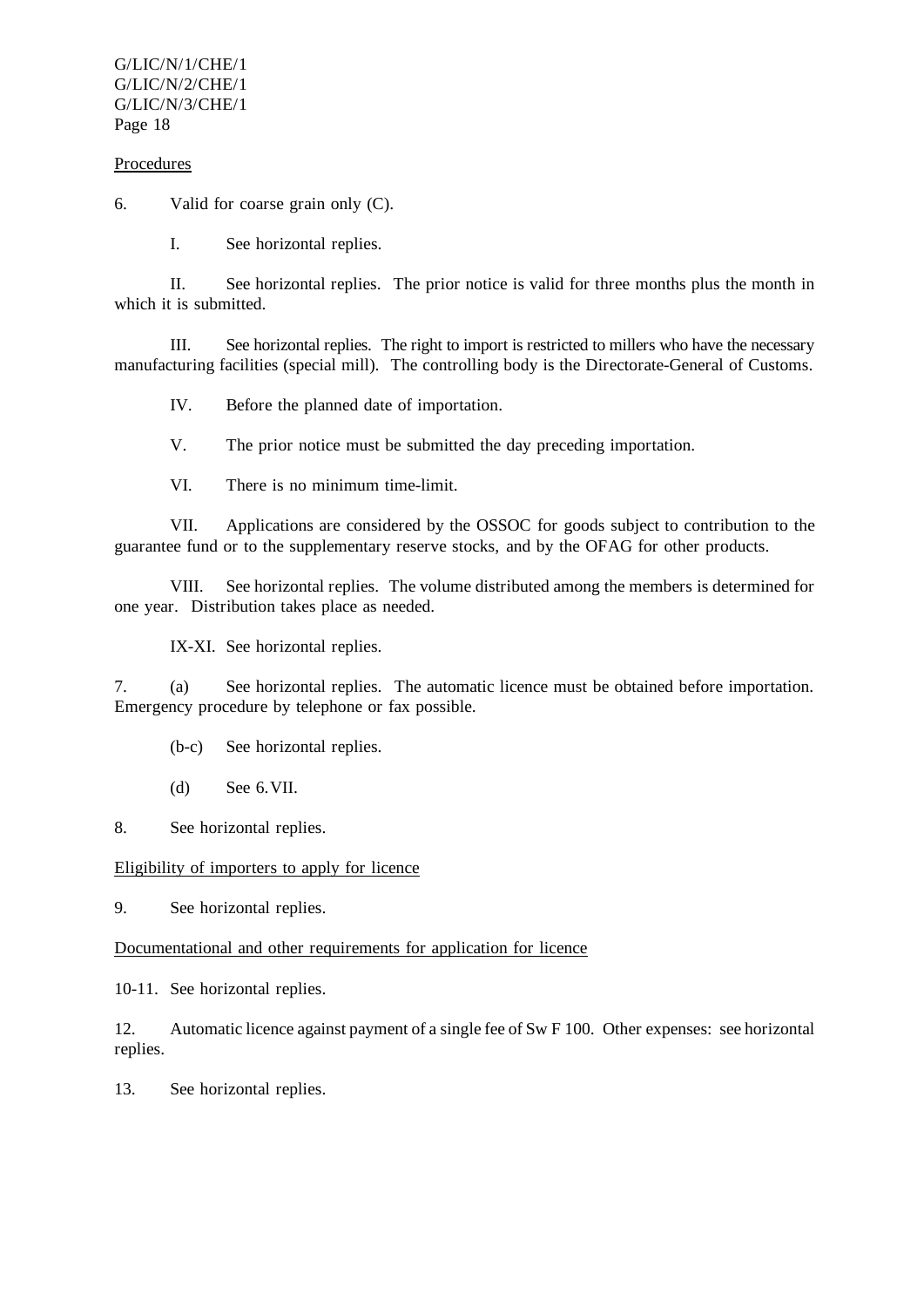#### Conditions of licensing

14. Automatic licensing is for an unlimited duration. Prior notices of importation is valid for three months plus the month in which they are submitted. They may be extended only in case of *force majeure*.

15. No.

16. See horizontal replies.

17. (a) (B): Purchase of like products from Switzerland. (A), (B): No.

(b) Participation in the cost of establishing the compulsory reserve stock and, where appropriate, conclusion of a contract providing for the establishment of a compulsory reserve stock (see Chapter III).

## Other procedural requirements

18-19. See horizontal replies.

(vii) Sugar  $(A)$ , edible oils and fats  $(B)$ 

## Outline of systems

1. See horizontal replies. The licensing system is administered by the Fiduciary Office of Swiss Foodstuff Importers (OFIDA), acting on instructions from the OFAG (and the Federal Office for Economic Supply of the Country - see Chapter III).

(A) The specific legal bases are the Federal Order of 23 June 1989 on the local sugar economy (Sugar Order - RS 916.114.1) and the Ordinance of 25 September 1989 on the local sugar economy (Sugar Ordinance - RS 916.114.11).

(B) The specific legal basis is the Ordinance of 17 May 1995 on the importation of milk and dairy produce and of edible fats and oils (OILHG, RS 916.355.1).

#### Purposes and coverage of licensing

2. The import of products governed by the market regulations concerning sugar and edible oils and fats are subject to automatic licensing.

3. See horizontal supplies.

4. Automatic licensing provides for the statistical control of imports and the maintenance of the system of reserve stocks (see Chapter III).

5. See horizontal replies and point 1.

#### Procedures

6. Not applicable.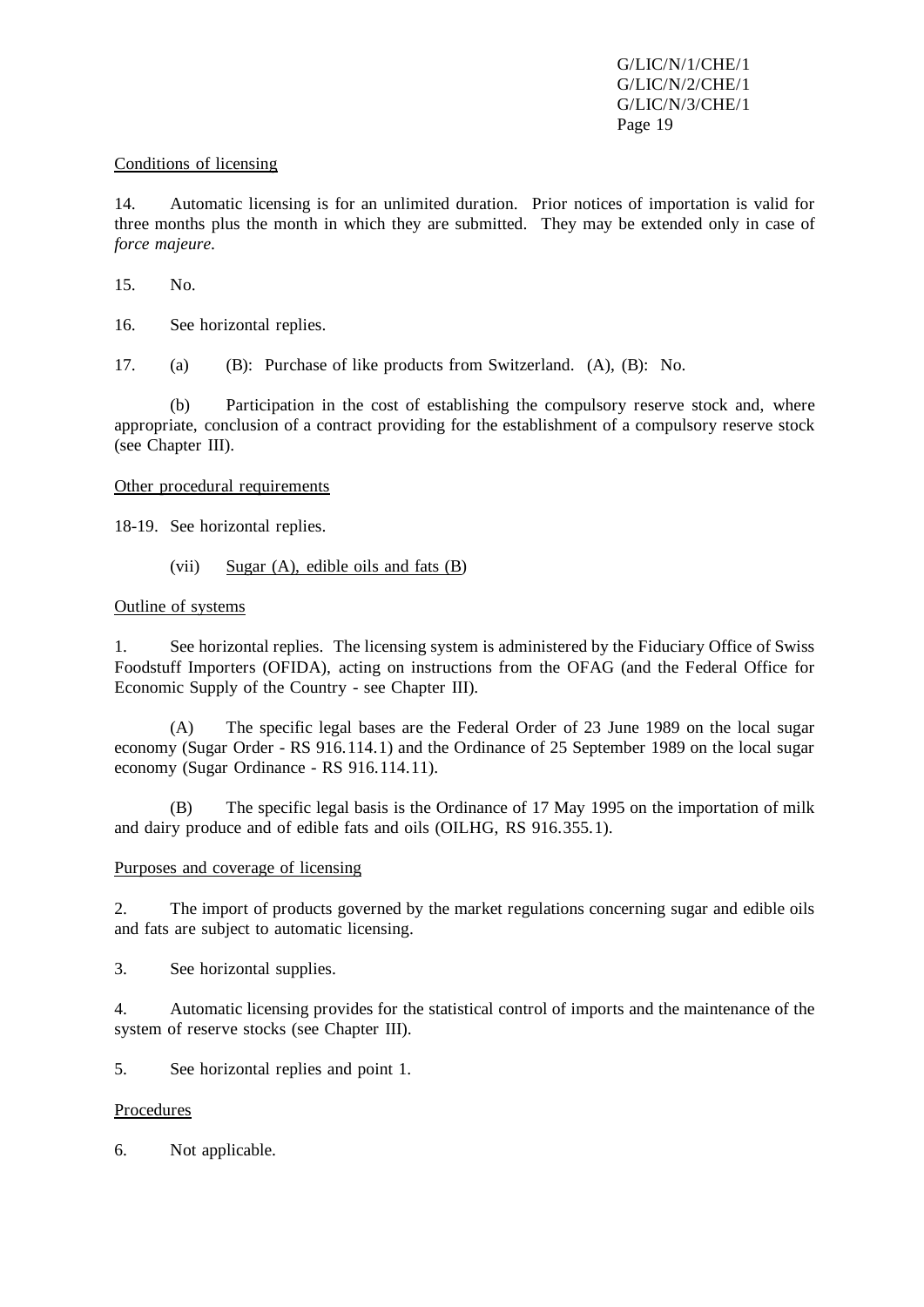- 7. (a-c) See horizontal replies.
	- (d) Only the OFIDA has the authority to issue licences.
- 8. See horizontal replies.

#### Eligibility of importers to apply for licence

9. See horizontal replies.

Documentational and other requirements for application for licence

10-13. See horizontal replies.

#### Conditions of licensing

14-16. See horizontal replies.

17. (a) Not applicable.

(b) Participation in the costs of establishing the compulsory reserve stock and, where appropriate, conclusion of a contract providing for the establishment of a compulsory reserve stock (see Chapter III).

#### Other procedural requirements

18-19. See horizontal replies.

(viii) Grapes for pressing and grape juice

#### Outline of systems

1. See horizontal replies. The specific legal bases are the Ordinance of 23 December 1971 on viticulture and the disposal of vine products (Wine Statute - RS 916.140) and the Ordinance of the Federal Department of the Public Economy of 30 May 1995 on the import of natural wines, grape must, grape juice and fresh grapes for pressing (RS 916.145.114). The automatic licensing system is administered by the DIE. Since for independent reasons the TQ is not administered, there are no non-automatic licences for these products.

#### Purposes and coverage of licensing

2. Grapes for pressing (0806.1021) and grape juice (2009.6018, 6021, 6031; 2202.9018, 9041) are subject to automatic licensing only.

- 3-4. See horizontal replies.
- 5. See horizontal replies and point 1.

#### Procedures

6. Not applicable.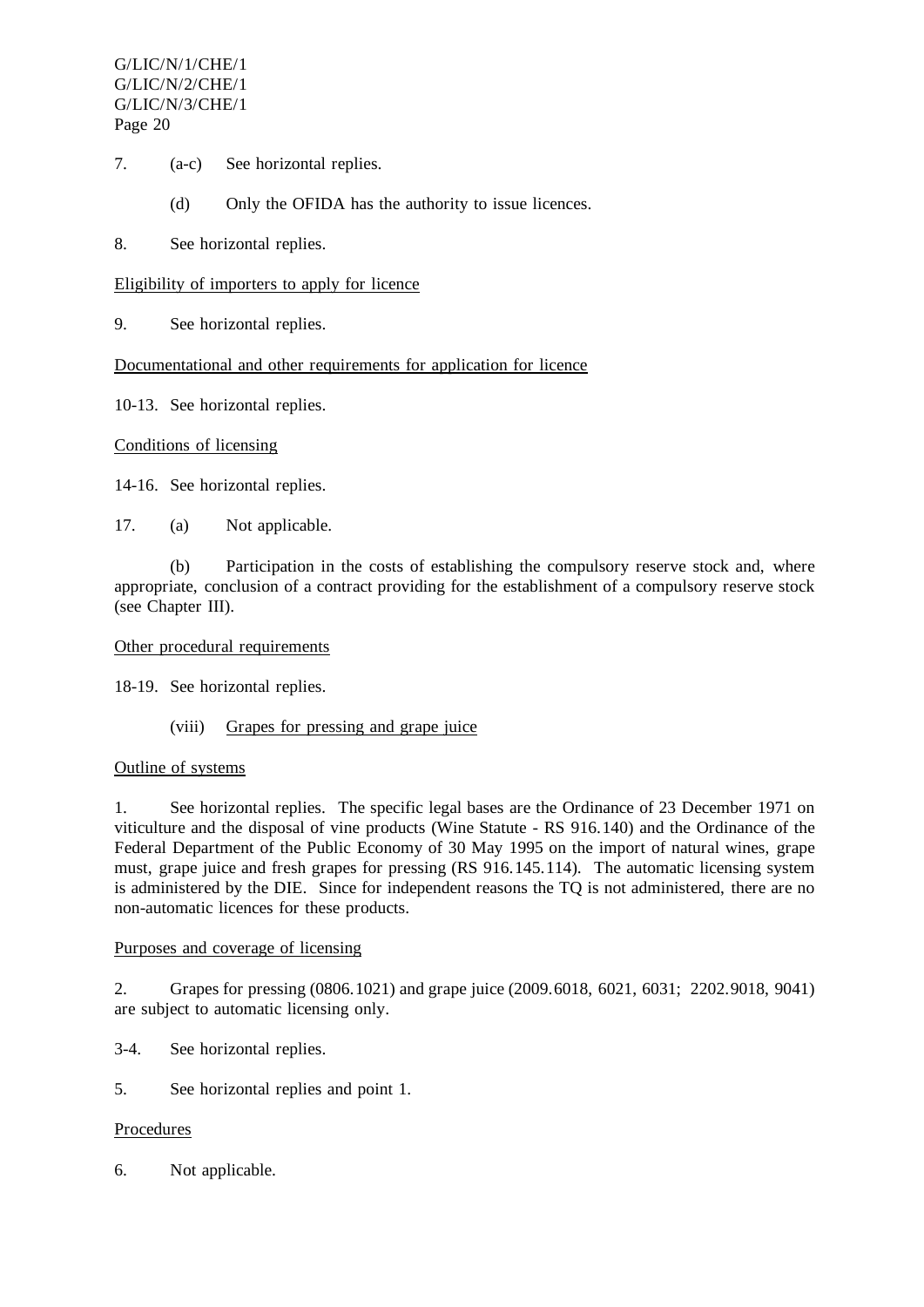7-8. See horizontal replies.

#### Eligibility of importers to apply for licence

9. See horizontal replies. In order to be eligible to market the products in question, the importer must hold a permit to deal in wine. This document is issued by the Cantonal authorities to persons or enterprises established in Swiss customs territory with a good reputation and sufficient professional knowledge (examination from a technical institute), and possessing the necessary facilities.

Documentational and other requirements for application for licence

10-13. See horizontal replies.

Conditions of licensing

14-16. See horizontal replies.

- 17. (a) Not applicable.
	- (b) No.

Other procedural requirements

18-19. See horizontal replies.

(ix) Red wine

#### Outline of systems

1. See horizontal replies. Specific legal bases: See chapter I(viii), point 1. The licensing system is administered by the DIE.

#### Purposes and coverage of licensing

2. Red wines (2204.2131/2149, 2931/2939) are subject to automatic licensing and non-automatic licensing as regards imports within the TQ.

3. See horizontal replies.

4. Automatic licensing provides for statistical control of imports. Non-automatic licensing provides for the individual allocation of TQ shares and the control of the utilization.

5. See horizontal replies and point 1.

#### Procedures

6. I. See horizontal replies. The TQ distribution is also published in the Official Swiss Trade Journal (Feuille officielle suisse du commerce - FOSC).

II. See horizontal replies.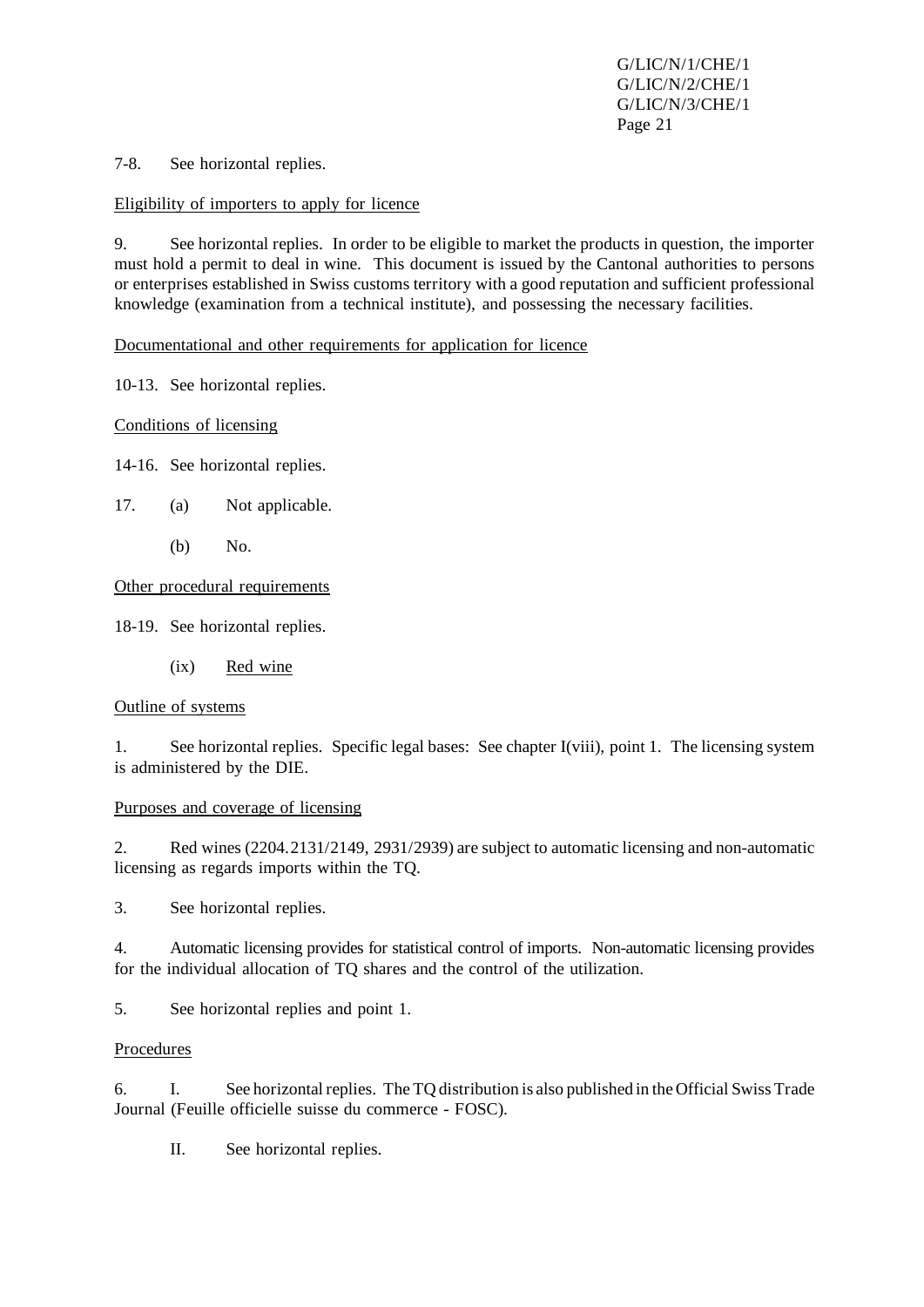III. See horizontal replies. Producers of agricultural commodities and their organizations are not excluded from access to TQs.

IV-VI. See horizontal replies.

VII. Only the DIE has the power to decide whether or not imports are to be counted against the TQ, including retroactively (see TQ distribution method under the next point).

VIII. See horizontal replies. The allocation of TQ shares takes place as needed. Licences are issued in chronological order of actual imports, upon customs clearance, as long as the TQ is not exhausted. In other words, the TQ is allocated in the order in which the customs declarations are received. The volume of imports under the TQ is recorded by the customs authorities. On the basis of this data, the DIE determines when the TQ is exhausted and provides information to that effect. There is no maximum amount per importer.

IX-XI. See horizontal replies.

- 7. (a-c) See horizontal replies.
	- (d) See point 6.VII.
- 8. See horizontal replies.

Eligibility of importers to apply for licence

9. See horizontal replies and Chapter I(viii), point 9.

Documentational and other requirements for application for licence

10-13. See horizontal replies.

Conditions of licensing

14-16. See horizontal replies.

17. (a) No.

(b) No.

Other procedural requirements

18-19. See horizontal replies.

(x) White wine

Outline of systems

1. See horizontal replies. For specific legal bases see Chapter I(viii), point 1. The licensing system (allocation by auction) is administered by the DIE.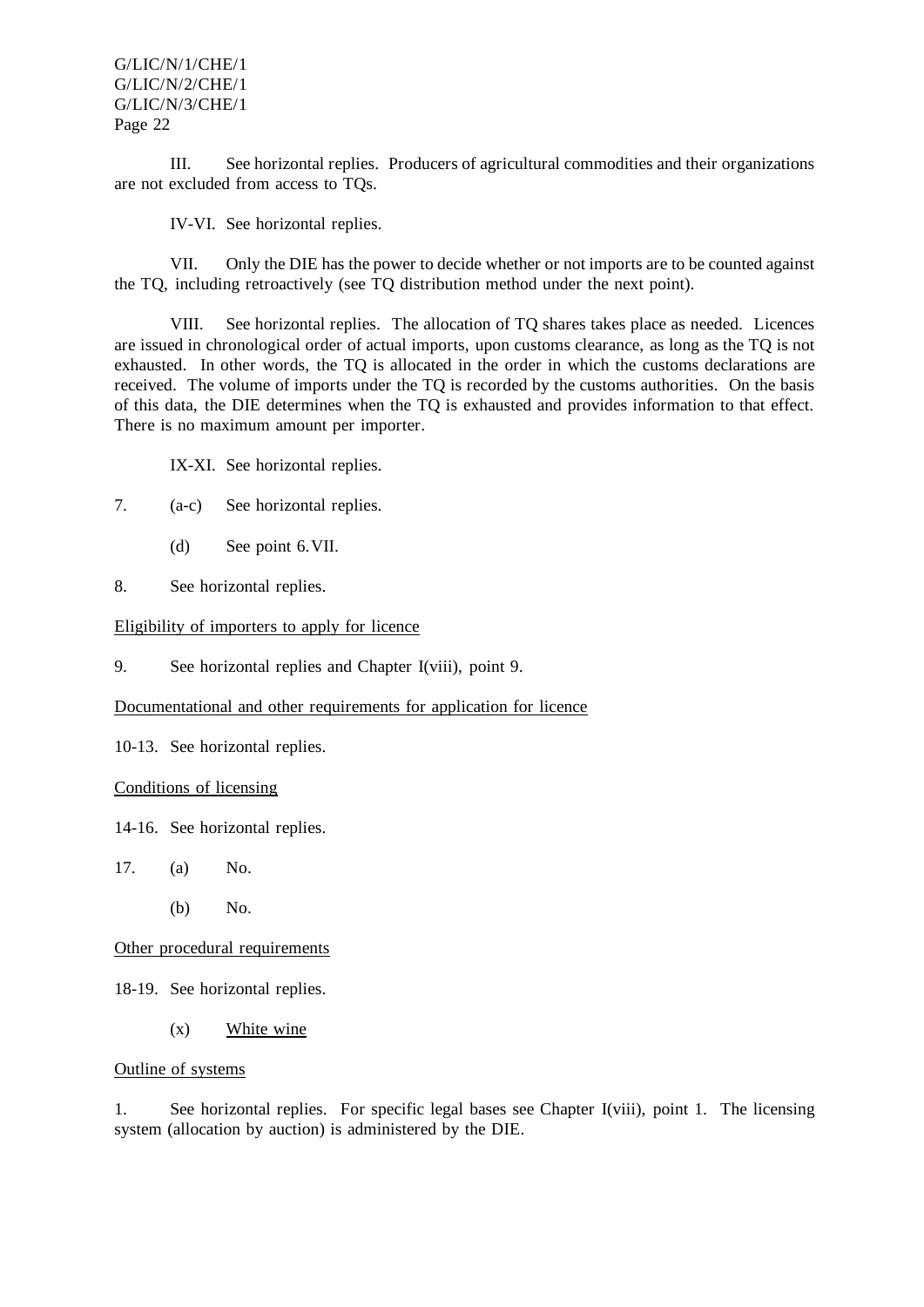#### Purposes and coverage of licensing

2. White wines(2204.2121/2129, 2921/2929) are subject to automatic licensing, and a non-automatic licensing as regards imports within the TQ.

3. See horizontal replies.

4. Automatic licensing provides for the statistical control of imports. Non-automatic licensing provides for the individual allocation of TQ shares and the control of their utilization.

5. See horizontal replies and point 1.

#### Procedures

6. I. See horizontal replies. The allocation of TQ shares is also published in February 1997 in the FOSC.

II. See horizontal replies. Licences are valid for one year.

III. See horizontal replies. Producers of agricultural commodities and their organizations are not excluded from access to the TQ.

IV-V. The deadline for registration for the first year of application for the auction system (1997), i.e. 12 December 1996, was published on 20 November 1996. Allocations were communicated on 20 December 1996.

VI. See preceding points and horizontal replies.

VII. Licence applications are considered by the DIE only.

VIII. See horizontal replies. TQ shares are allocated by action. Each year, the DIE sets a deadline for registration. An importer may submit up to five bids at different prices and for different quantities up to a maximum of 10,000 hl. per importer. The TQ is distributed according to the bids in the decreasing order of prices until exhaustion. The quantities of the last bids taken into consideration, at the lowest price, are reduced according to the remaining amount of the TQ. TQ shares are awarded at the prices offered. The DIE communicates the quantities allocated to the importers.

IX-XI. See horizontal replies.

7. (a-c) See horizontal replies.

- (d) See point 6.VII.
- 8. See horizontal replies.

Eligibility of importers to apply for licence

9. See horizontal replies and Chapter I(viii), point 9.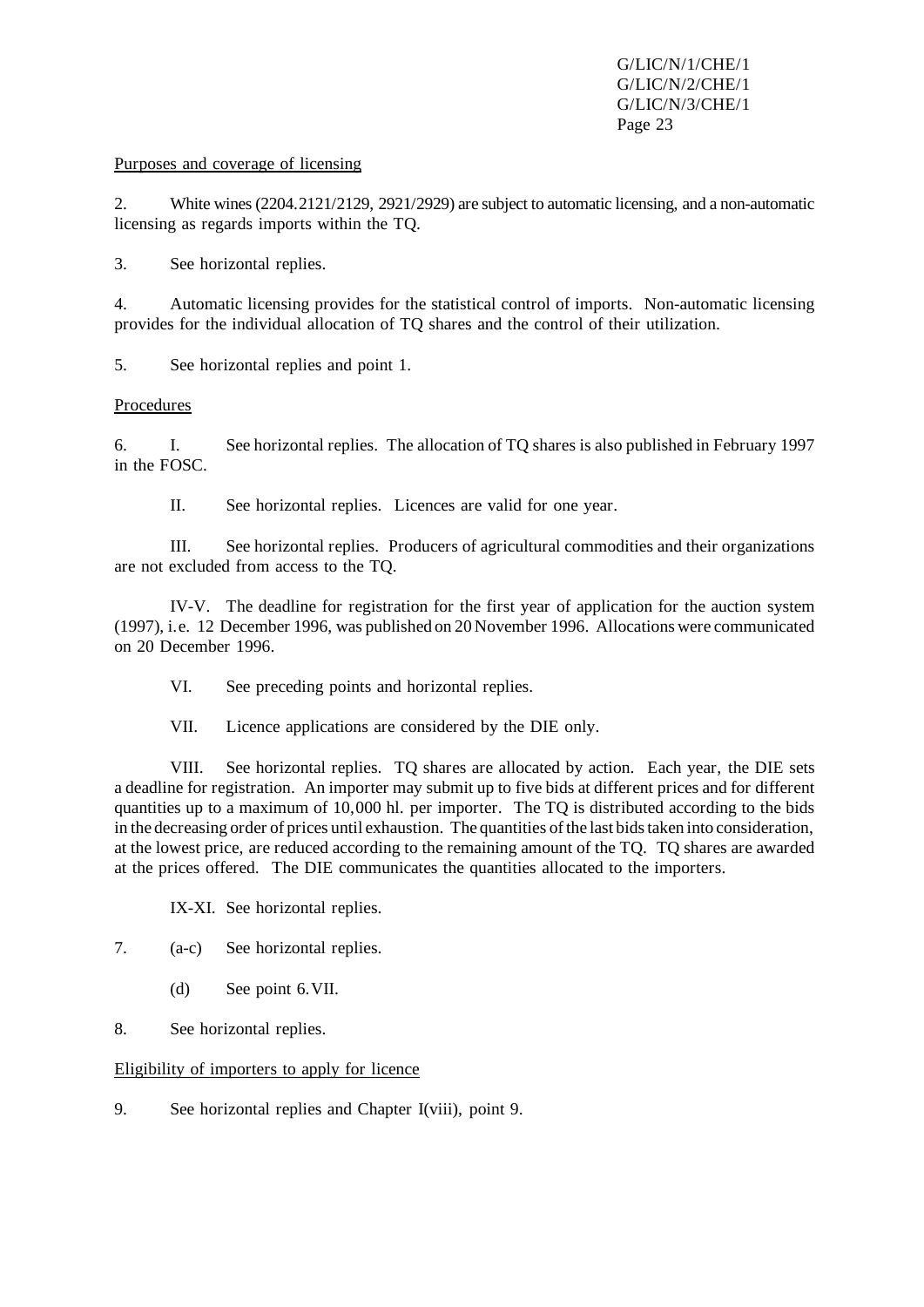Documentational and other requirements for application for licence

10-13. See horizontal replies.

#### Conditions of licensing

- 14-16 See horizontal replies. Non-automatic licences are valid for one year and are not extendable.
- 17. (a) Payment of the lowest successful tender price must take place before importation and, at the latest, 60 days following the entry into force of the award.
	- (b) No.

#### Other procedural requirements

18-19. See horizontal replies.

#### II. SANITARY AND PHYTOSANITARY MEASURES

#### (i) Import, transit and export of animals and animal products

#### Outline of systems

- 1. The Federal Veterinary Office (OVF) is responsible for issuing:
	- (a) The authorizations laid down by veterinary law for the importation of animals and goods, (Ordinance 20 April 1988 on the import, transit and export of animals and animal products (OITE; RS 916.443.11; Articles 25, 36, 49, 51, 54 and 57). These authorizations are police authorizationsissued in accordancewith theLawonEpizootics of 1 July 1966 (LFE: RS 916.40), the Law on Foodstuffs of 9 October 1992 (817.0), the Federal Law on Fishing of 21 June 1991 (RS 923.0) and the Law on the Protection of Animals (RS 455) of 9 March 1978.
	- (b) The authorizations laid down in the laws on the protection of species with respect to the import of animals and goods, (Ordinance of 19 August 1981 on the conservation ofspecies(OCE-RS 453, Article 5) and required undertheConvention on International Trade on Endangered Species of Wild Fauna and Flora of 3 March 1973 (CITES; SR 0.453), the Law on the Protection of Animals of 9 March 1978 (RS 455) and the Law of 20 June 1986 on Hunting (RS 922.0).

#### Purposes and coverage of licensing

- 2. (a) List of OITE products: see OITE, Article 1.
	- (b) List of products coming under the conservation of species: see OCE, Article 5.
- 3. See horizontal replies.
- 4. No restrictions. For purpose, see point 1.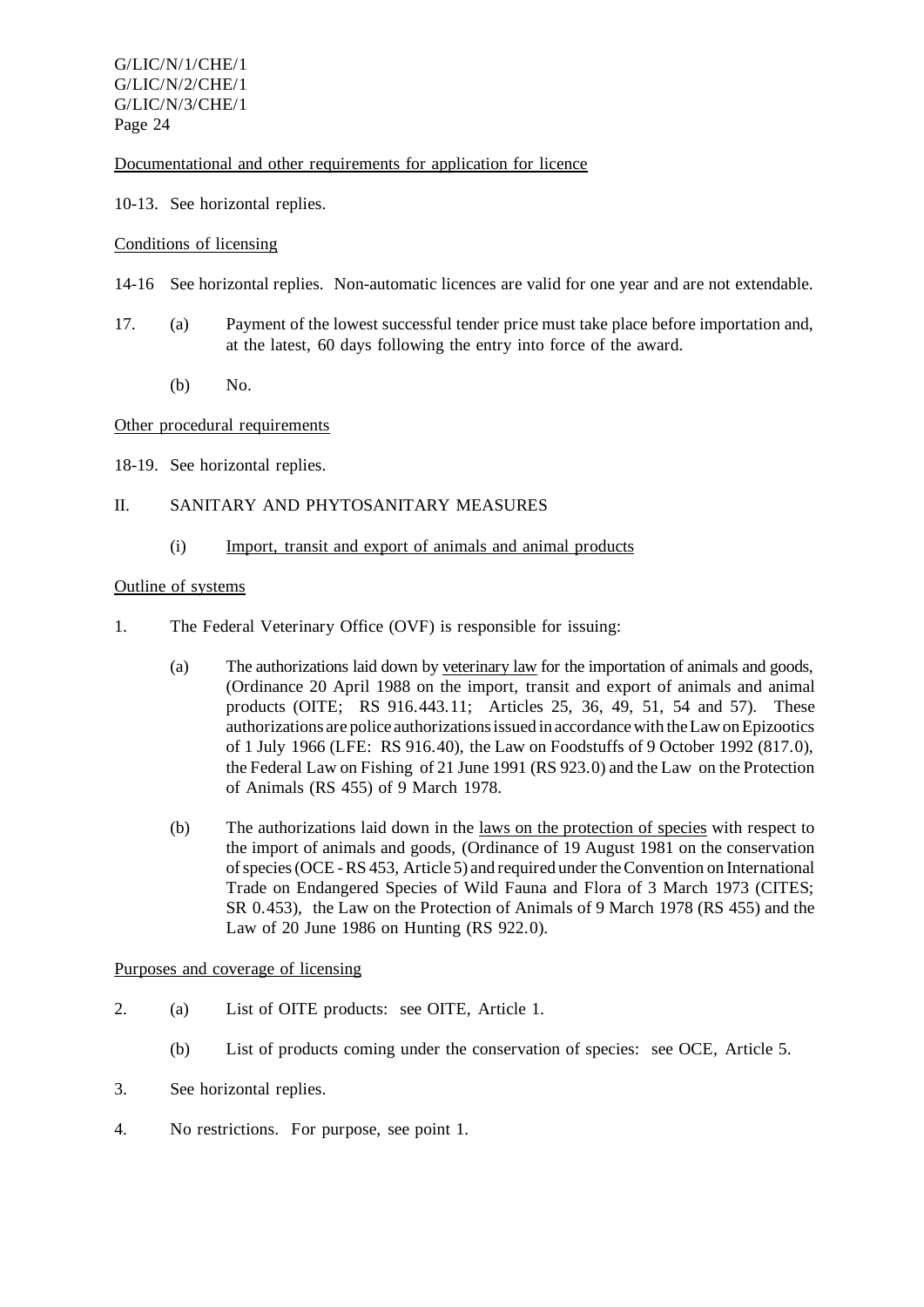5. See point 1. A particle modification of the regime would be possible, but would require the approval of Parliament on certain points (Law on Hunting).

#### Procedures

- 6. Not applicable (no quantitative restrictions).
- 7. (a) It is recommended that applications should be submitted at least one week in advance of importation. Authorizations concerning the species listed in Annex I of the CITES require a slightly longer time-limit owing to the procedure stipulated by the international treaty (consultation of scientific authorities). However, many applications are processed the day on which they are submitted.
	- (b) Sometimes. In some cases an approval/opinion/authorization is required from other services (Cantonary Veterinary Office, OFAG, Federal Office of the Environment, Forests and Landscape (OFEFP), Technical Commission for the Conservation of Species).
	- (c) No.
	- (d) See point 7(b). The procedure is regulated so that the applicant need approach only one service.

8. See horizontal replies.

#### Eligibility of importers to apply for licence

9. All persons, firms and institutions are eligible to apply for an import licence provided they domiciled in Switzerland. Specimens of the species appearing in Annex 1 of the CITES may only be imported for professional purposes, thereby automatically limiting the number of applicants. Holders of licences that are valid for one or two years are included in "lists of professional importers".

Documentational and other requirements for application for licence

- 10. See horizontal replies.
- 11. Import licence, veterinary certificate, CITES documents as appropriate.
- 12. Yes. Sw F 15.
- 13. See horizontal replies.

#### Conditions of licensing

14. In general, three months. Possible extensions of twice two months (the licence must be sent with a brief extension request). For certain categories of animals or goods, so called "general" authorizations are issued. They are valid for one or two years for an indeterminate number of shipments and an undefined quantity.

15-16. See horizontal replies.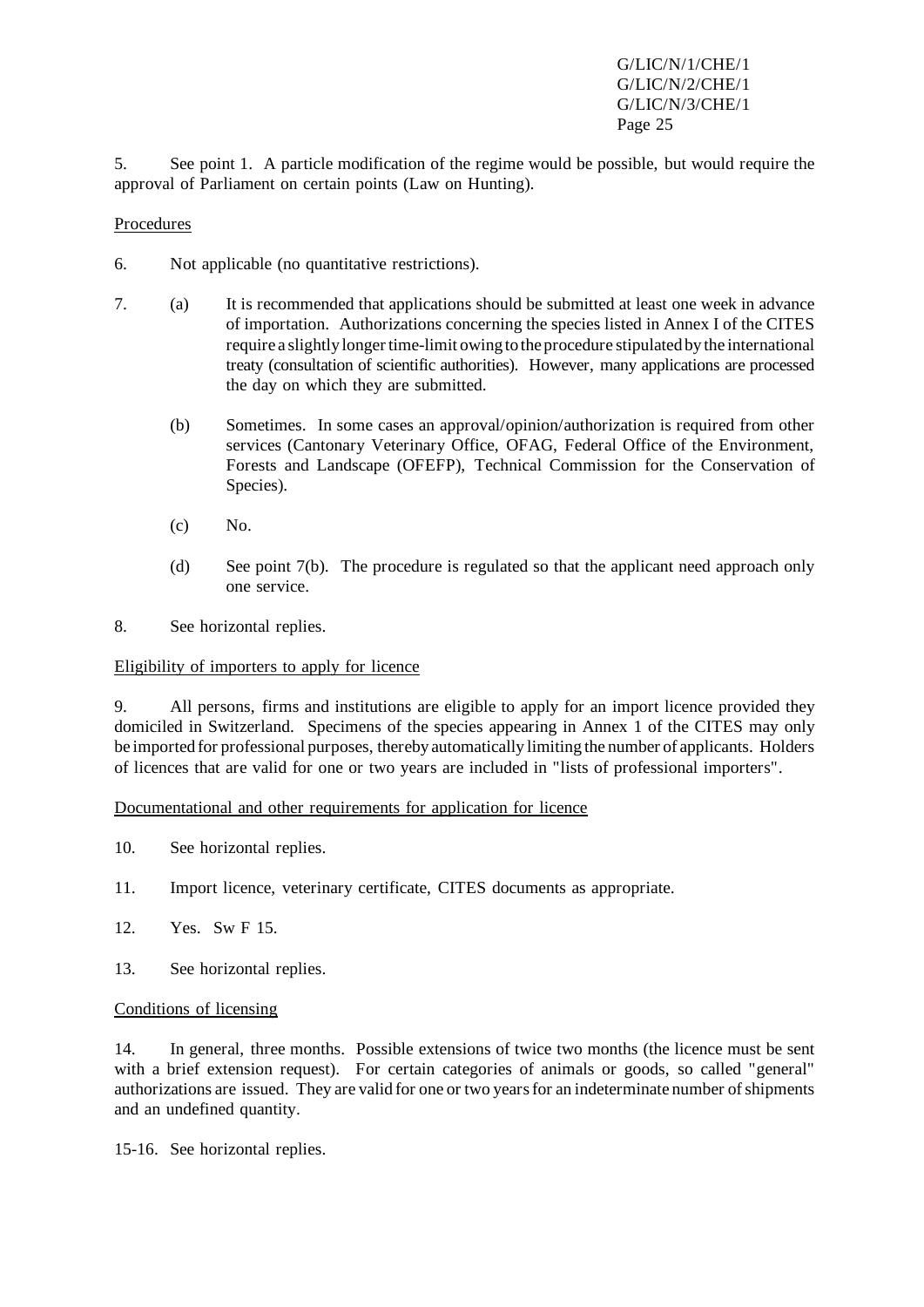17. No.

#### Other procedural requirements

18. Sometimes. Subject to cantonal authorizations required by veterinary law and the laws on foodstuffs.

- 19. See horizontal replies.
	- (ii) Plants and plant products

## Outline of systems

1. This OFAG is responsible for issuing the authorizations required under phytosanitary law for the import of goods which could present a risk of transmitting pests and diseases.

#### Purposes and coverage of licensing

2. Phytosanitary measures applying to the importation of plants, plant products and other items form three distinct regimes: Prohibition of imports, authorization to import and phytosanitary certificate. A distinction is drawn within these regimes between goods from any country and goods from non-member countries of the European and Mediterranean Plant Protection Organization (EPPO).

The products in question are essentially those listed under the following customs tariff chapters:

| 6  | (live trees and other plants; bulbs, roots and the like; cut flowers and<br>ornamental foliage);                               |
|----|--------------------------------------------------------------------------------------------------------------------------------|
| 7  | (edible vegetables and certain roots and tubers);                                                                              |
| 8  | (edible fruit and nuts; peel of citrus fruit or melons);                                                                       |
| 10 | (cereals);                                                                                                                     |
| 12 | (oil seeds and oleaginous fruits; miscellaneous grains, seeds and fruit;<br>industrial or medicinal plants; straw and fodder); |
| 31 | (fertilizers).                                                                                                                 |

3. See item 2.

4. No. The purpose of the measures is to prevent the introduction of quarantine organisms affecting plants. The regimes governing plants, plant products and other items are frequently revised according to the phytosanitary situation in the territory of Switzerland (e.g. the abolition, on 1 January 1996, of the system of phytosanitary certificates for seed fruit and stone fruit from the member countries of the EPPO).

5. Legal bases: Law on Agriculture of 3 October 1951 (RS 910.1), Ordinance of 5 March 1962 on Plant Protection (RS 916.20), Ordinance of 28 April 1982 on the campaign against San José scale, bacterial canker and virosis of fruit trees constituting a general danger (RS 916.22). The items subject to the different regimes are set forth in the Ordinance on Plant Protection. The OFAG may take measures in cases where new quarantine organisms appear, but it must promptly submit such measures to the Federal Council for approval. The government has the authority under the law to decide on the items that are subject to the regimes described in point 2 above.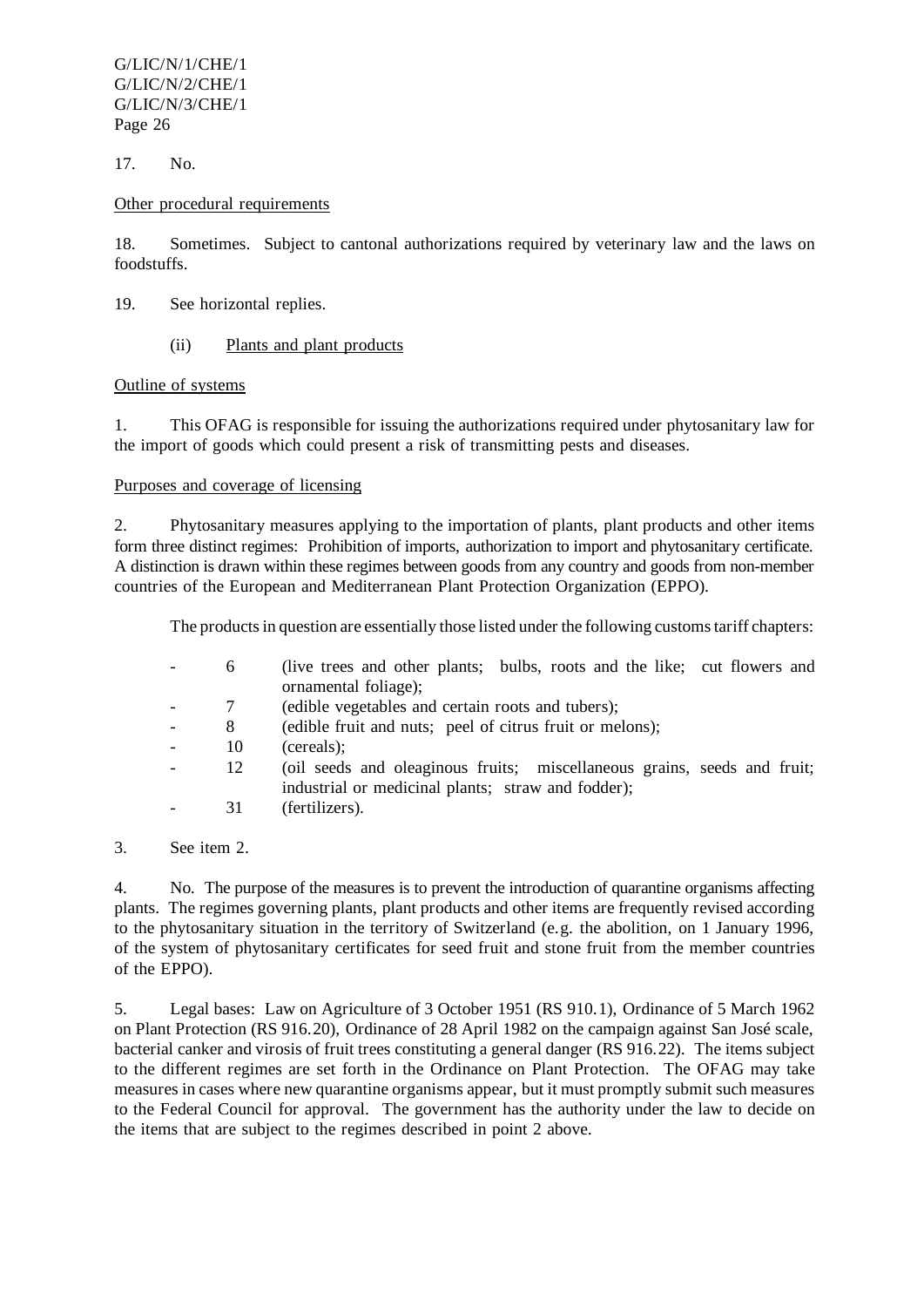#### Procedures

6. Not applicable (no restrictions).

7. (a) For items subject to import licensing, applications must be submitted two weeks in advance of importation to the Federal Phytosanitary Service at the OFAG. Imports of goods under the phytosanitary certificate regime must be announced to the said service 24 hours in advance.

(b) Applications for import licences submitted after the deadline mentioned in 7(a) are processed as quickly as possible, but without any guarantee that the applicants will receive the licences by the requested date.

(c) See horizontal replies.

(d) All applications for import licences for the items mentioned in point 2 are dealt with by the Federal Phytosanitary Service.

8. See horizontal replies.

#### Eligibility of importers to apply for a licence

9. All persons, firms or institutions are eligible to apply for an import licence provided they are domiciled in Switzerland.

#### Documentational and other requirements for application for licence

10. See horizontal replies. Applications for an import licence must mention the place of origin of the goods, the type of goods, the quantity, the producer and the consignee. There is no specific form.

11. The licence, and in certain cases, a phytosanitary certificate.

12. Sw F 5 per licence application.

13. See horizontal replies.

#### Conditions of licensing

14. The period of validity of an import licence is limited according to the type of goods imported. Extensions are granted upon written request.

15-16. See horizontal replies.

17. No.

#### Other procedural requirements

18. The goods subject to the regime described above are controlled by the Phytosanitary Service upon import. The Phytosanitary Service is the OFAG's control body if the field of plant protection.

19. See horizontal replies.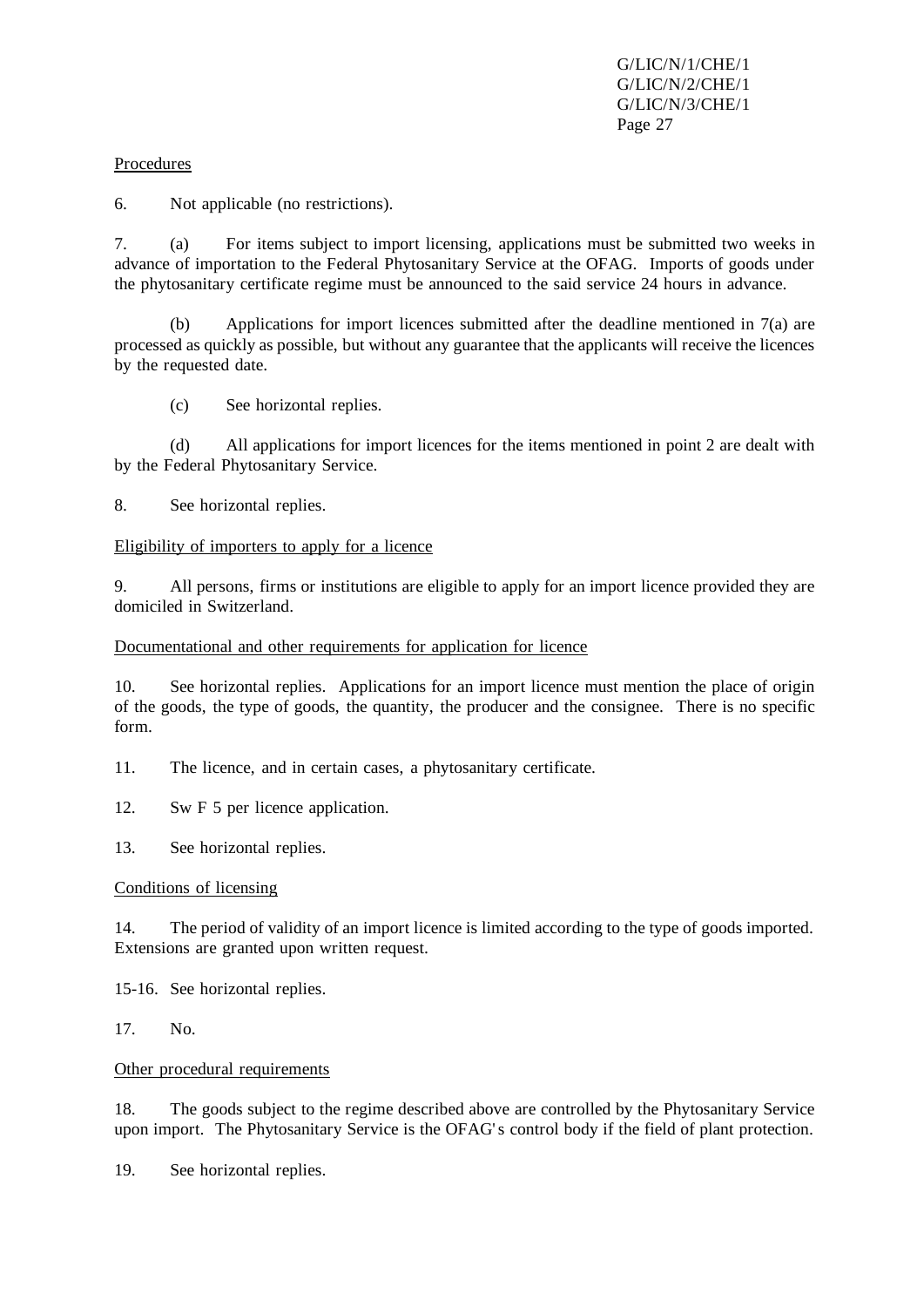#### (iii) Forest reproductive material

#### Outline of systems

1. The Federal Directorate of Forestry is responsible for issuing the authorizations required by the regulations governing the import and export of forest reproductive material. The purpose of these measures remains above all to ensure the use of healthy and appropriate forest reproductive material at the place of reforestation.

#### Purposes and coverage of licensing

2. The regulations cover certain varieties of trees that are important for Swiss forestry (11 varieties of conifers and 31 varieties of leaf-bearing trees). See also Annex 1 to the Ordinance on Forest Reproductive Material).

3. Countriesin which the tree varietiesin question grow naturally and permanently (Europe, North America and Japan).

4. No. The purpose of the Ordinance is to ensure the supply of appropriate forest reproductive material, i.e. suited to the geographical and climatic conditions of Switzerland.

5. Federal Law on Forests of 4 October 1991 (LFo; RS 921.0); Ordinance on Forests of 30 November 1992 (LOFo; RS 921.01); Ordinance of 29 November 1994 on Forest Reproductive Material (SR 921.552.1). The tree varieties subject to the Ordinance are listed in Annex I thereto.

#### **Procedures**

6. Not applicable (no quantitative restriction).

- 7. (a) 14 days.
	- (b) Only where justified.
	- (c) See horizontal replies.

(d) Applications for import licences are examined by the Federal Directorate of Forestry, which also issues the licence.

8. See horizontal replies.

#### Eligibility of importers to apply for licence

9. All persons, firms or institutions are eligible to apply for an import licence provided they are domiciled in Switzerland.

#### Documentational and other requirements for application for licence

10. See horizontal replies. The application for an import licence must mention the variety of tree, the origin, the quantity, the supplier and the buyer. The importer must include in the application a certificate of origin for the varieties of trees. There is no specific form.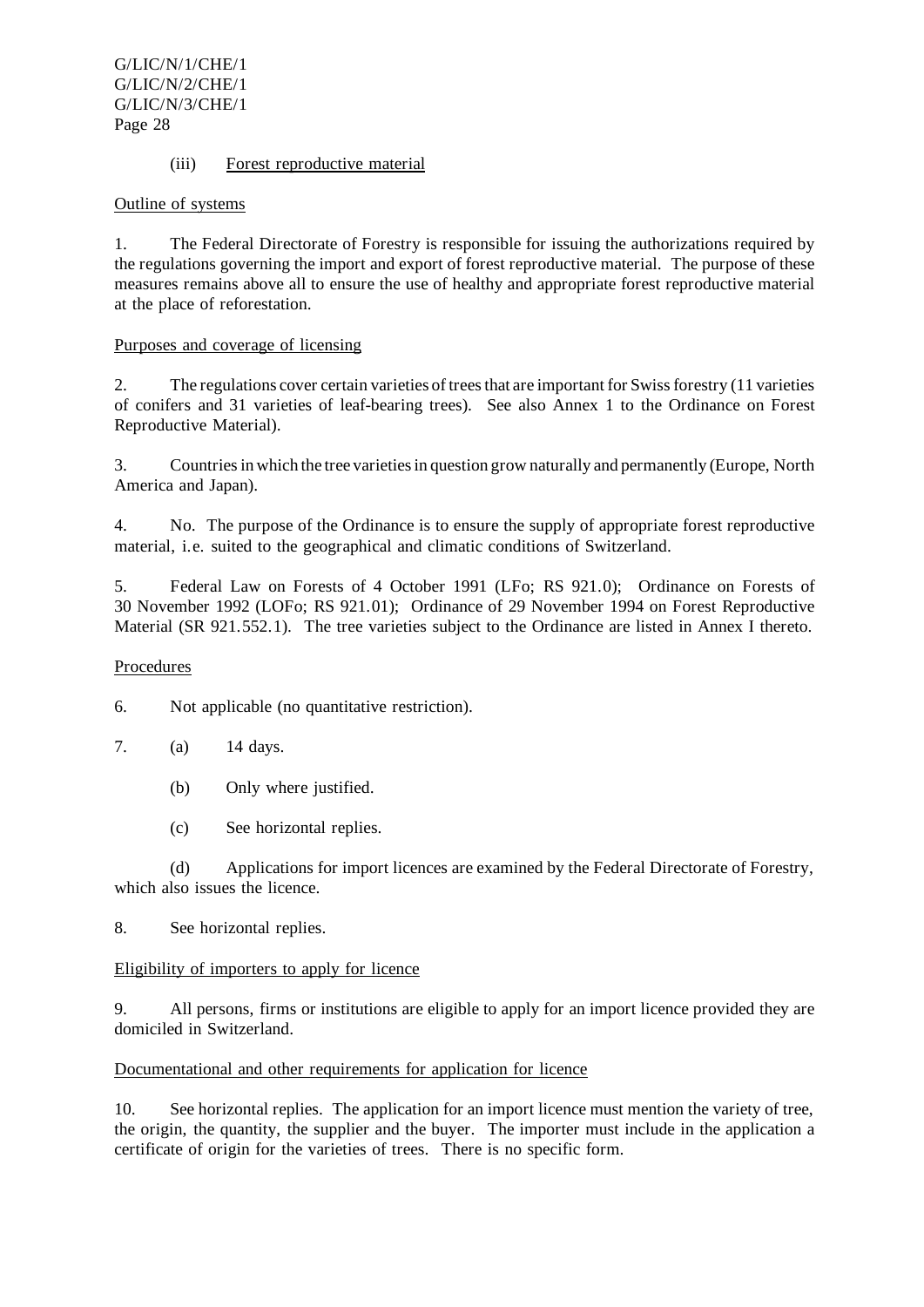- 11. Import licence and certificate of origin.
- 12. A fee is charged for all import licence applications (to cover administrative expenses).
- 13. See horizontal replies.

#### Conditions of licensing

14. The imports licence is valid for six months, extendable for another six months on request.

15-17. No.

Other procedural requirements

18-19. See horizontal replies.

(iv) Forest plants

#### Outline of systems

1. The Federal Directorate of Forestry is responsible for issuing the authorizations required by the regulations governing the protection of forest plants. The purpose of these measures remains above all to ensure the use of healthy forest plants.

#### Purposes and coverage of licensing

2. Regulations for the protection of forest plants in connection with the trans-boundary traffic of goods (see Annex 3 of the Ordinance on the Protection of Forest Plants, which contains the list of forest products whose import is prohibited).

3. See point 2.

4. No. The purpose of the conditionsisto prevent the introduction of new peststhat are dangerous for forestry; they consist in phytosanitary measures that are in conformity with the FAO International Convention and the recommendations of the EPPO.

5. Federal Law on Forests of 4 October 1991 (LFo; SR 921.0), Ordinance of 30 November 1992 on the protection of forest plants in connection with the trans-boundary traffic of goods (SR 921.541).

# Procedures

6. Not applicable (no restrictions).

7. (a) Import and export licences are issued subject to prior submission of an application (time-limit: 7 to 14 days). The import of goods subject to phytosanitary conditions must be announced 24 hours in advance of importation to the Federal Plants Protection Service or a customs office.

- (b) Applicationssubmitted with a very short time-limit are processed asrapidly as possible.
- (c) See horizontal replies.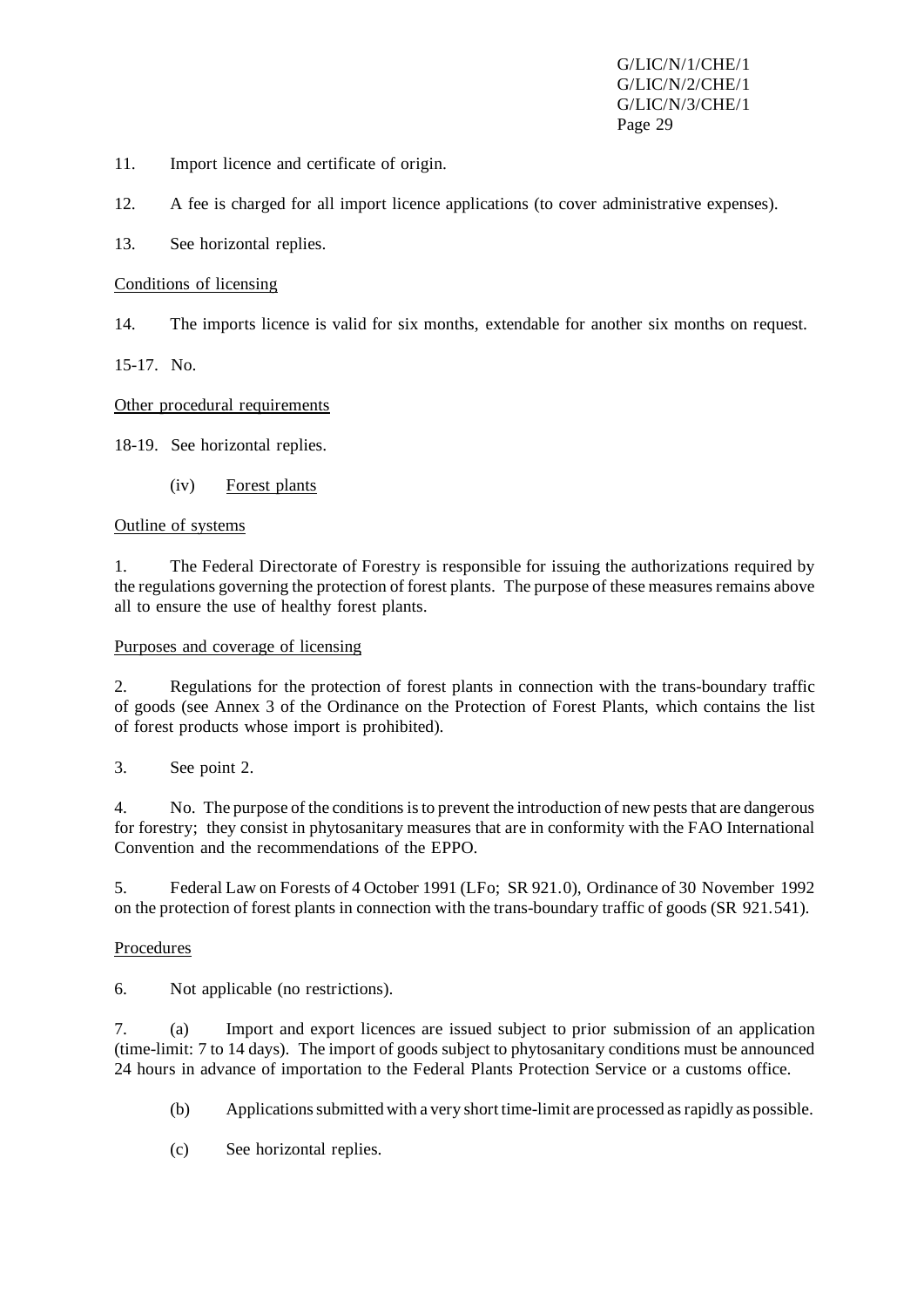(d) Applications are usually processed by an official organization. In the case of tree-seedlings, applications for import licences must be coordinated in respect of rules of origin. In the field of plants or parts of plants, the agricultural and forestry sectors coordinate their activities, i.e. applications are examined by two officers.

8. See horizontal replies.

## Eligibility of importers to apply for licence

9. All persons, firms or institutions are eligible to apply for an import licence provided that they are domiciled in Switzerland.

## Documentational and other requirements for application for licence

10. See horizontal replies. An application for an import licence must mention the type of good, the place of origin, the quantity, the producer, the importer, the forwarding agent and the border point.

11. The licence and/or phytosanitary certificate.

12. Administrative fee of Sw F 5-Sw F 20. If the required documents are not produced (see point 11), there is a Sw F 20-Sw F 50 phytosanitary control charge.

13. See horizontal replies.

#### Conditions of licensing

14. The validity of the import licence depends on the product imported and the time-span required for importation (import in batches etc.), and is extendable on request.

15-17. No.

#### Other procedural requirements

18. Products subjected to phytosanitary conditions undergo spot controls by the Federal Phytosanitary Service.

19. See horizontal replies.

# (v) Blood, blood products and immunobiological products for human use

#### Outline of systems

1. The Federal Public Health Office (OFSP) is the body responsible for the implementation of the Federal Decree of 22 March 1996 on the control of blood, blood products and transplants (RS 818.111; RO 1996 2296) and forthe control of trade in immunobiological productsin accordance with Article 30 of the Federal Law of 18 December 1970 on the campaign against diseases transmissible by human beings (Law on Epidemics; RS 818.101). For the importation of blood and blood products and for imports of immunobiological products for human use, an import licence is required. The procedures for obtaining such a licence are described, *inter alia*, in the Ordinance of 26 June 1996 on the control of blood, blood products and transplants (Ordinance on Blood Control; RS 818.111.3) and the Ordinance 23 August 1989 concerning immunobiological products (RS 812.111).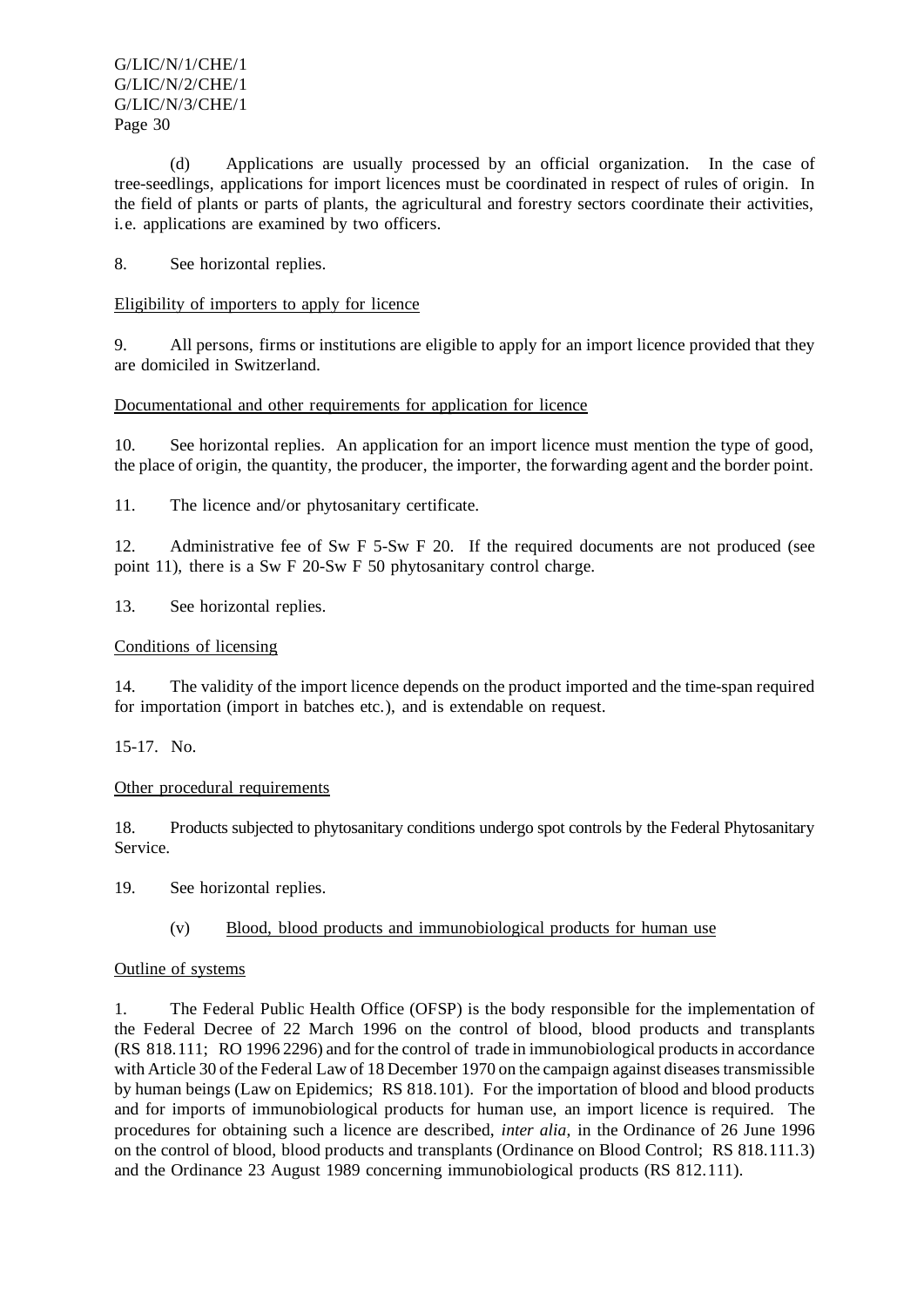The Decree aims to guarantee safety in the handling of blood, blood products and transplants, in particular with a view to protecting donors and recipients.

#### Purpose and coverage of licensing

2. A licence isrequired each time blood, blood products or immunobiological products are imported. For the products subject to this procedure, see the relevant Ordinances.

- 3. See horizontal replies.
- 4. The import licence granted when the products are in conformity with the relevant laws.
- 5. See horizontal replies and point 1.

## Procedures

- 6. Not applicable (no quantitative restrictions).
- 7. (a) See horizontal replies.
	- (b) Exceptionally.
	- (c) See horizontal replies.
	- (d) The OFSP is the sole organ responsible for examining applications for authorization.
- 8. See horizontal replies.

#### Eligibility of importers to apply for licence

9. Institutions wishing to import products subject to authorization must obtain the necessary authorization from the OFSP in accordance with the relevant laws. The authorization is granted if the institution meets certain specific operational and organizational conditions. The OFSP regularly controls compliance with these conditions. The procedure for obtaining authorization is regulated by the relevant ordinance. The list of authorized concerns is regularly published in the OFSP Bulletin. Moreover, registered products may only be imported by the institutions in whose name they are registered.

#### Documentational and other requirements for application for licence

10. See horizontal replies. Other certificates may be requested for a more detailed examination of the quality of the products.

- 11. See horizontal replies.
- 12. Sw F 50 per licence.
- 13. No.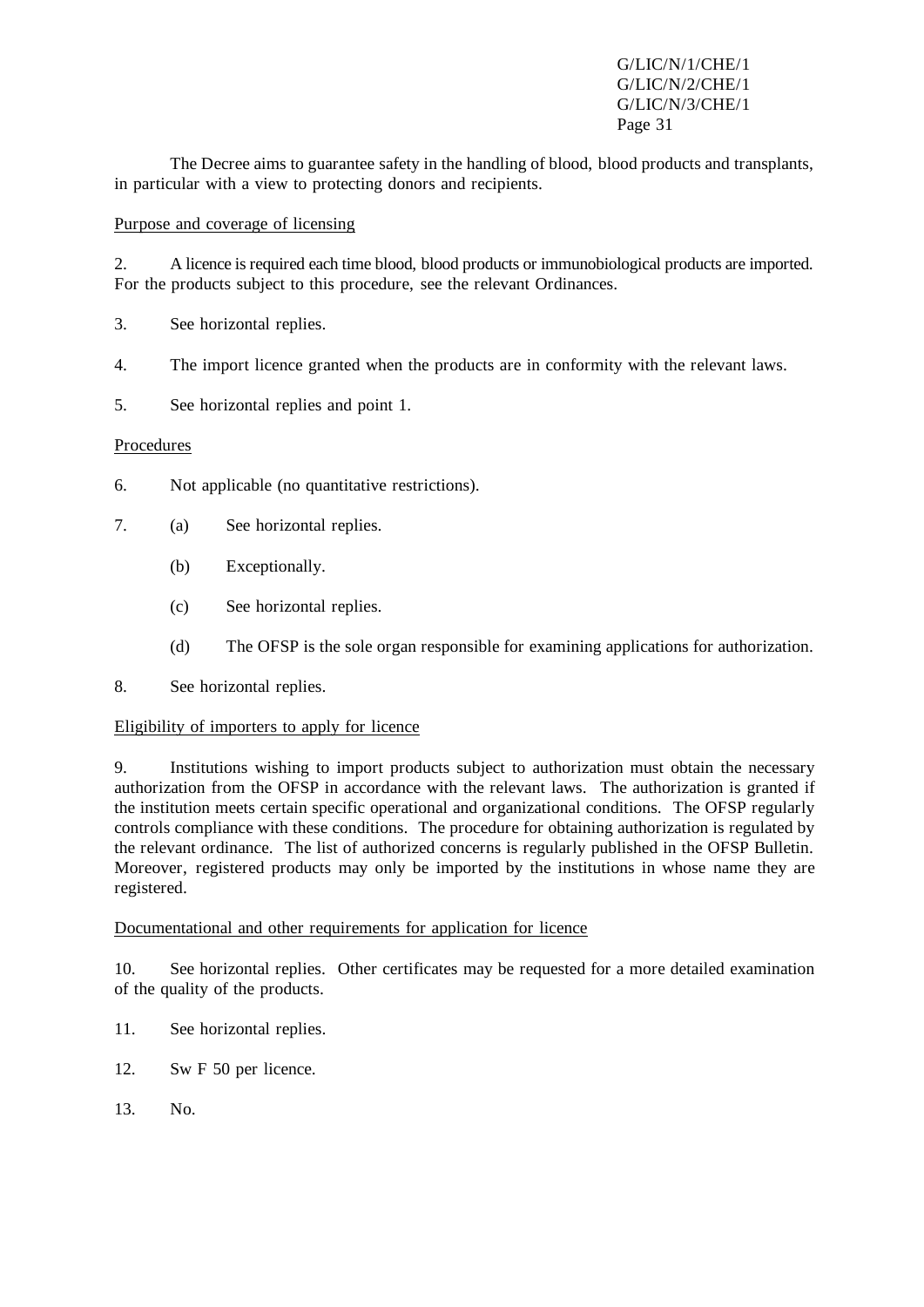#### Conditions of licensing

14. The period of validity of the licence is one month, generally without possibility of extension.

15-17. No

Other procedural requirements

18. Certain products, such as immunobiological products, must be registered beforehand by the OFSP or the Inter-cantonal Office for the Control of Medicaments. Moreover, imported batches of registered products are controlled by one of the above-mentioned organs before being introduced into the market.

19. See horizontal replies.

(vi) Narcotic drugs, psychotropic substances and precursors used and marketed for legal purposes

## Outline of systems

1. Article 5 of the Federal Law on Narcotics of 3 October 1951 (LStup; RS 812.121) stipulates that a special permit is required from the OFSP for all imports (or exports) of narcotic drugs, psychotropic substances and precursors. Chapter IB of the Federal Ordinance on Narcotic Drugs and Psychotropic Substances of 29 May 1996 (OStup; RS 812.121.1) and Section 3 of the Ordinance of 29 May 1996 on precursors and other chemical substances used in the manufacture of narcotic drugs and psychotropic substances(OPrec; RS 812.121.3) lay down the proceduresfor the granting of import permits (and export permits).

According to the substance involved, the OFSP may issue single permits valid once for import (or export), or general authorizations valid for imports (or exports) carried out over a specific period of time up to a maximum of one year (only for narcotic drugs partially exempted from control under Article 3, paragraph (b) of OStup, and precursors). All substances that are subject to the permit system appear in the OFSP Ordinance on Narcotic Drugs and Psychotropic Substances of 12 December 1996 (OFSP-OStup; RS 812.121.2) and OFSP Ordinance of 8 November 1996 on precursors and other chemical substances used in the manufacture of narcotic drugs and psychotropic substances (OFSP-OPrec; RS 812.121.5). The OFSP, through the Control and Authorizations Section of its Pharmaceutical Division, is the organ responsible for granting import/export permits. More detailed information may be obtained from that organ.

#### Purposes and coverage of licensing

- 2. See point 1, paragraph 2.
- 3. See horizontal replies.

4. The purpose of the licensing system isto ensure that imports are carried out for the sole purpose of satisfying legitimate medical and industrial needs.

5. See horizontal replies and point 1. The licensing system is maintained under Federal Law. The Government would not have the authority to abolish them. It can, however, change certain details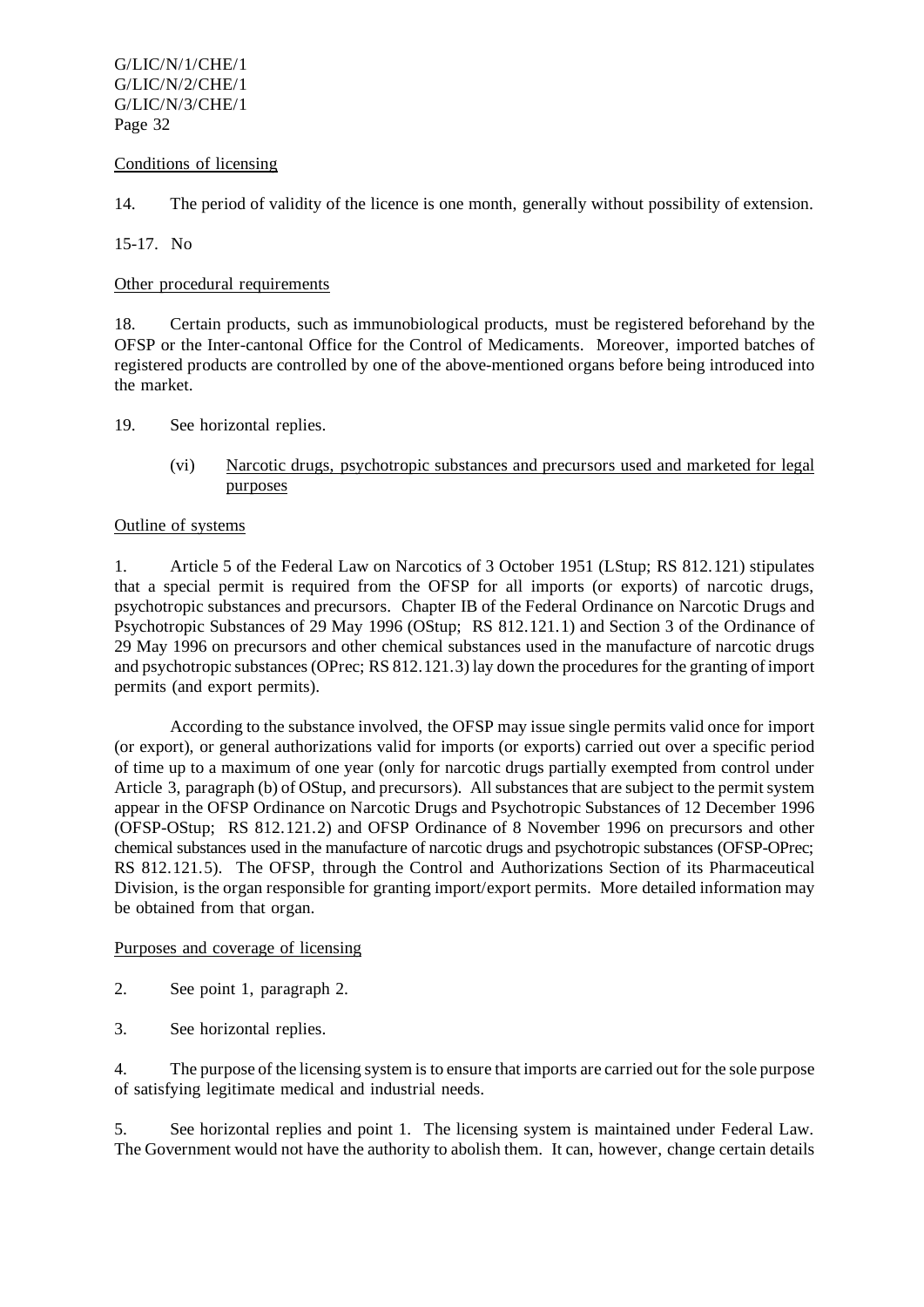of the system, i.e. the above-mentioned Ordinances. There is no delegation of authority to the administration.

#### Procedures

6. I. The quantities that can be imported (and exported) are limited through a system of estimates coordinated by the UN and its International Narcotics Control Board (INCB). Each country must report its annual needs in narcotic drugs and psychotropic substances to the INCB. If need be, requests for adaptations of the estimates may be submitted to the INCB, which approves them if they are legitimate. The INCB publishes the estimates for all of the countries, and updates them on a monthly basis.

II. The estimates are sent once a year to the INCB. Import (and export) permits are issued only if the estimates have not been exceeded. Where they have been exceeded, a request for an additional estimate must be forwarded to the INCB.

III. Licences are granted only to holders of a cantonal authorization to manufacture or to market narcotic drugs. A copy of each licence granted is sent to the authorities concerned for each transaction.

IV. There is no time-limit for the submission of applications provided the amount of the estimate permits the licence to be issued.

V. The minimum length of time required for granting an import (or export) licence is 24 hours and the average time is 48 to 72 hours, assuming that all of the documentational and other requirements have been met. Where there is no estimate or the estimate is insufficient (a few cases each year), the time-limits are extended to as much as three weeks.

VI. See horizontal replies.

VII. As a rule, only the OFSP considers licence applications. If need be, the OFSP cooperates with the cantons concerned.

VIII. As a rule, all applications for licences are satisfied.

IX. See horizontal replies.

X. The importing country is informed of any export licence granted by receiving a copy of the licence.

XI. No.

7. Not applicable.

8. See horizontal replies.

#### Eligibility of importers to apply for licence

9. All persons, firms and institutions may apply for a licence provided they are holders of a cantonal authorization to manufacture or market narcotic drugs. The OFSP publishes lists of persons, firms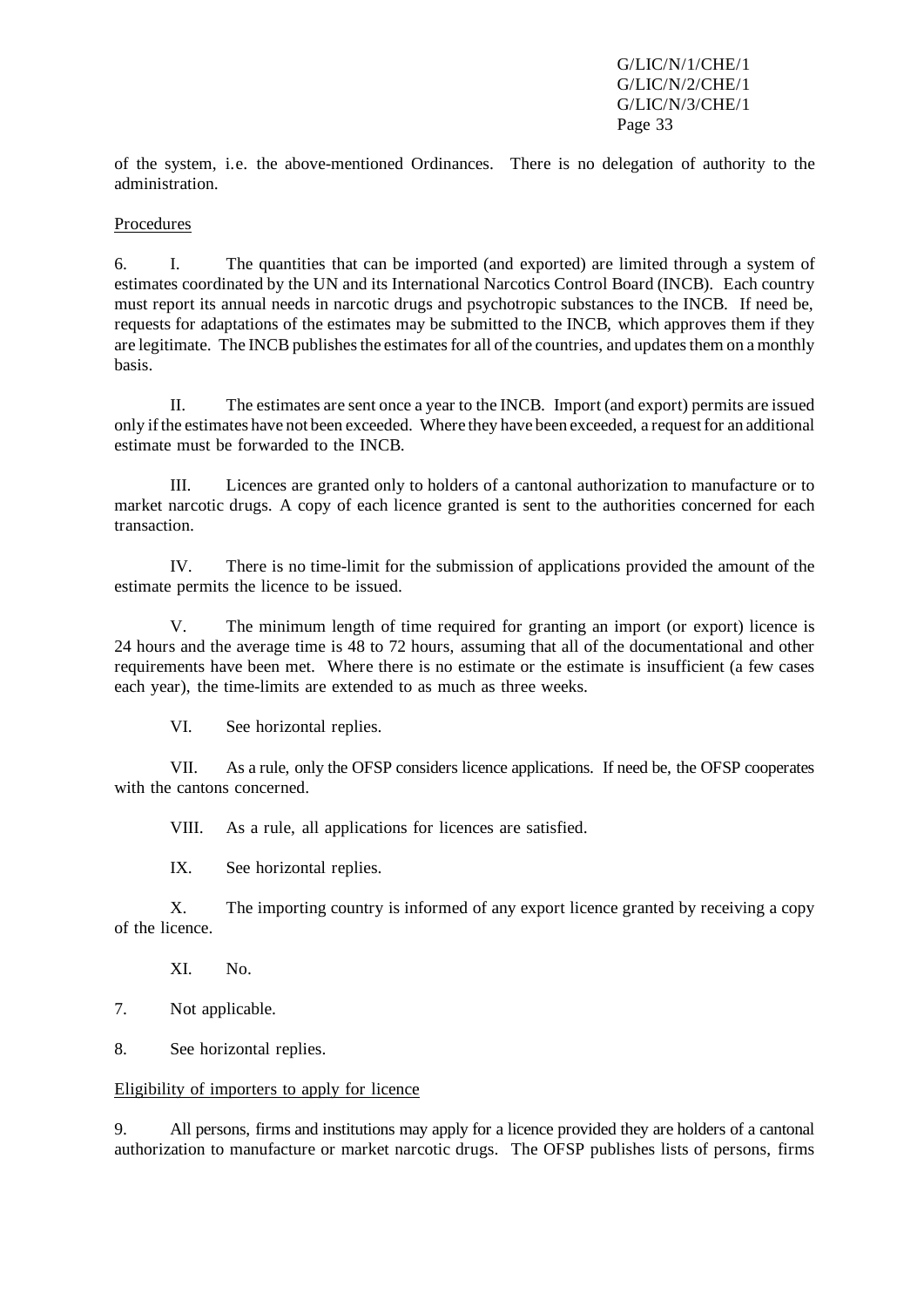and institutions authorized by the cantons in accordance with the criteria of the Ordinance on Narcotic Drugs.

Documentational and other requirements for application for licence

10. The importer sends a written application for an import licence, listing the products to be imported and the corresponding quantities. There is no specific form.

11. A copy of the authorization issued by the OFSP must be presented to customs.

- 12. Sw F 100 for a single licence, Sw F 200 for a general licence.
- 13. See horizontal replies.

#### Conditions of licensing

14. Single import licences are valid six months, extendable upon request by a maximum of twice three months. The validity of a general import licence is 12 months, extendable, upon request, by another 12 months.

15-16. See horizontal replies.

17. No.

Other procedural requirements

18-19. See horizontal replies.

## III. GOODS OF VITAL AGRICULTURAL AND INDUSTRIAL IMPORTANCE SUBJECT TO COMPULSORY HOLDING OF STOCKS

#### Outline of systems

1. In accordance with Article 8 of the Law on the Supply of the Country (LAP; RS 531, 531.02, 531.03), the Federal Council may subject certain goods of vital importance for which domestic production is non-existent or insufficient to compulsory holding of stocks. To that end, it places the products concerned under the import licensing regime. The granting of a licence is conditional upon the conclusion of a reserve stock contract.

#### Purposes and coverage of licensing

2. To ensure the compulsory holding of stocks, the Federal Council has placed the following goods of vital importance under the import licensing regime:

- Fuels, including liquid fuels (Swiss Central Office for the Import of Fuels, CARBURA);
- sugar, rice, edible oils and fats, coffee, tea and cocoa (Fiduciary Office of Swiss Foodstuff Importers, OFIDA);
- durum wheat and bread grain for human consumption (Fiduciary Office of Swiss Holders of Compulsory Cereal Stocks, OSSOC);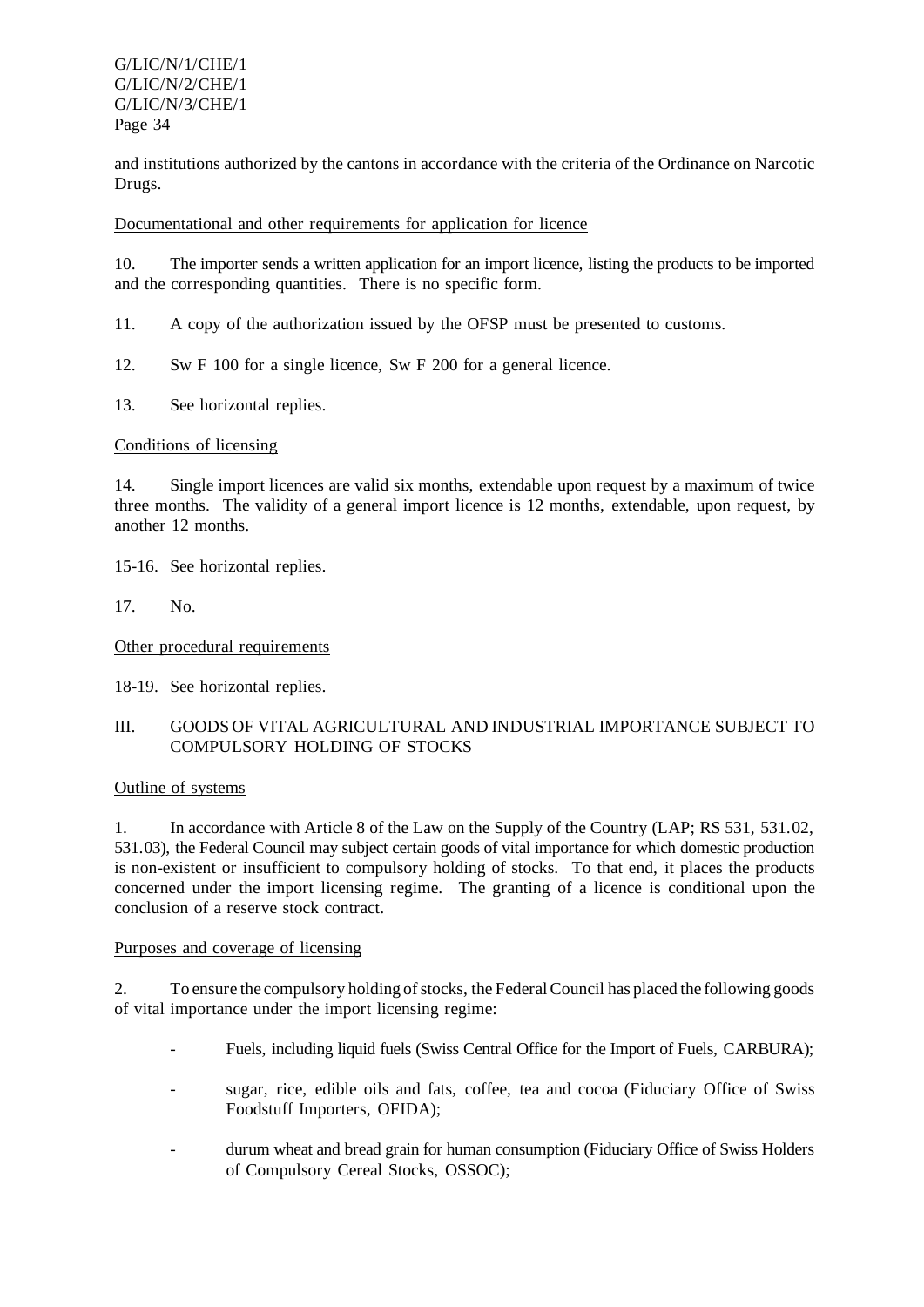- feed grain and course grain (barley, oats and wheat) for human consumption (OSSOC);
- seed and vetches for sowing (OSSOC);
- antibiotics (Fiduciary Office of Swiss Importers of Antibiotics, OFISA);
- fertilizers (Fiduciary Office of Swiss Owners of Compulsory Stocks of Fertilizers, OFSE);
- soap, laundry detergents (Fiduciary Office of Swiss Manufacturers and Importers of Soap and Laundry Detergents, OFIFS);
- lubrication oil (Swiss Association of Importers of Lubrication Oil, VSS);
- coal, coke (Swiss Central Coal Import Office).

The above bodies grant general import licences under the authority of the Federal Office for Economic Supply of the Country. They allow importers to import the listed goods from all countries without quantitative restrictions and for an unlimited period of time.

3. See horizontal replies.

4. No. The purpose of automatic licensing it to ensure the compulsory holding of stocks. The size of the compulsory reserve stocks of each importer is determined on the basis of the imports carried out (equal treatment for all importers).

5. Legal bases: Law on the Supply of the Country as well asthe ordinances on compulsory reserve stocks specific to each product (SR 531.11, 211, 215.11, 215.12, 215.13, 215.14, 215.15, 215.16, 215.17, 215.21, 215.25, 215.31, 215.41, 215.45, 215.48, 215.51). The Government may place products of vital importance under the import licensing regime.

# Procedures

6. Not applicable (no quantitative restrictions).

7. (a-b) Applications for a general import licence must be submitted a few days before importation. In urgent cases, the licence may be granted immediately by fax.

- $(c)$  No.
- (d) Applications are reviewed by a single service (see point 2).
- 8. See horizontal replies.

#### Eligibility of importers to apply for licence

9. In principle, all persons, firms orinstitutions are eligible to apply for an import licence provided they are domiciled in Switzerland.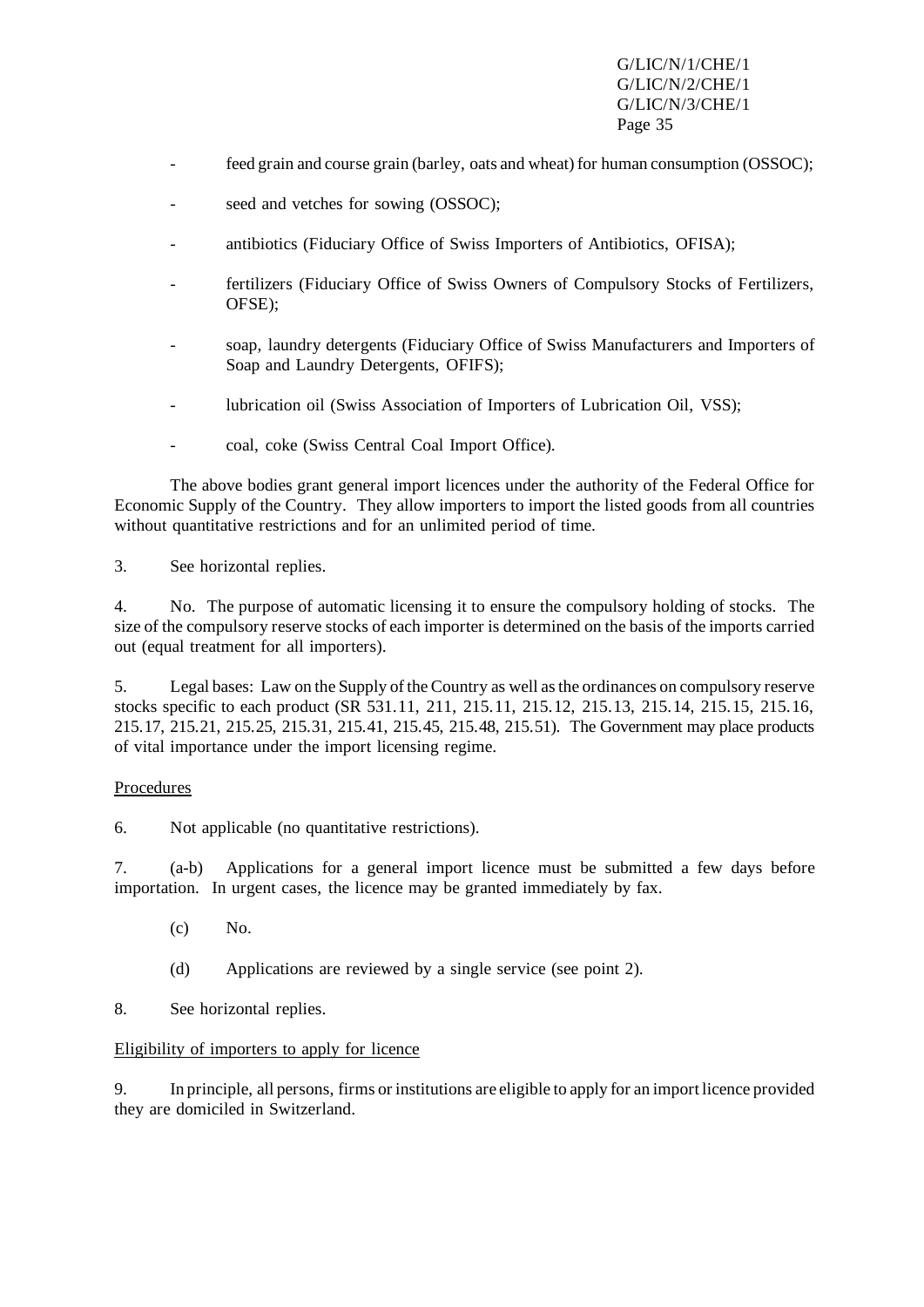Documentational and other requirements for application for licence

10-13. See horizontal replies.

Conditions of licensing

14-17. See horizontal replies.

Other procedural requirements

18-19. See horizontal replies.

## IV. INDUSTRIAL PRODUCTS

(i) Implements of war

#### Outline of systems

1. Importation of arms, ammunition and other implements of war is subject to the authorization regime laid down in the Federal Law on Implements of War of 30 June 1972 (RS 514.51) and the Ordinance on Implements of War of 10 January 1973 (RS 514.511). The Law and the Ordinance do not apply to arms, ammunition and other implements of war intended for the Swiss Army.

#### Purposes and coverage of licensing

2. The arms, ammunition and other implements of war whose import is subject to authorization are listed in Article 1, 1(a), 1(b) and 2 of the Ordinance.

3. See horizontal replies.

4. The purpose of the regime is to establish control on the origin, nature and destination of the implements of war in question.

5. The regime of authorizations for the import of implements of war is laid down in Article 41, paragraph 3 of the Federal Constitution (RS 101). Thus, the Government does not have the authority to abolish it. The products subjected to this regime are listed in the Ordinance on Implements of War, which is a governmental text. There is no delegation of authority to the administration.

#### Procedures

6. Not applicable (no quantitative restrictions).

7. (a-b) As a rule, applications for authorization must be submitted seven days in advance of the scheduled date of importation. In exceptional cases, that time-period may be shortened.

(c) See horizontal replies.

(d) One single organ (the General Secretariat of the Federal Military Department) is responsible for examining applications for authorization.

8. See horizontal replies.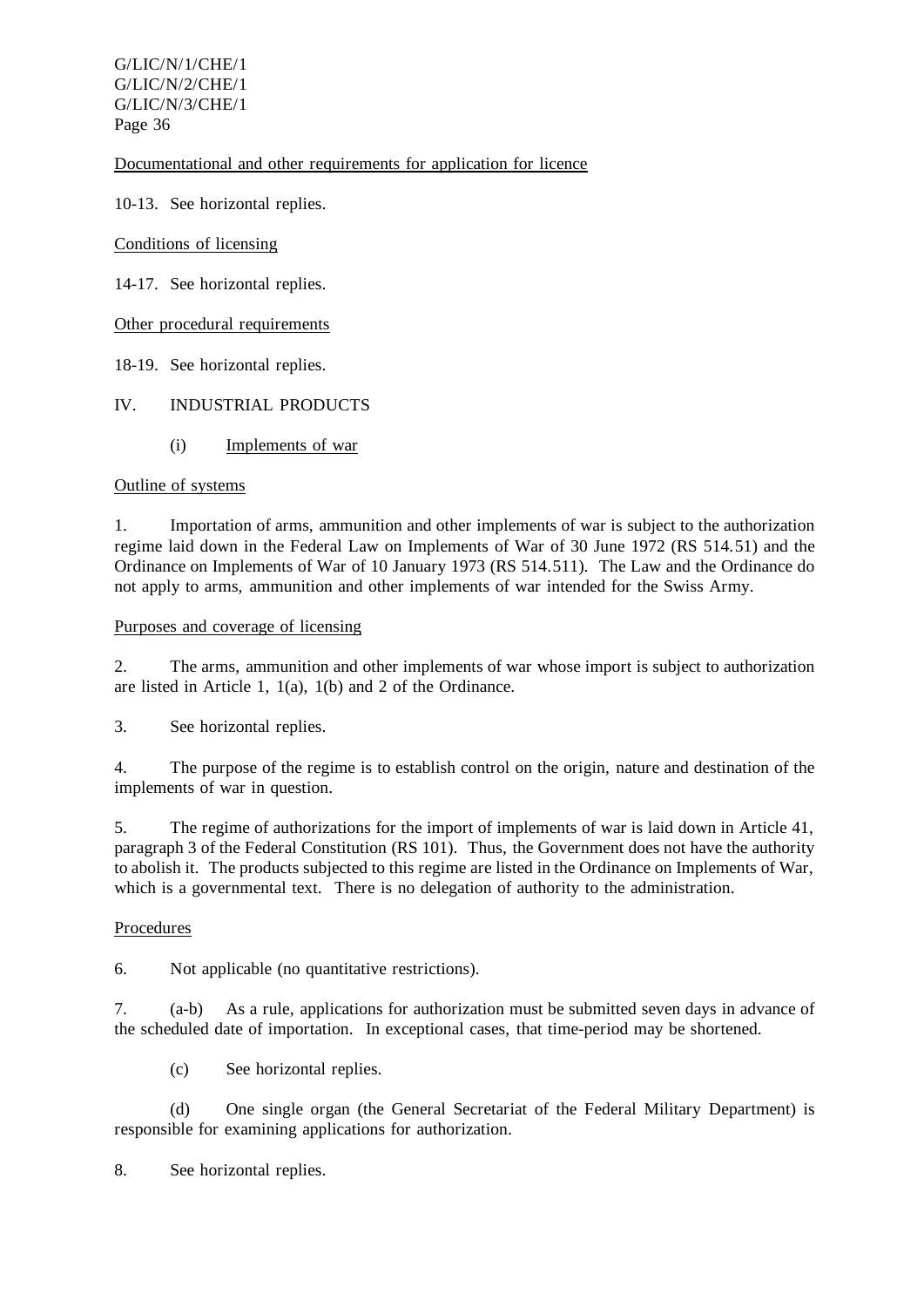#### Eligibility of importers to apply for licence

9. Any person, firm or institution is eligible to apply for an import licence.

#### Documentational and other requirements for application for licence

10. See horizontal replies. The application for authorization to import must contain the name and address of the supplier, a precise description of the implements of war, its weight and its value, its customs tariff number, the country of origin, the scheduled date of the import and the Swiss customs office through which it is scheduled to enter. It may be necessary to include a cantonal permit for the purchase of arms with the application for authorization.

- 11. Import licence.
- 12. Sw F 5 per licence.
- 13. See horizontal replies.

#### Conditions of licensing

14. The authorization to import is valid for six months. It is possible to obtain three extensions of six months each.

15-17. No.

Other procedural requirements

18-19. See horizontal replies.

(ii) Ammunition for civilian use

#### Outline of systems

1. Importation of ammunition for civilian use is governed by the Federal Constitution (RS 101). The detailed regulations are set forth in the Federal Law on Explosive Substances of 25 March 1997 (Law on Explosives, RS 941.411) and the Ordinance on Explosives of 26 March 1980 (RS 941.411), as well as in the Federal Law on Implements of War of 30 June 1972 (RS 514.51) and the Ordinance on Implements of War of 10 January 1973 (RS 514.511).

#### Purposes and coverage of licensing

2. The procedure generally applied to the importation of ammunition for civilian use appears in the aide-mémoire published by the Federal Gunpowder Administration on 1 January 1994, which also contains a non-exhaustive list of the types of ammunition that are not authorized in Switzerland.

3. See horizontal replies.

4. The import licensing procedure is needed to guarantee public safety in Switzerland in the area in question.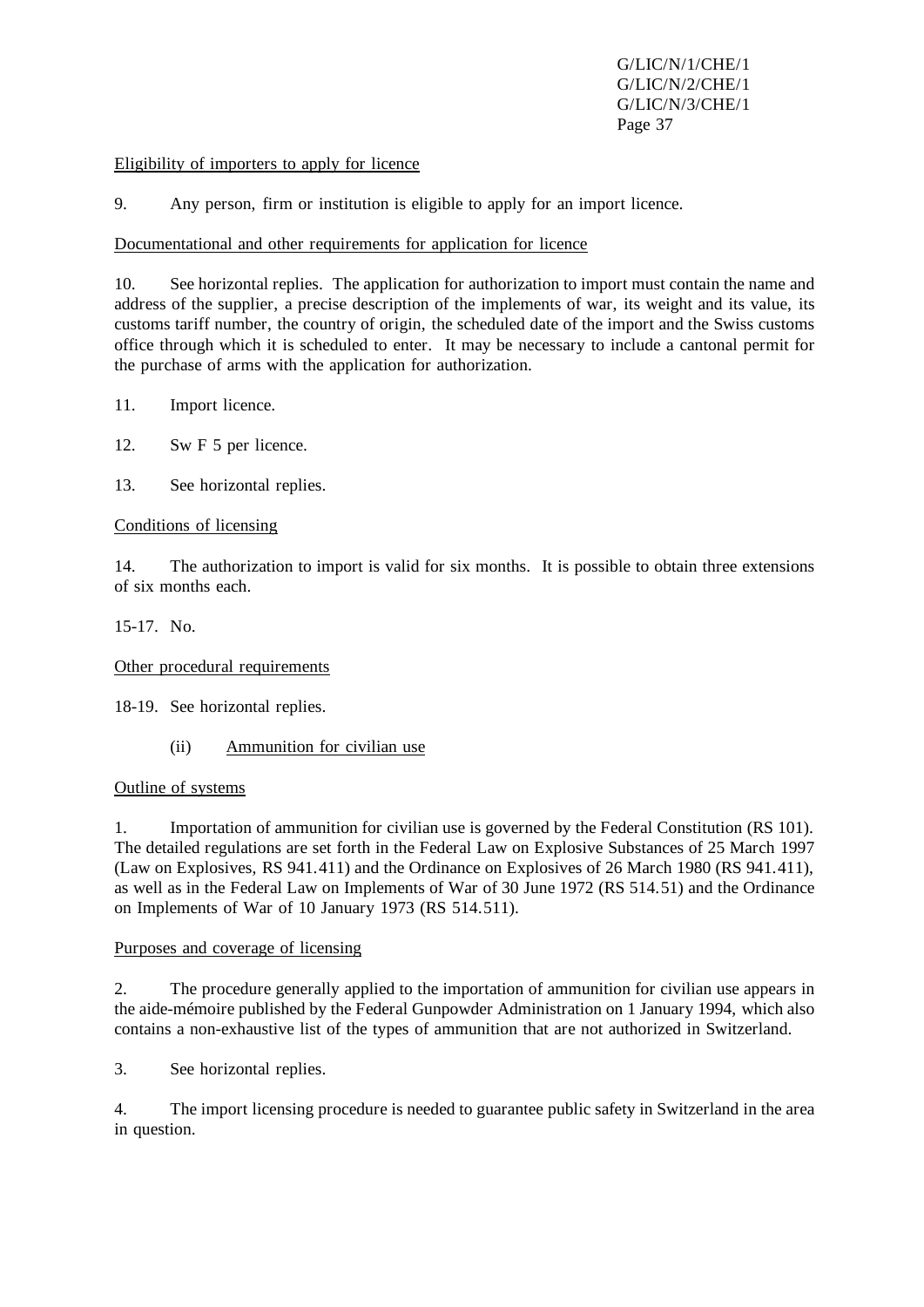5. The import licensing procedure is based on the laws mentioned above and is not open to interpretation.

## Procedures

6. Importation for commercial purposes of ammunition for civilian use is notrestricted. However, there is a maximum limit on importation for personal use.

7. (a) In order to avoid delays at customs, applicants are recommended to submit their applications at least one to two weeks before the date of importation. Applications for importation submitted directly to customs at the last moment are treated in the normal manner, i.e. they are not given priority.

- (b) In principle, no.
- (c) See horizontal replies.
- (d) Applications for importation are processed by a single organ.

8. See horizontal replies.

#### Eligibility of importers to apply for licence

9. No, arms and ammunition dealers must have a general authorization issued by the Federal Military Department.

#### Documentational and other requirements for application for licence

- 10. See horizontal replies.
- 11. Usual import documents.
- 12. Sw F 10 per licence.
- 13. See horizontal replies.

#### Conditions of licensing

14. Import licences are valid for three months, extendable twice.

15-17. No.

#### Other procedural requirements

18. In principle, no. Products imported into Switzerland for the first time require an examination certificate issued by an internationally recognized service. If it is not possible to produce such a certificate or if the information contained therein does not correspond to the requirements, the products in question must undergo an examination in Switzerland. It can take up to six months to obtain the results and determine whether the product may enter or not.

19. See horizontal replies.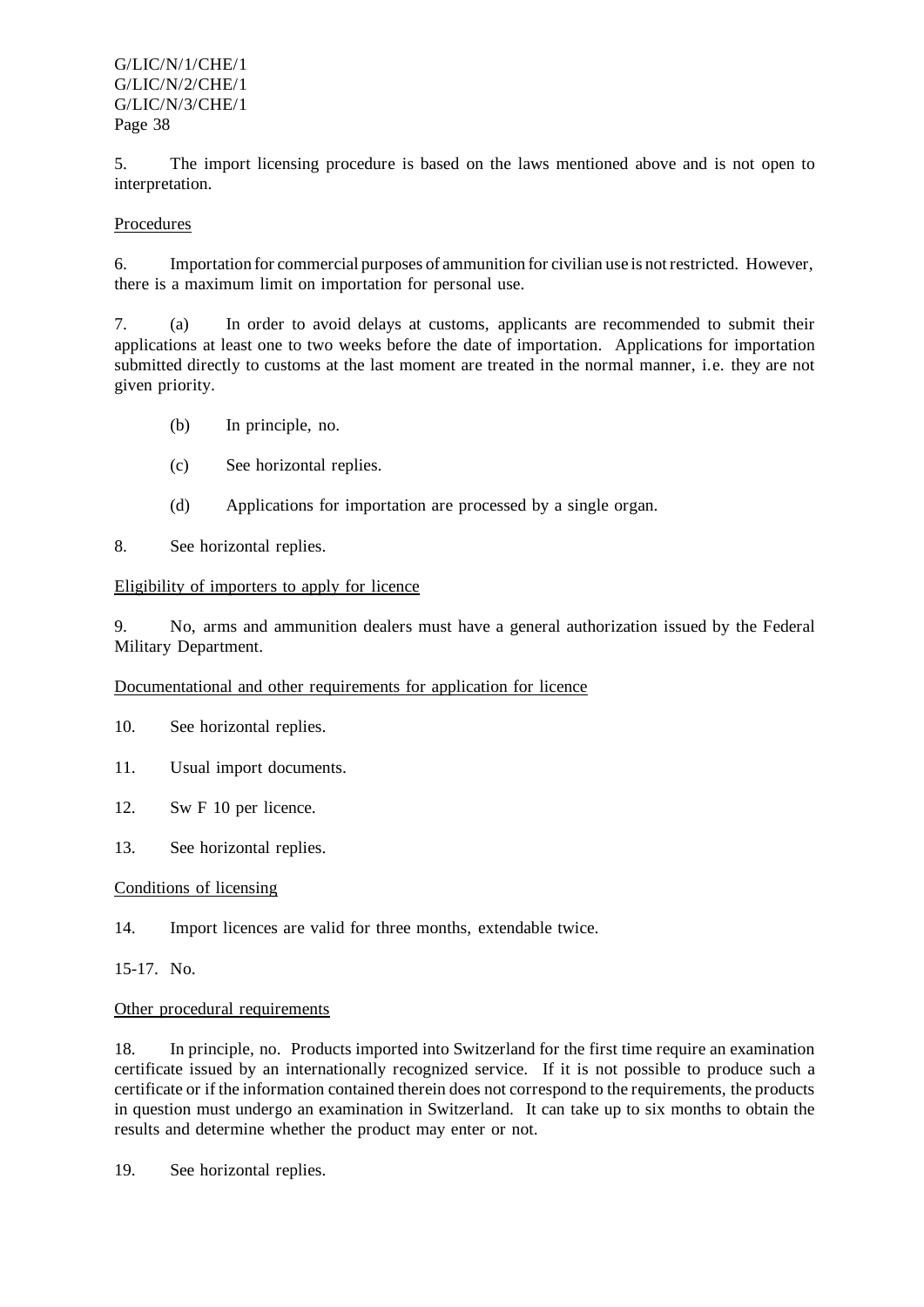#### (iii) Nuclear fuel, debris and waste

#### Outline of systems

1. The import of nuclear fuel, debris and waste from nuclear facilities is subject to an authorization regime under the Federal Law on Atomic Energy of 23 December 1959 (RS 732.0) and the Ordinance of 18 January 1984 on definitions and authorizations in the atomic energy field (RS 732.11).

Importation of radioactive materials other than nuclear fuel, debris and waste from nuclear facilities is subject to the authorization regime set forth in the Federal Law on Radiation Protection of 22 March 1991 (RS 814.50) and the Ordinance on Radiation Protection of 22 June 1994 (RS 814.501).

#### Purposes and coverage of licensing

2. See point 1.

3. See horizontal replies.

4. The purpose of the regime isto establish control on the origin, nature and destination of nuclear fuel, debris and waste from nuclear facilities within the framework of the Non-Proliferation Treaty and bilateral cooperation agreements.

5. See horizontal replies and point 1. The licensing regime is governed by federal laws which the Government does not have the authority to abolish. The Government may, however, change the details of the regime, i.e. the above-mentioned Ordinances. There is no delegation of authority to the administration.

#### Procedures

6. Not applicable (no quantitative restrictions).

7. (a) The application for import must be submitted two months in advance of the scheduled importation date. In exceptional cases, the time-limit may be shortened.

- (b) No.
- (c) See horizontal replies.

(d) Applications for authorization are examined by the Nuclear Technology and Safety Section of the Federal Energy Office (which has the authority to grant the licence) and the Main Division for the Safety of Nuclear Facilities (responsible for the transport of class 7 dangerous goods). No list of authorized importers is published.

#### 8. See horizontal replies.

#### Eligibility of importers to apply for licence

9. All persons, firms and institutions meeting the requirements set forth in the relevant laws and ordinances are eligible to apply for an import licence, provided they are domiciled in Switzerland.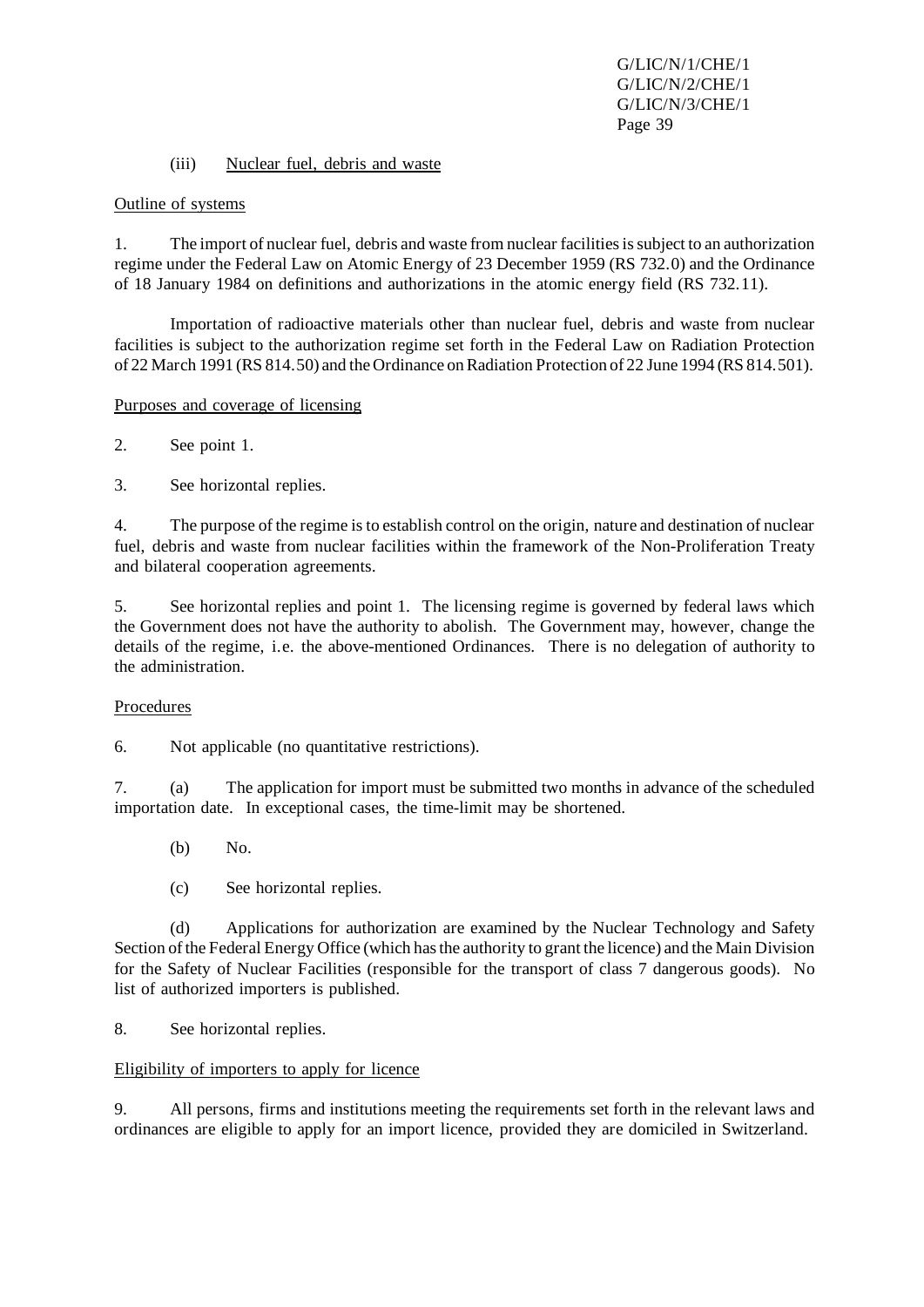Documentational and other requirements for application for licence

- 10. See horizontal replies. There is no specific form.
- 11. Import licence, container certificate and validation.
- 12. The licensing fee is Sw F 300 to Sw F 1,000.
- 13. No.

# Conditions of licensing

- 14. The import authorization is valid for amaximum of 12 months. In principle, it is notrenewable.
- 15-16. See horizontal replies.
- 17. No.

## Other procedural requirements

18. An authorization for heavy vehicles(more than 28 tonnes) could be required for road transport, as well as a licence for the transport of dangerous goods.

19. See horizontal replies.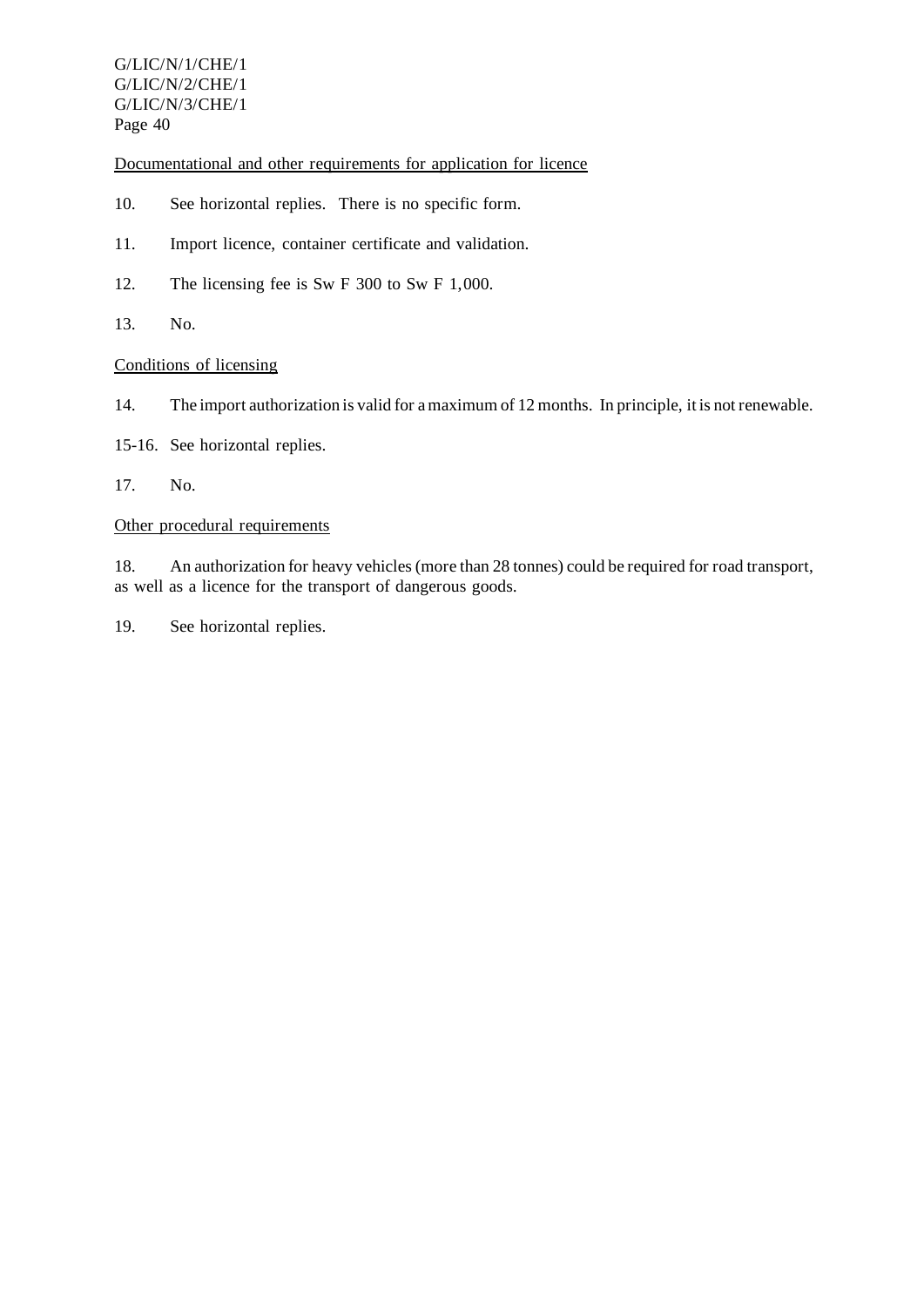#### List of Documents<sup>1</sup>

#### I. AGRICULTURAL PRODUCTS

- HORIZONTAL REPLIES 1
	- Federal Law on Agriculture of 3 October 1953 (RS 910.1; as at 1 January 1996)
	- Federal Law on Alcohol of 21 June 1932 (RS 680; as at 1 April 1992)
		- Amendment of 18 March 1994 (RO 1994 1634)
	- General Ordinance on Agriculture of 21 December 1953 (RS 916.01; as at 1 January 1993)
		- Amendments of 14 December 1992 to 17 May 1995 (4)
- (i) Horses (A), livestock and breeding animals, bovine semen (B) 2
- Ordinance of 17 May 1995 regulating the import and export of horses (Ordinance on Horses, OIEC; RS 916.322.1)
- Ordinance of 17 May 1995 concerning the import of livestock and breeding animals, and semen (RS 916.302.1)
	- Amendment of 29 November 1995
- Form "Application for a general permit (PGI) for the importation of bovine, porcine, ovine and caprine livestock and breeding animals"
- Form " Application for a quota share for bovine, porcine, ovine and caprine livestock" (green)
- Form "Application for a general permit (PGI) for the importation of horses included under customs tariff headings 0101 ex. 0101.110/2099"
- Form "Application for an individual quota (IQ) (horses included under customs tariff headings 0101 ex. 0101.110/2099 - yellow)
- (ii) Animals for slaughter, meat, prepared meat products and eggs 3
- Ordinance of 22 March 1989 concerning the slaughter cattle market and meat supply (Ordinance on Slaughter Cattle, OBB; RS 916.341)
	- Amendments from 3 February 1993 to 29 November 1995 (3)

<sup>&</sup>lt;sup>1</sup>Available for consultation at the Secretariat (Market Access Division) (in French only).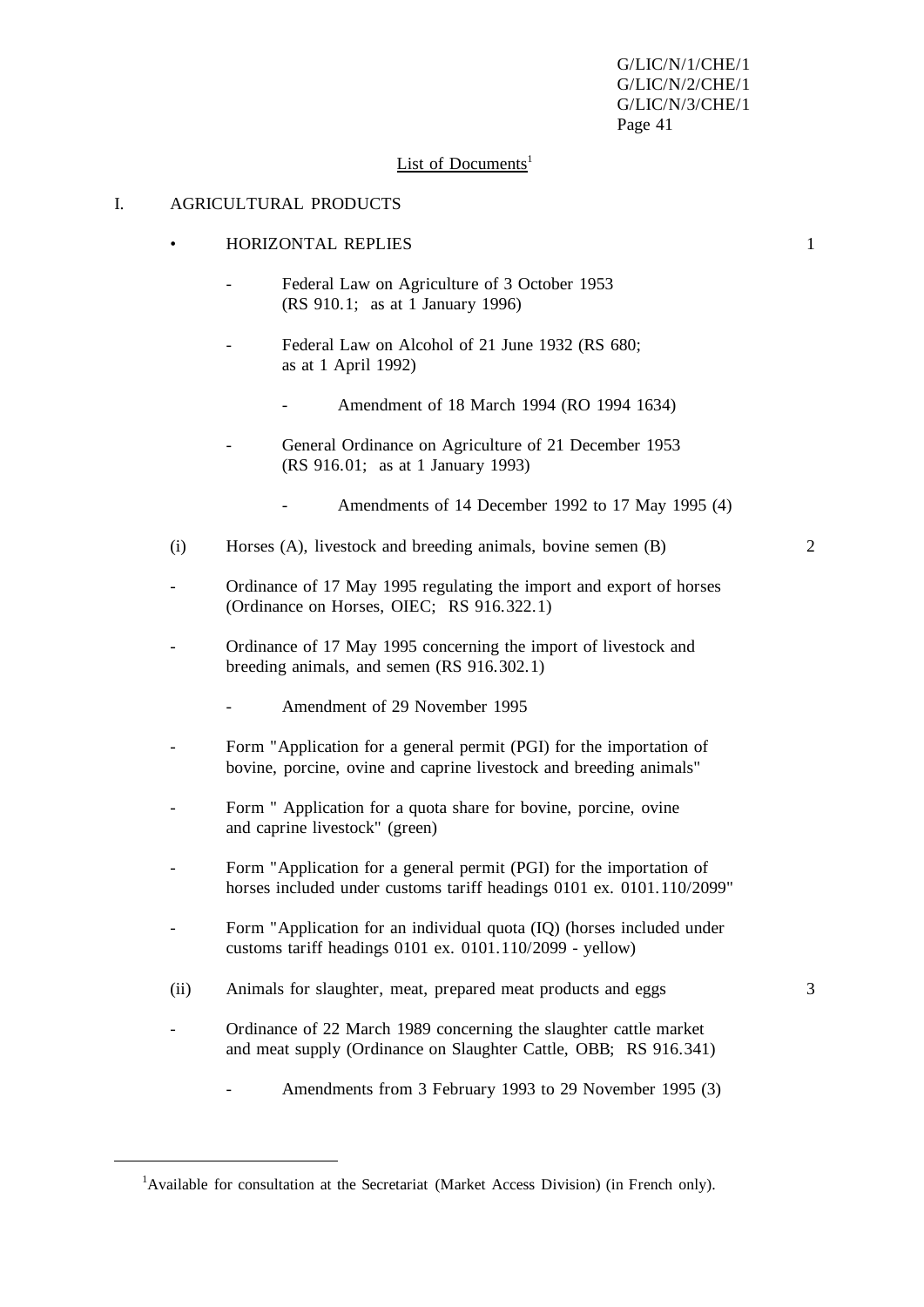- Ordinance on the import and sale of sheep and goats for slaughter and of their meat (RS 916.342, as at 1 July 1991)
	- Amendment of 29 November 1995.
- Ordinance of 25 October 1995 on the import of poultry (Ordinance on Poultry, OV; RS 916.335)
- Ordinance of 24 January 1996 concerning the egg market (Ordinance on Eggs, OO; RS 916.371)
	- Amendment of 2 December 1996
- Form "Application for a general permit (PGI) for the importation of meat and meat products of animals included under customs tariff headings 0101 to 0104 (including cattle for slaughter)"
- Form "Application for an individual quota (IQ)" (yellow)
- Form "Application for a general permit (PGI) for dead poultry, edible offal etc."
- Form "Application for a general permit (PGI) for prepared meat products"
- Form "Application for a general permit (PGI) for eggs and egg products"
- (iii) Milk, dairy produce (A), acid casein (B) 4
	- Ordinance of 17 May 1995 on the importation of milk and dairy produce and of edible fats and oils (OILHG; RS 916.355.1)
		- Amendment of 17 June 1996
	- Ordinance of 8 June 1995 concerning the import and purchase of acid casein (RS 916.355.3)
	- Form "Application for a general import permit (PIG) for cheese"
	- Form "General import permit (PIG) for milk and dairy produce"
	- Form "Application for a general permit (PGI) for acid casein"
- (iv) Fresh fruit and vegetables (A), fruit for cider and fruit products (B), cut flowers, (C), frozen vegetables (D), potatoes (including potato seedlings) and potato products (E), fruit seedlings (F) 5
	- Ordinance of 17 May 1995 on the import of vegetables, fresh fruit and cut flowers (RS 916.121.10)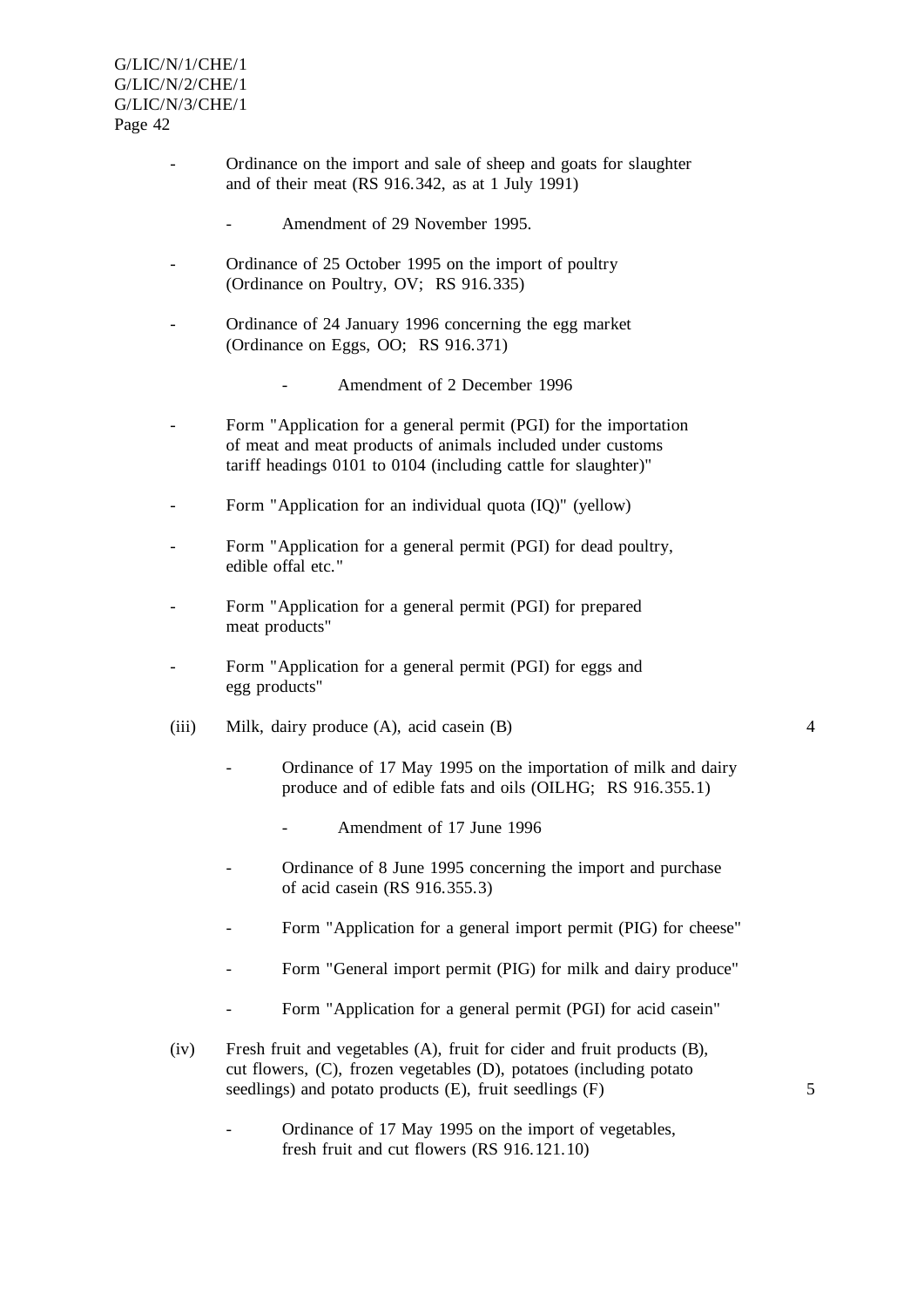- Amendment of 29 November 1995
- Ordinance of 17 May 1995 concerning the import of fruit for cider and fruit products (RS 916.132.12)
	- Amendment of 18 September 1995
- Ordinance of 17 May 1995 concerning the import of potato seedlings, table potatoes and potato products for human consumption (RS 916.113.211; as at 1 July 1995)
- Ordinance of 17 May 1995 on professional cultivation, trade and import of fruit seedlings (RS 916.131.2; as at 1 July 1995)
	- Amendment of 18 September 1995
- Form "General import permit (PIG) for fresh fruit and vegetables"
- Form "Application for a general import permit in accordance with Article 3 of the Ordinance of 17 May 1995 concerning the import of fruit for cider and fruit products" (green)
- Form "Application for a general import permit (PIG) for cut flowers"
- Form "General import permit (PIG) for frozen vegetables"
- Form "General import permit for potatoes and potato products for human consumption"
- Form "General import permit for seed-fruit and stone-fruit seedlings"
- Form "Application for import at reduced customs duty of fruit seedlings"
- (v) Feed grain 6
	-
	- Ordinance of 17 May 1995 on imports on feeding stuffs, straw, litter, oil cakes from expelling or extraction, and goods for which the processing waste serves as fodder for animals (RS 916.112.216)
		- Amendments from 29 November 1995 to 2 December 1996 (3)
	- Ordinance of 17 May 1995 on the creation of compulsory reserve stocks of fodder products, oats, barley and maize for milling (RS 531.215.17)
		- Amendments from 11 June 1990 to 25 November 1996 (3)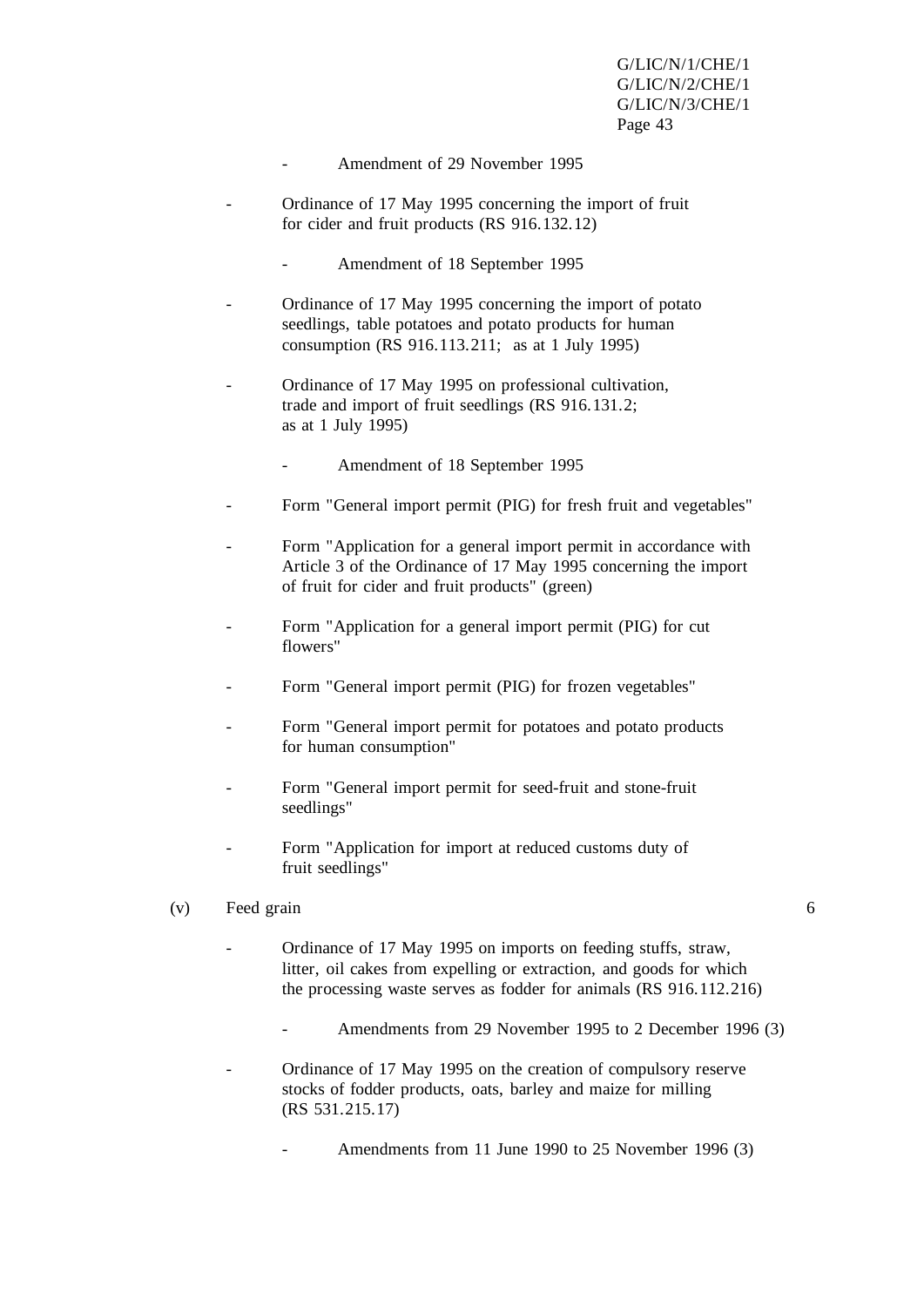- Form "Application for a general import permit (PIG)"
- Form "General permit for import (PGI)"
- Form "Prior notice"
- (vi) Grain for human consumption: Durum wheat (A), common wheat (B), course grain for human consumption, such as barley, oats and maize  $(C)$  7
	- Law on Wheat of 20 March 1959 (RS 916.111.0; as at 1 January 1993)
		- Amendments from 9 October 1992 to 24 March 1995 (3)
	- General Ordinance of 16 June 1986 concerning the Law on Wheat (RS 916.111.01)
		- Amendments from 21 December 1988 to 25 November 1996 (12)
	- Ordinance of 10 November 1959 concerning supplementary wheat reserve stocks (RS 918.111.121)
		- Amendment of 25 November 1996
- (vii) Sugar (A), edible oils and fats (B) 8
	- Federal Order of 23 June 1989 on the local sugar economy (Sugar Order; RS 916.114.1)
		- Amendments from 4 October 1991 to 16 December 1994 (3)
	- Ordinance of 25 September 1989 on the local sugar economy (Sugar Ordinance; RS 916.114.11)
		- Amendments of 17 May 1995 to 2 December 1996 (2)
	- (RS 916.355.1; see I(iii))
	- Form "Application for general import permit (PIG)"
	- Form "General import permit for the import of sugar"
- (viii) Grapes for pressing and grape juice (and) 9 (ix) Red wine (and) 9
	- Ordinance of 23 December 1971 on viticulture and the disposal of vine products (Wine Statute; RS 916.140)

 $(x)$  White wine 9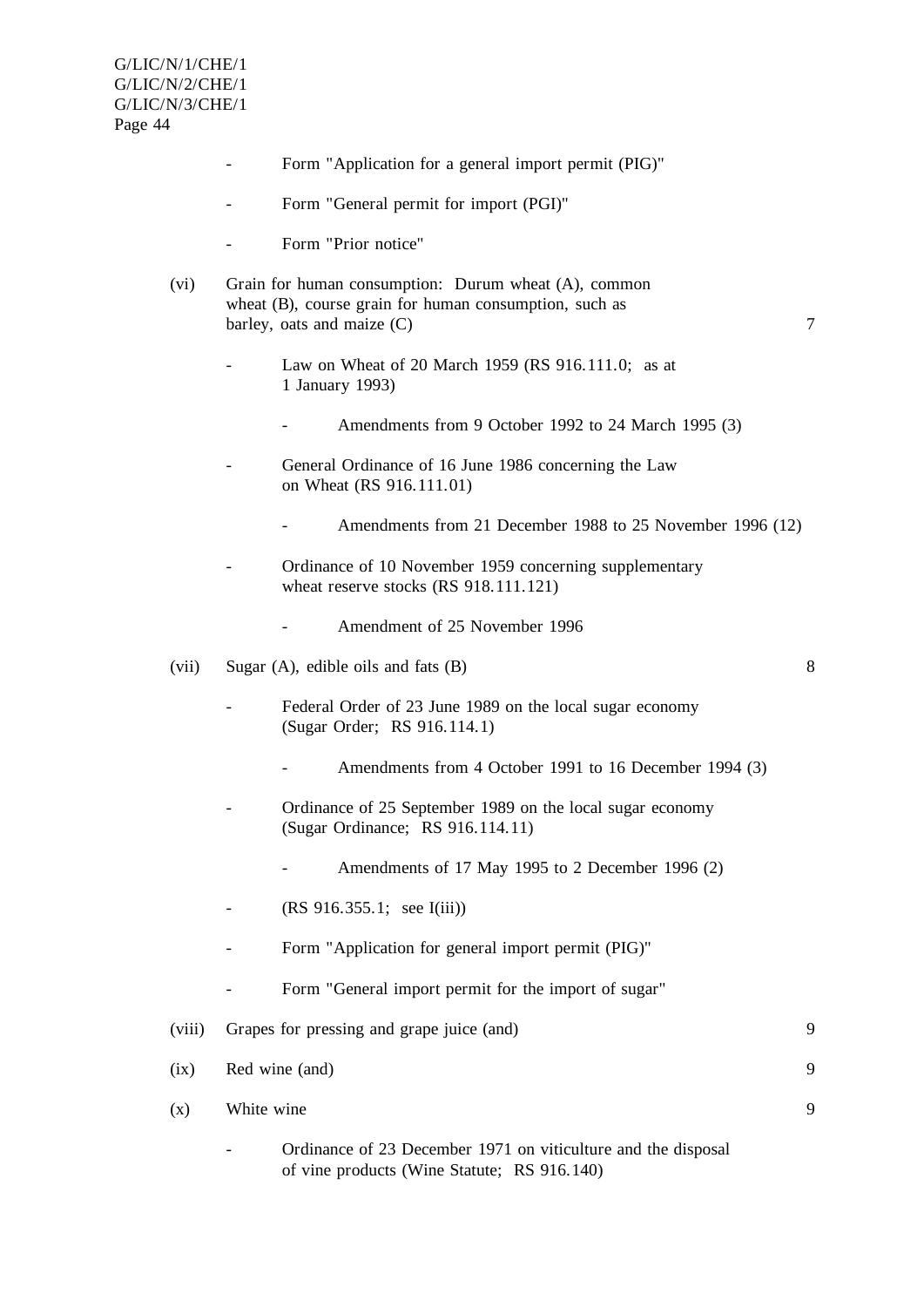- Amendment of 20 November 1996
- Ordinance of the Federal Department of the Public Economy of 30 May 1995 on the import of natural wines, grape must, grape juice and fresh grapes for pressing (RS 916.145.114)
	- Amendments from 11 December 1995 to 20 November 1996 (2)
- Form "Application for a general import licence (PIG) for natural wines"

# II. SANITARY AND PHYTOSANITARY MEASURES

(i) Import, transit and export of animals and animal products 10

- Ordinance of 20 April 1988 concerning the import, transit and export of animals and animal products (OITE; RS 916.443.11)
- Law on Epizootics of 1 July 1966 (LFE; RS 916.40)
- Law on Foodstuffs of 9 October 1992 (RS 817.0)
- Federal Law on Fishing of 21 June 1991 (RS 923.0)
- Law on Protection of Animals of 9 March 1978 (RS 455)
- Ordinance on the Conservation of Species of 19 August (OCE; RS 453)
- Convention on International Trade in Endangered Species of Wild Fauna and Flora of 3 March 1973 (CITES; SR 0.453)
	- **Errata**
- Law on Hunting of 20 June 1986 (RS  $922.0$ )
	- Amendments from 26 June 1996 to 1 November 1989 (2)
- Document "Conditions governing the import of one-day chicks" and eggs for hatching of breeding poultry"
- Document "Washington Convention on the Conservation of Species: authorization procedures for the import and export of animals"
- Form "Import authorization" (animals and animal products yellow)
- Form "Import authorization for protected animals and plants and their derivatives"
- Form "Authorization to export and reimport animals or import them temporarily"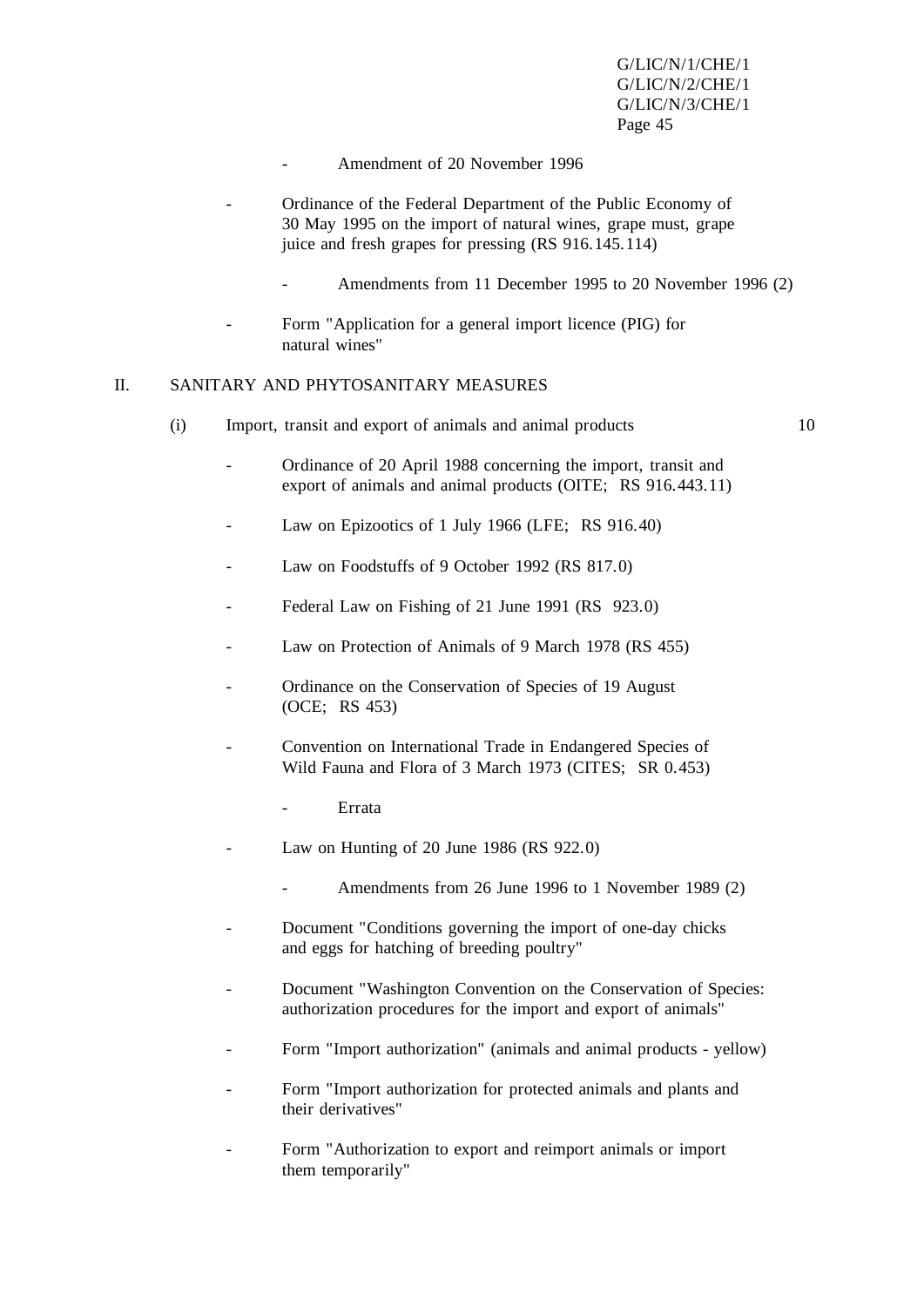- Form "Import authorization for prepared meat products"
- Form "Import authorization for meat and meat products on a basis of rabbit and game meat"
- Form "Import authorization for poultry meat and products on a basis of poultry meat"
- (ii) Plants and plant products 11
	- (RS 910.1; as at 1 January 1996; see horizontal replies)
	- Ordinance on Plant Protection of 5 March 1962 (RS 916.20; as at 1 January 1996)
	- Ordinance of 28 April 1982 on the campaign against San José scale, bacterial canker and virosis of fruit trees constituting a general danger (RS 916.22; as at 1 January 1996)
		- Amendment of 4 March 1996
	- Form "Phytosanitary Certificate"
- (iii) Forest reproductive material 12
	- Federal Law on Forests of 4 October 1991 (LFo; RS 921.0)
	- Ordinance on Forests of 30 November 1992 (OFo: RS 921.01)
	- Ordinance on Forest Reproductive Material of 29 November 1994 (RS 921.552.1)
- (iv) Forest plants 13
	- $(RS 921.0; c.f. II(iii))$
	- Ordinance of 30 November 1992 on the protection of forest plants in connection with the trans-boundary traffic of goods (RS 921.541)
- (v) Blood, blood products and immunobiological products for human use 14
	- Federal Decree of 22 March 1996 on the control of blood, blood products and transplants (RS 818.111; RO 1996 2296)
	- Federal Law of 18 December 1970 on the campaign against diseases transmissible through human beings (Law on Epidemics; RS 818.101)
	- Ordinance of 26 June 1996 on the control of blood, blood products and transplants (Ordinance on Blood Control; Rs 818.111.3)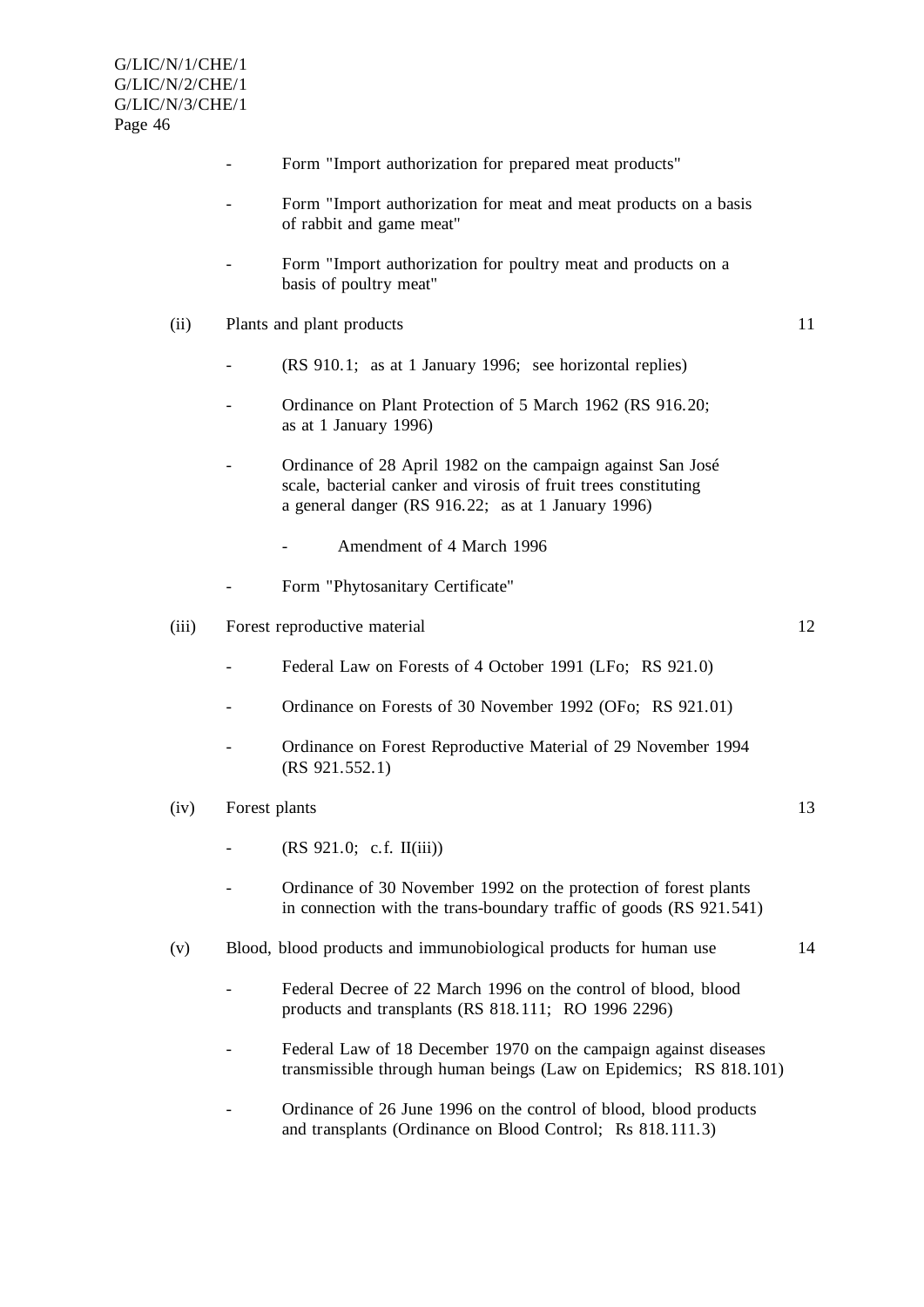- Ordinance of 23 August 1989 concerning immunobiological products (RS 812.111)
- Form "Import of blood, blood products and immunobiological products for human use"
- Form "Declaration by the importer of blood and blood products"
- (vi) Narcotic drugs, psychotropic substances and precursors use and marketed for legal purposes 15

- Federal Law on Narcotics of 3 October 1951 (LStup; RS 812.121)
- Federal Ordinance on Narcotic Drugs and Psychotropic Substances of 29 May 1996 (OStup; RS 812.121.1)
- Ordinance of 29 May 1996 on precursors and other chemical substances used in the manufacture of narcotic drugs and psychotropic substances (OPrec; RS 812.121.3)
- OFSP Ordinance on Narcotic Drugs and Psychotropic Substances of 12 December 1996 (OFSP-OStup; RS 812.121.2)
- OFSP Ordinance of 8 November 1996 on precursors and other chemical substances used in the manufacture of narcotic drugs and psychotropic substances (OFSP-OPrec; RS 812.121.5)

#### III. GOODS OF VITAL AGRICULTURAL AND INDUSTRIAL IMPORTANCE SUBJECT TO COMPULSORY HOLDING OF STOCKS 16

- Law on the Supply of the Country  $(LAP; RS 531, 531.02, 531.03;$ as at 1 July 1995)
- Ordinances on Compulsory Reserve Stocks Specific to Each Product (SR 531.11, 211, 215.11, 215.12, 215.13, 215.14, 215.15, 215.16, 215.17, 215.21, 215.25, 215.31, 215.41, 215.45, 215.48, 215.51)
	- Related amendments (5)
	- Form "Application for general import licence (PIG)"

#### IV. INDUSTRIAL PRODUCTS 17

- (i) Implements of war
	- Federal Law on Implements of War of 30 June 1972 (RS 514.51; as at 1 October 1992)
	- Ordinance on Implements of War of 10 January 1973 (RS 514.511; status as of 1 October 1992)